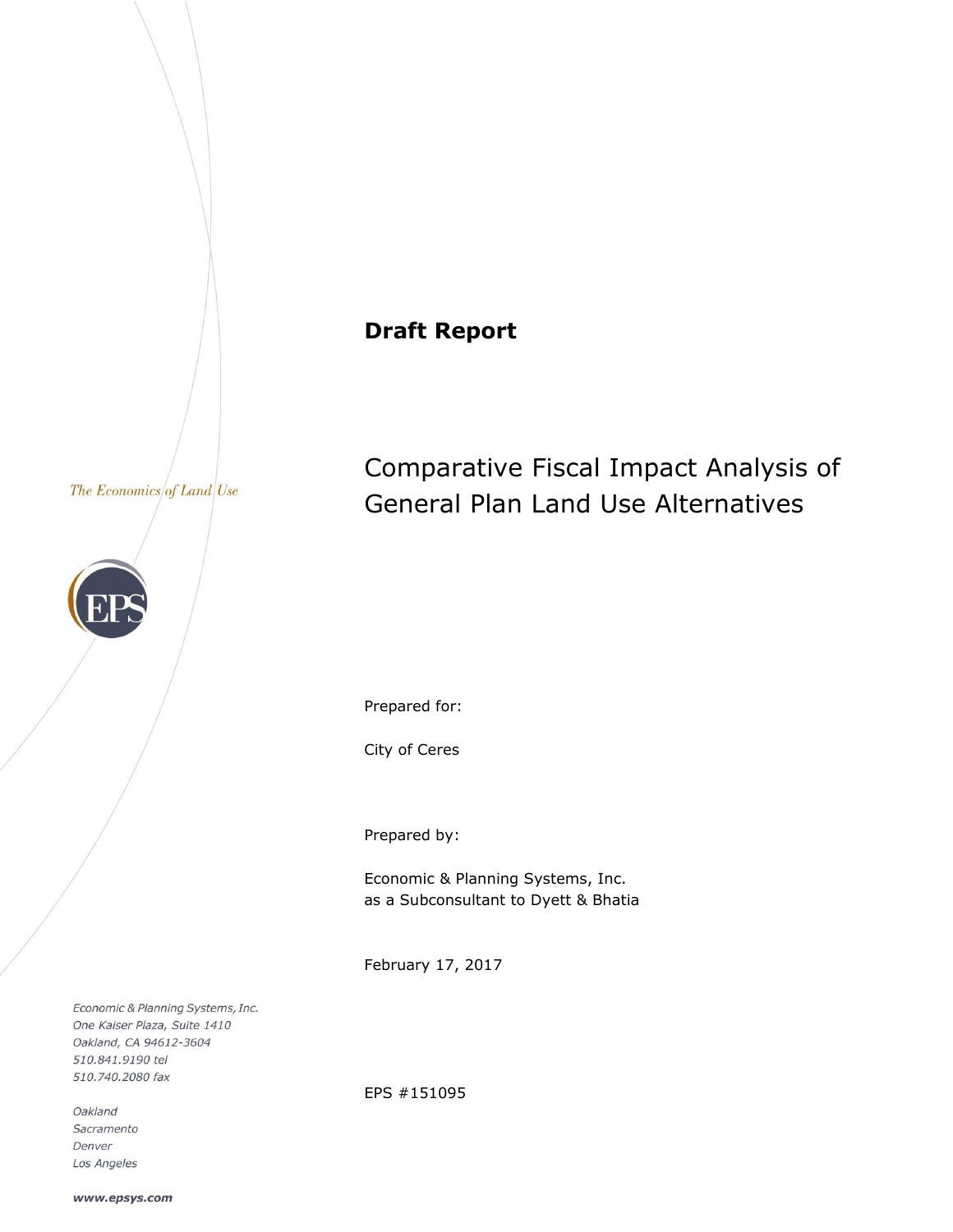# Table of Contents

| 1. |  |
|----|--|
|    |  |
| 2. |  |
|    |  |
|    |  |
| 3. |  |
|    |  |
|    |  |
|    |  |
|    |  |
|    |  |
| 4. |  |
|    |  |
|    |  |
|    |  |
|    |  |
|    |  |

### Appendices

| APPENDIX A: Support Tables for Geographic Distribution of Assessed Value (Alt. 1) |  |  |  |
|-----------------------------------------------------------------------------------|--|--|--|
| APPENDIX B: Support Tables for Geographic Distribution of Assessed Value (Alt. 2) |  |  |  |
| APPENDIX C: Support Tables for Geographic Distribution of Assessed Value (Alt. 3) |  |  |  |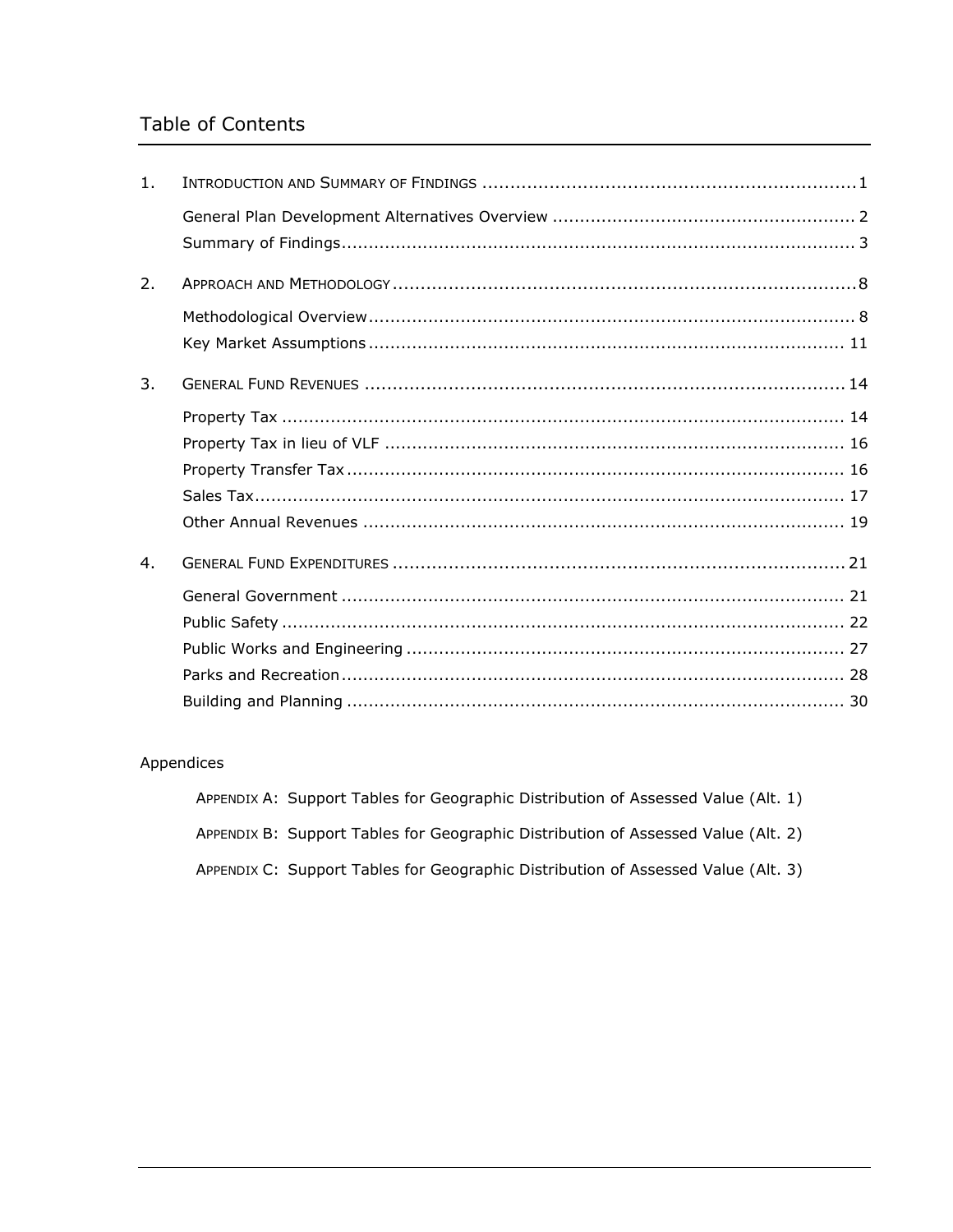# List of Tables

| Table 1  |                                                                           |
|----------|---------------------------------------------------------------------------|
| Table 2  |                                                                           |
| Table 3  | City of Ceres General Fund Operating Budget and Estimating Methodology  9 |
| Table 4  |                                                                           |
| Table 5  |                                                                           |
| Table 6  | Commercial Capitalized Value Assumptions (per square foot) 13             |
| Table 7  |                                                                           |
| Table 8  |                                                                           |
| Table 9  |                                                                           |
| Table 10 |                                                                           |
| Table 11 |                                                                           |
| Table 12 |                                                                           |
| Table 13 |                                                                           |
| Table 14 |                                                                           |
| Table 15 |                                                                           |
| Table 16 |                                                                           |
| Table 17 |                                                                           |
| Table 18 |                                                                           |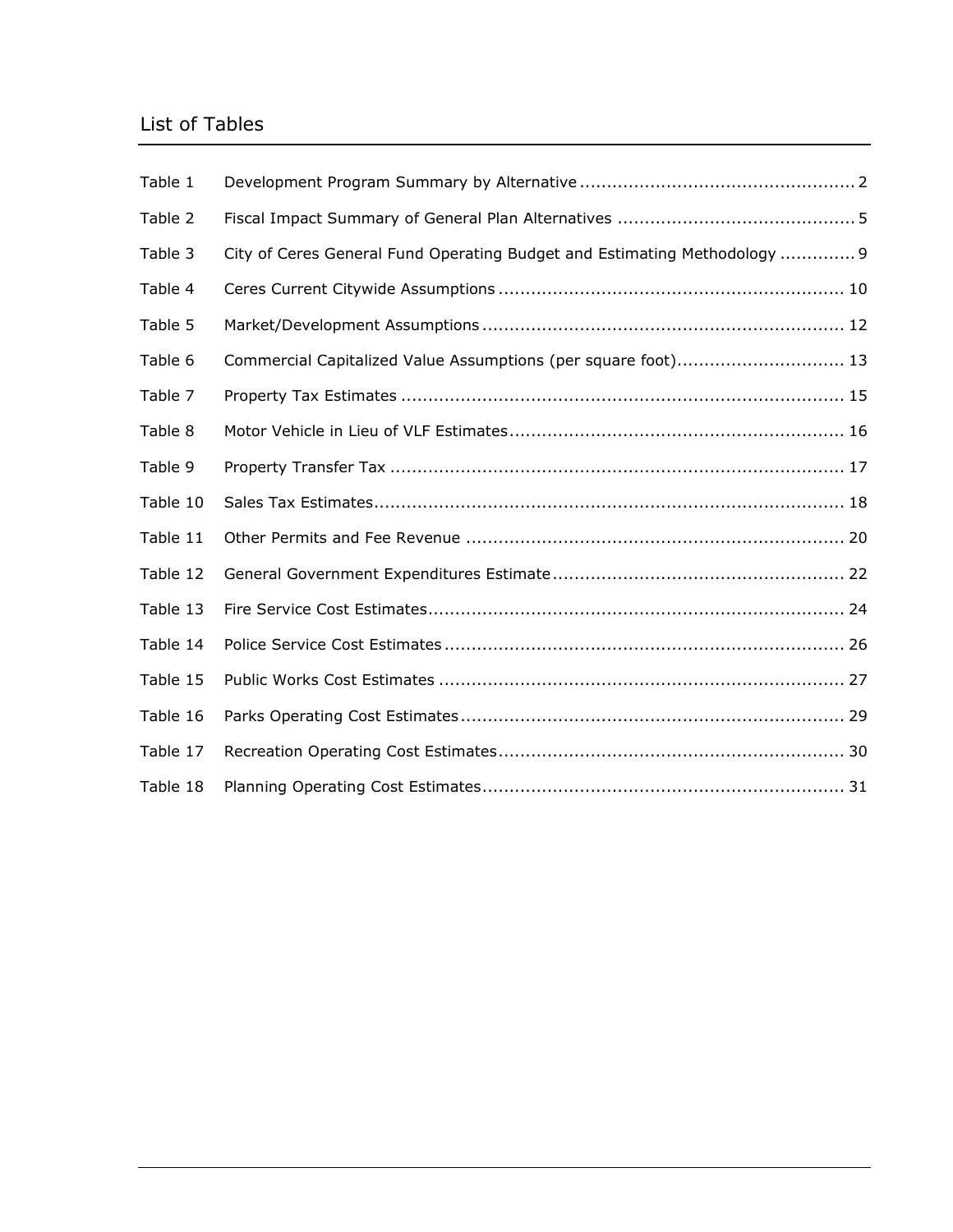This Fiscal Impact Analysis report has been prepared by Economic & Planning Systems (EPS) as a sub-consultant to Dyett & Bhatia as part of the Ceres General Plan Update study process. The analysis is based on a review of the current Fiscal Year 2016/17 budget as well as discussions with City staff.**<sup>1</sup>**

In the context of the City's General Plan update, the primary goal of the fiscal impact analysis is to quantify the impact of the three alternatives on the City's long-term fiscal health to help formulate policies, growth patterns, and public service standards that are fiscally sustainable over the General Plan buildout. The fiscal impact analysis is focused on the City's General Fund budget, comparing the costs of providing public services and maintaining public facilities with the primary revenue sources available to cover these expenditures.

As noted, this analysis is designed to inform key planning and policy parameters associated with the General Plan Update. The information will be used to craft a preferred General Plan alternative that is fiscally sustainable over the long-term. Ultimately, EPS will conduct a fiscal analysis of the preferred alternative and use the findings to recommend refinements and/or corresponding policies related to taxes or other mitigations. The key General Plan related policies and issues that will be informed by the Fiscal Impact Analysis include, but are not necessarily limited to, the following:

- **Public service levels and standards:** The level of service provided by various departments is often quantified based on standards or ratios (i.e., sworn police officers per 1,000 service population for police, park acres per 1,000 population, etc.) related to either articulated goals or actual conditions. A key analytical component of the fiscal analysis will be to determine the fiscal implications of "business as usual" relative to more optimal service levels, such as addressing deferred maintenance issues, that may apply.
- **Location of growth:** The location of new growth, for example, infill locations within the City versus along the City's urban edge (greenfield), can have important fiscal implications. The fiscal analysis is set up to differentiate between the fiscal impacts of growth by geography.
- **Type of growth:** The General Plan will include projections that differentiate between land use categories based on density, product type, and other factors.
- **Tax and fee rates:** The General Plan can also articulate various goals or standards related to financing mechanisms and requirements to ensure fiscal sustainability, promote economic development, and other objectives. For example, City staff has already noted that certain areas in the City may need to create a Mello-Roos Community Facilities District (CFD) to fund certain public services.

-

**<sup>1</sup>** More detailed interviews with City staff, specifically the Fire Department and the Public Works Department are needed.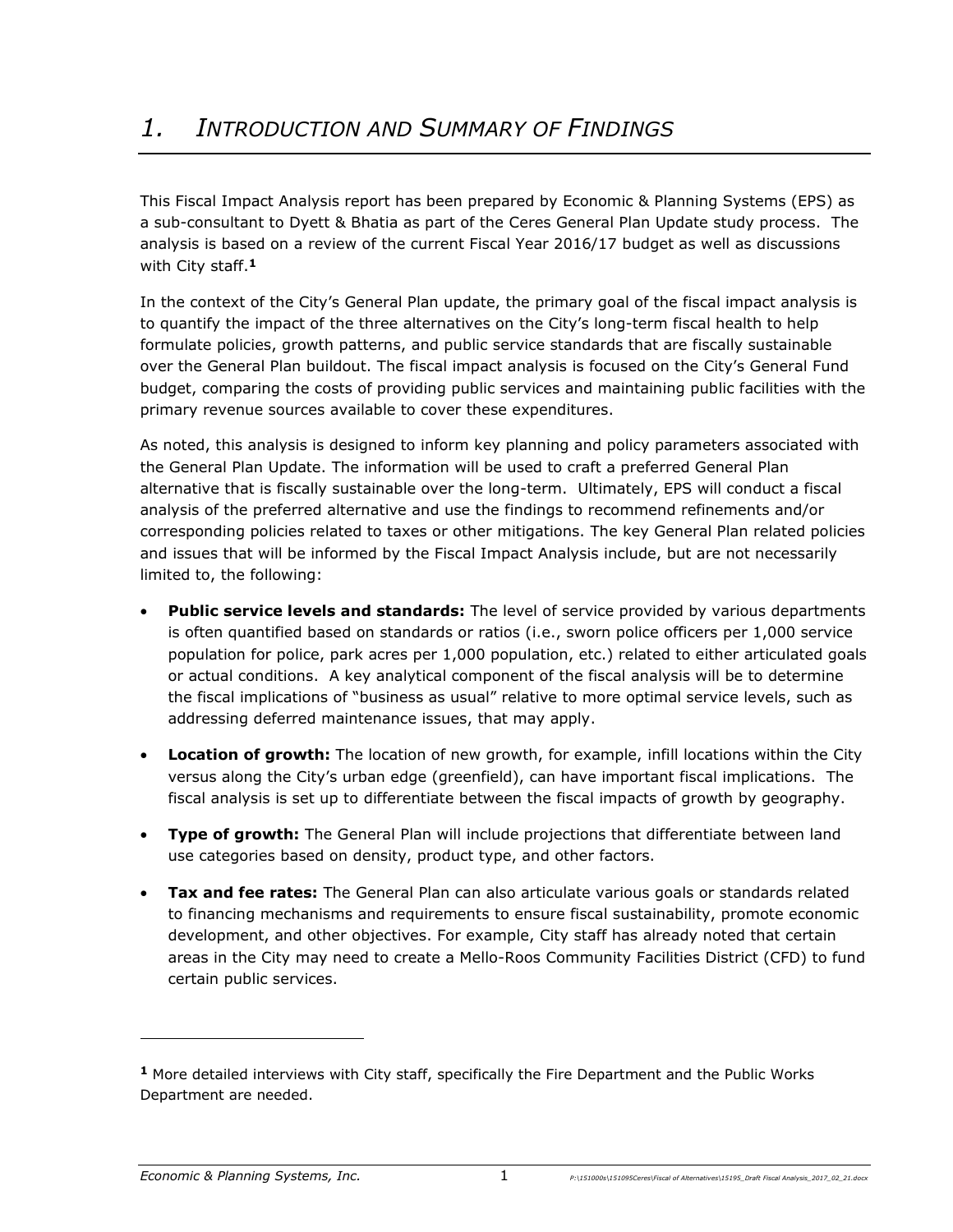It is important to stress that this analysis is being provided to compare the relative fiscal implications of the three General Plan alternatives and not for actual budgeting purposes. Thus, the results will not and should not be used as a basis for making actual, department level staffing decisions or annual revenue estimates.

It should also be noted that the fiscal results (annual surpluses or deficits) are simply indicators of fiscal performance; they do not mean that the City will automatically have surplus revenues or deficits because the City must have a balanced budget each year. Persistent shortfalls shown in a fiscal analysis may indicate the need to reduce service levels or obtain additional revenues; persistent surpluses will provide the City with resources to reduce liabilities such as deferred maintenance, improve service levels, or build up reserves. In addition, the findings are based on a set of "baseline" conditions and assumptions related to the key factors that affect General Fund costs and revenues, such as property assessed value, sales tax levels, State and federal budget and tax policy and other factors. To the degree that these conditions change, the fiscal performance of new growth will differ from the estimates provided herein.

### **General Plan Development Alternatives Overview**

A summary of the three General Plan alternatives evaluated and compared in this analysis is summarized in **Table 1**. These alternatives, prepared by Dyett & Bhatia, reflect a range of potential urban forms and directions in which the City may continue to grow.

| <b>Item</b>                      | <b>Alternative 1</b> | <b>Alternative 2</b> | <b>Alternative 3</b> |
|----------------------------------|----------------------|----------------------|----------------------|
| <b>Residential (units)</b>       |                      |                      |                      |
| Single Family (Detached)         | 3,937                | 3,895                | 3,712                |
| Single Family (Attached)         | 430                  | 417                  | 430                  |
| Multifamily                      | 2,323                | 2,133                | 2,319                |
| <b>Total New Units</b>           | 6,690                | 6,445                | 6,461                |
| <b>New Residents</b>             | 22,063               | 21,269               | 21,322               |
| <b>Commercial (SqFt)</b>         |                      |                      |                      |
| Retail                           | 7,069,808            | 7,629,853            | 7,090,638            |
| Office                           | 833,191              | 833,191              | 833.191              |
| Industrial                       | 4,324,444            | 6,253,920            | 6,979,472            |
| <b>Total New Commercial SqFt</b> | 12,227,443           | 14,716,964           | 14,903,301           |
| <b>New Employees</b>             | 26,531               | 26,921               | 33,755               |

### **Table 1 Development Program Summary by Alternative<sup>1</sup>**

 $10$ nit and square footage estimates provided by Dyett & Bhatia as directed by the City Council.

Source: Dyett & Bhatia; Economic & Planning Systems, Inc.

**Alternative 1.** The objective of this Alternative is to retain most aspects of the existing General Plan, and adjust it only in order to take advantage of the interchange reconstruction at Service Road in order to better position the City for future regional commercial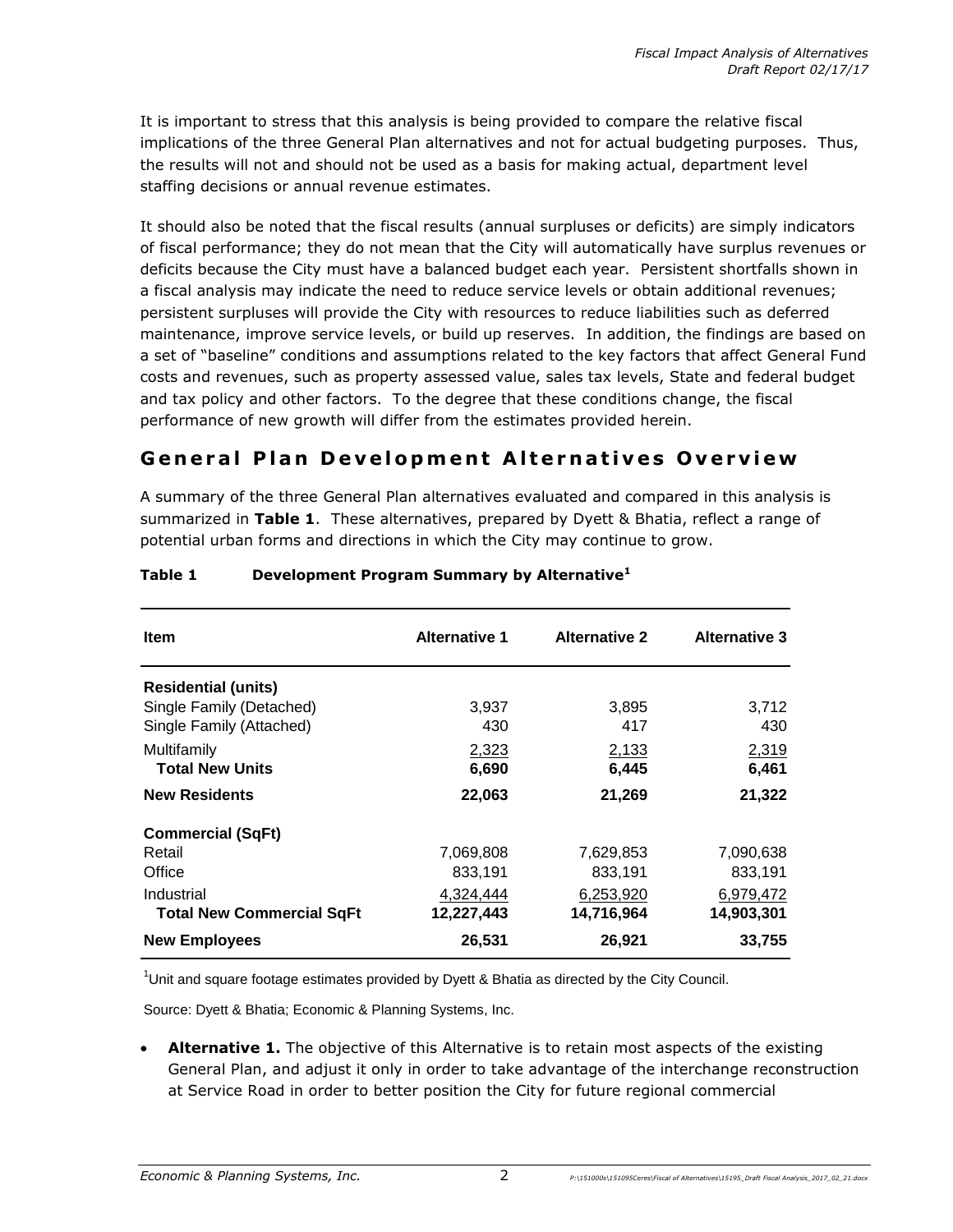development opportunities. This Alternative keeps almost the entire existing General Plan Land Use map the same, and only affects land in the southeast designated as Business Park and Regional Commercial. The area affected by this change is primarily the area south of Service Road and west of State Route 99. Relative to the other alternatives, Alternative 1 emphasizes residential development and reflects less commercial development. It provides the least amount of general industrial and industrial reserve land.

- **Alternative 2.** In addition to the Regional Commercial changes proposed in Alternative 1, this Alternative aims to create a cluster of industrial use in the southeast portion of the Planning Area, with the objective of providing greater industrial development opportunities close to the freeway on a wider variety of parcel sizes than currently exists. The new southern industrial cluster would take the place of currently designated (but undeveloped) residential uses. A large area in the southern portion has been designated as General Industrial rather than Residential, compared with Alternative 1. The area affected by this change is primarily the area south of Service Road and west of State Route 99. This General Plan alternative has the lowest share of multifamily units and the highest amount of retail space relative to the other alternatives.
- **Alternative 3**. The objective of this Alternative is to establish a future industrial corridor on the eastern edge of the Planning Area, and to focus new residential development in the south. Like the first two alternatives, Alternative 3 proposes designating most of the land in the southeast as Regional Commercial in order to best position the City for future economic development opportunities associated with the freeway interchange reconstruction. Parcels along the eastern side of Faith Home Road are designated Industrial Reserve, while two parcels north of Faith Home Road are designated as General Industrial, anticipating their nearer-term development. Parcels south and southeast of the Wastewater Treatment Facility have been designated as Regional Park and Residential, instead of Industrial Reserve. This development alternative provides approximately the same amount of residential development as Alternative 2 but more industrial growth, including significant growth outside the City's current Sphere of Influence (SOI). This alternative provides the greatest amount of industrial reserve land and provides the highest share of regional commercial land uses.

### **S umm a r y o f F i n d i n g s**

A summary of the key findings and their implications for the General Plan Update are provided below.

### *1. All three General Plan development alternatives are projected to generate annual General Fund revenues that exceed the costs of providing public services under existing service standards. This suggests that as the General Plan builds out over time, the City may be able to improve the level and quality of those public services paid for with General Fund revenues.*

Over time, all three of the General Plan alternatives are estimated to generate more General Fund revenues than expenditures under the City's current cost structure and service levels. These additional annual General Fund net surpluses range from \$1.7 million to \$2.2 million, representing an 8 to 11 percent improvement over the existing budget, as illustrated in **Table 2**. Thus, implementation of any of the General Plan alternatives may allow the City to improve its service levels and standard by varying degrees over time.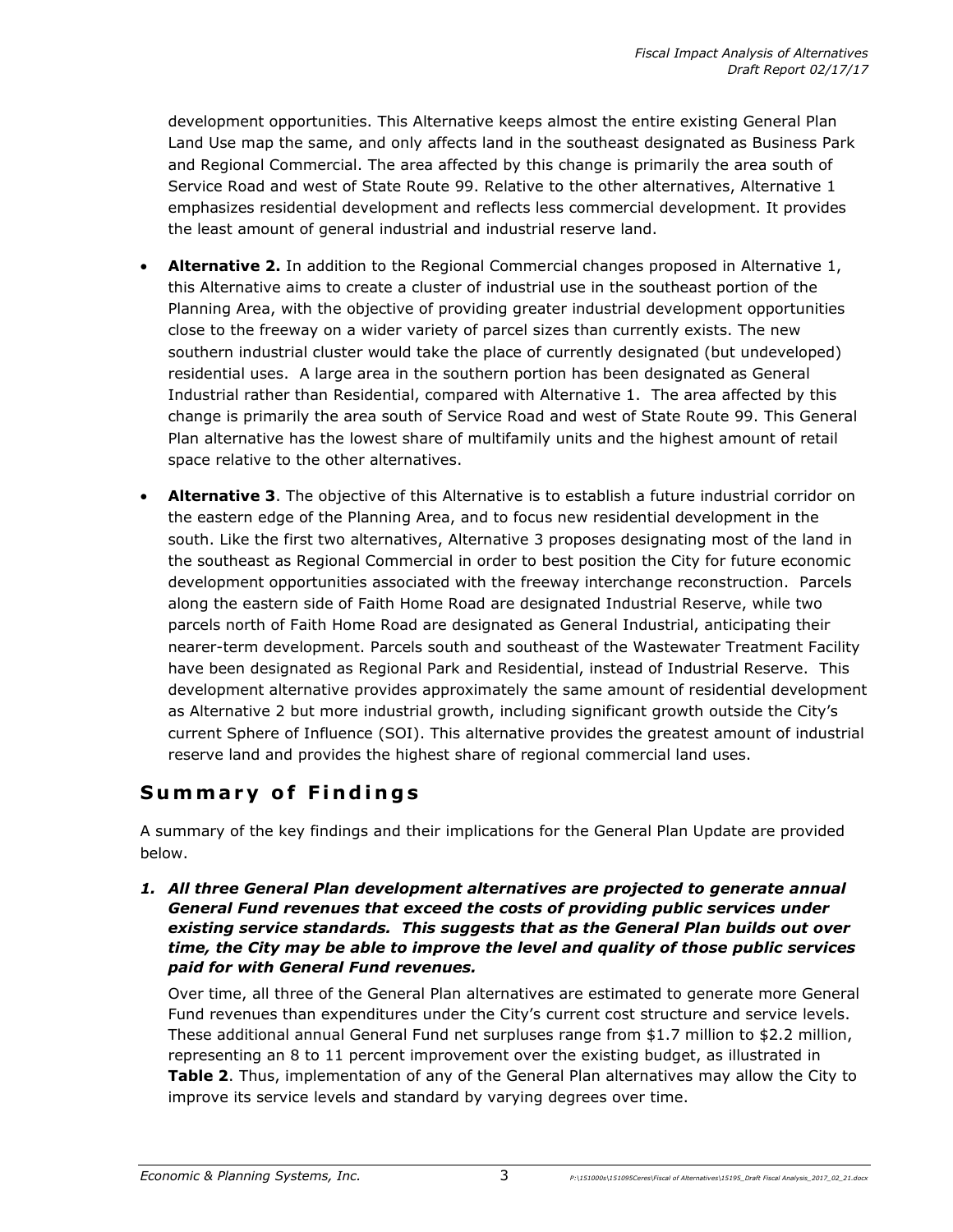The improved fiscal performance projected to result from implementation of each of the General Plan alternatives stems, in varying degrees, from (1) an increasing orientation towards job generating land uses, (2) economies of scale in the provision of public services, and (3) the expiration of the City's Redevelopment Agency which continues to capture a portion of property tax revenue that would otherwise accrue to the General Fund. Accordingly, for each of the alternatives, the highest revenue sources are Property Tax in lieu of VLF, which is directly affected by new development and increased assessed value, and Business License Tax revenue, which increases with expanded commercial development and activity. In terms of Department level costs, Police and Fire make up the bulk of General Fund costs (approximately 80 to 88 percent of total costs), followed by Parks, General Government, and Recreation. Based on current service levels, each of the three scenarios requires two new fire stations – one in the West Landing Specific Plan Area and one in the southern portion of the Planning Area.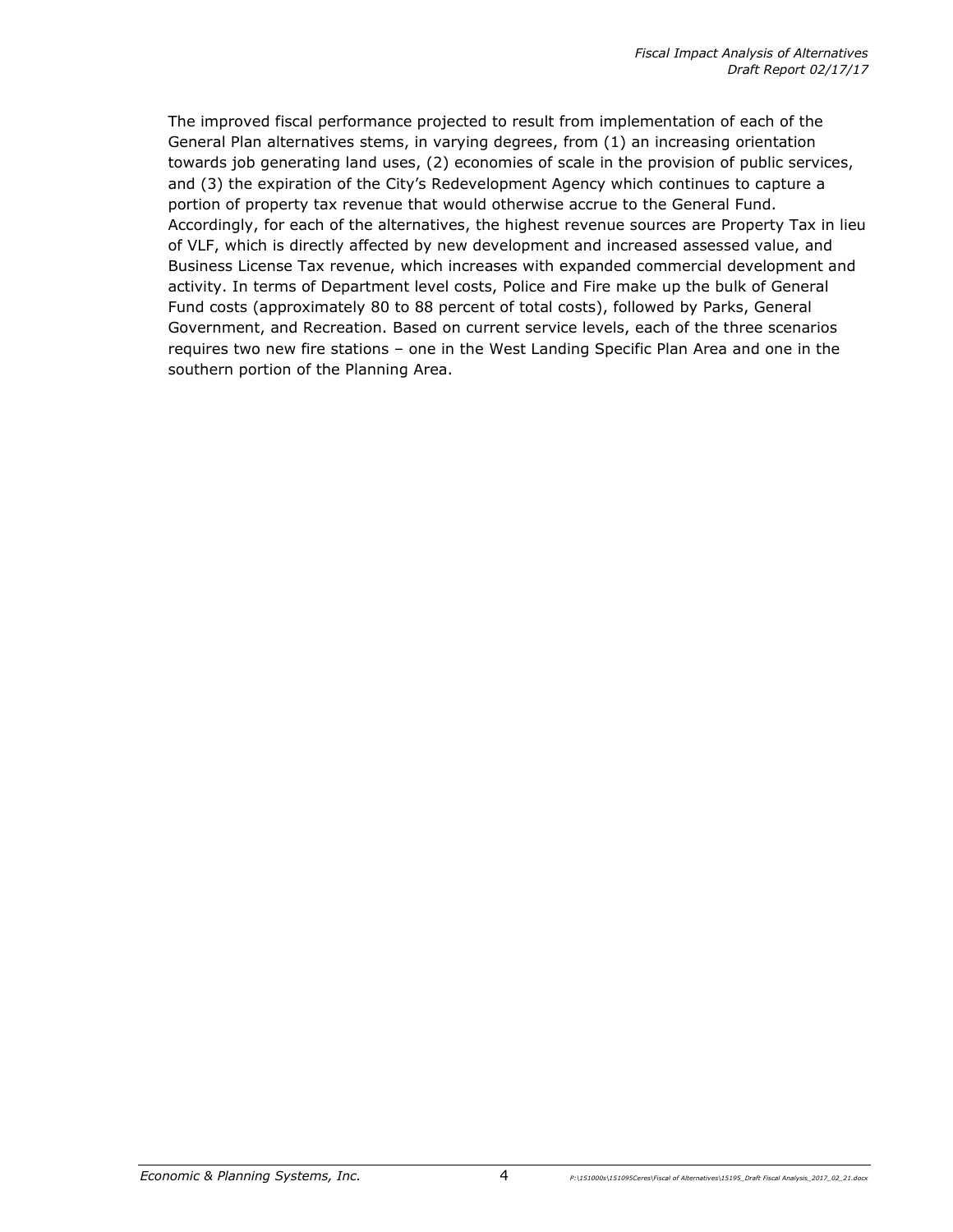|                                  | <b>Annual Fiscal Impact</b> |                      |                      |  |  |  |
|----------------------------------|-----------------------------|----------------------|----------------------|--|--|--|
| <b>Item</b>                      | <b>Alternative 1</b>        | <b>Alternative 2</b> | <b>Alternative 3</b> |  |  |  |
| <b>General Fund Revenues</b>     |                             |                      |                      |  |  |  |
| <b>Property Tax</b>              | \$1,752,236                 | \$1,830,039          | \$1,789,587          |  |  |  |
| Sales Tax                        | \$1,040,198                 | \$1,030,513          | \$1,172,769          |  |  |  |
| Measure H Sales Tax <sup>1</sup> | \$547,472                   | \$542,375            | \$617,247            |  |  |  |
| Property Tax in lieu of VLF      | \$3,648,096                 | \$3,882,137          | \$3,786,542          |  |  |  |
| <b>Property Transfer Tax</b>     | \$101,821                   | \$106,711            | \$103,797            |  |  |  |
| <b>Business License Tax</b>      | \$2,887,392                 | \$2,929,793          | \$3,673,578          |  |  |  |
| <b>Other Permits &amp; Fees</b>  | \$2,571,125                 | \$2,527,520          | \$2,780,099          |  |  |  |
| <b>Total Revenues</b>            | \$12,548,340                | \$12,849,088         | \$13,923,620         |  |  |  |
| <b>General Fund Expenditures</b> |                             |                      |                      |  |  |  |
| General Government <sup>2</sup>  | \$232,131                   | \$228,195            | \$250,999            |  |  |  |
| Police                           | \$5,275,706                 | \$5,186,233          | \$5,704,502          |  |  |  |
| Fire                             | \$4,607,558                 | \$4,535,616          | \$4,952,332          |  |  |  |
| Parks                            | \$382,624                   | \$381,493            | \$653,289            |  |  |  |
| Recreation                       | \$150,371                   | \$144,960            | \$145,323            |  |  |  |
| Public Works <sup>3</sup>        | \$102,927                   | \$101,181            | \$111,293            |  |  |  |
| Planning                         | \$109,411                   | \$107,556            | \$118,304            |  |  |  |
| <b>Total Expenditures</b>        | \$10,860,729                | \$10,685,233         | \$11,936,043         |  |  |  |
| <b>Net Annual Fiscal Impact</b>  | \$1,687,611                 | \$2,163,855          | \$1,987,577          |  |  |  |

### **Table 2 Fiscal Impact Summary of General Plan Alternatives**

<sup>1</sup>Although Measure H Sales Tax revenues are not categorized as General Fund revenues in the City's budget, the revenues are used to augment General Fund spending on public safety in the City. Measure H revenues are included in this analysis to facilitate the full evaluation of public safety expenditures.

<sup>2</sup>General Government includes General City, City Council, City Manager, Human Resources, City Clerk and Finance.

<sup>3</sup>Public Works includes Public Works Administration, Engineering, Streets and Facilities.

Source: Economic & Planning Systems, Inc.

### *2. Alternatives 2 and 3 reflect the most fiscally advantageous outcome for the City's General Fund while Alternative 1 is less fiscally favorable.*

The relative performance of various General Plan alternatives is driven by a variety of complex factors, the most notable of which is the location and type of development envisioned in each. In general, nonresidential development appears to perform better than residential development because residents and residential uses generate a higher demand for public services than do businesses. In addition, development within the City's SOI is expected to generate a higher share of property tax revenue than development on land that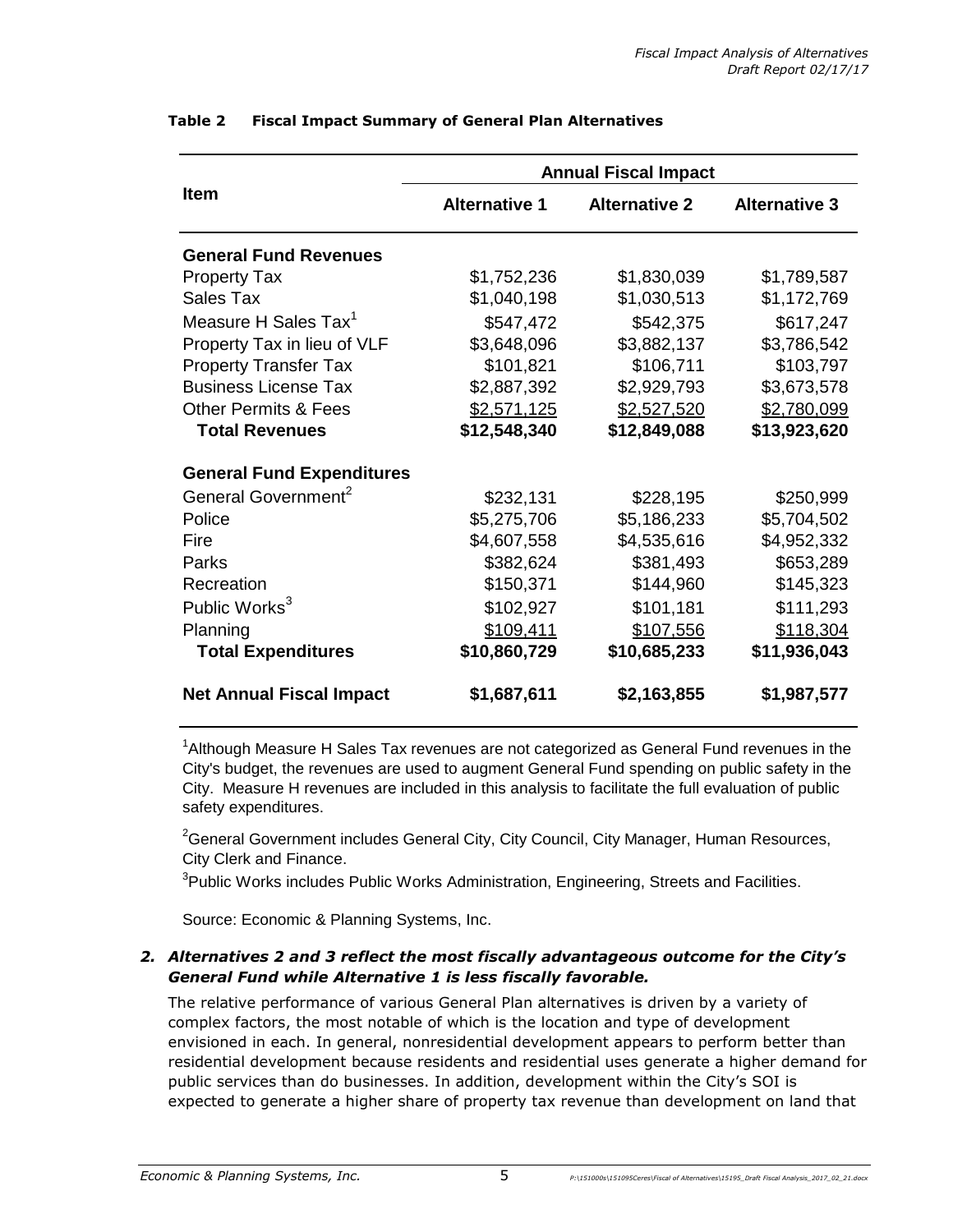requires annexation. Given these and other factors, Alternative 3 is expected to generate the highest revenues as well as the highest public service costs. Alternative 2 generates the second highest revenues but the lowest costs. Alternative 1 generates the lowest revenues and the second lowest costs.

### *3. Each of the General Plan alternatives accomplish certain policy objectives related to economic development and fiscal sustainability such as an improved resident to employment balance and a broader array of residential product types.*

Ceres currently has a resident to employment ratio of more than 5 to 1. In comparison, Turlock, Modesto, Stanislaus County, and the State have resident to employment ratios of approximately 3 to 1. Ceres' relationship between population and employment has remained relatively consistent over time, illustrating the residential focus of the City; however, some rebalancing is important to the fiscal sustainability of the City, and all three of the alternatives provide opportunities for job-supporting commercial development. In addition, each of the alternatives provides opportunities for multifamily rental product type which will provide some needed diversity in the City's housing stock and which fills an identified need.

In this context, it is worth noting that the City appears well-positioned to attract a higher proportion of Countywide industrial growth going forward, and each of the alternatives particularly Alternative 2 and Alternative 3—provides opportunities for industrial development. While the City has not added industrial inventory since 2009, it has experienced a steady decrease in vacancy rates and relatively strong lease rates coming out of the Great Recession (in 2015, Ceres boasted higher average industrial lease rates than Turlock, Modesto and Stanislaus County with vacancy rates at approximately 4 percent). These data indicate Ceres may possess geographic strengths attractive to industrial users and there may be ample demand for additional industrial space; however the timing of this demand is not certain.

### *4. The County's allocation of property tax revenue to the City is very low (approximately 6.4 percent on average and potentially even less for annexed areas), challenging the City's ability to fund the public services needed to serve current and future residents and employees.*

The low allocation of property tax revenue may be exacerbated when unincorporated land is annexed into the City. Past annexation agreements do not provide a clear picture of how growth through annexation may affect the City's General Fund, and there appears to be significant variation from tax rate area to tax rate area. Consequently, going forward, the City may want to consider strategies for negotiating more favorable annexation agreement(s) with the County or focus on infill development.

### *5. Current retail options within the City are limited and dated, and each of the alternatives provides opportunities for highway and regional retail, with Alternative 2 offering the least regional retail and the most service commercial.*

Retail development can generate sales tax revenue, however, for this analysis, EPS forecasted the sales tax to the City's General Fund based on demand from population and employment growth rather than new retail development. This is a conservative approach and may understate the sales tax revenue associated with each alternative as the analysis does not attribute a net fiscal benefit from additional retail development to ensure that the City's General Plan fiscal planning is based on internal growth dynamics rather than an assumption that "supply creates demand." Depending on the performance of regional retail developments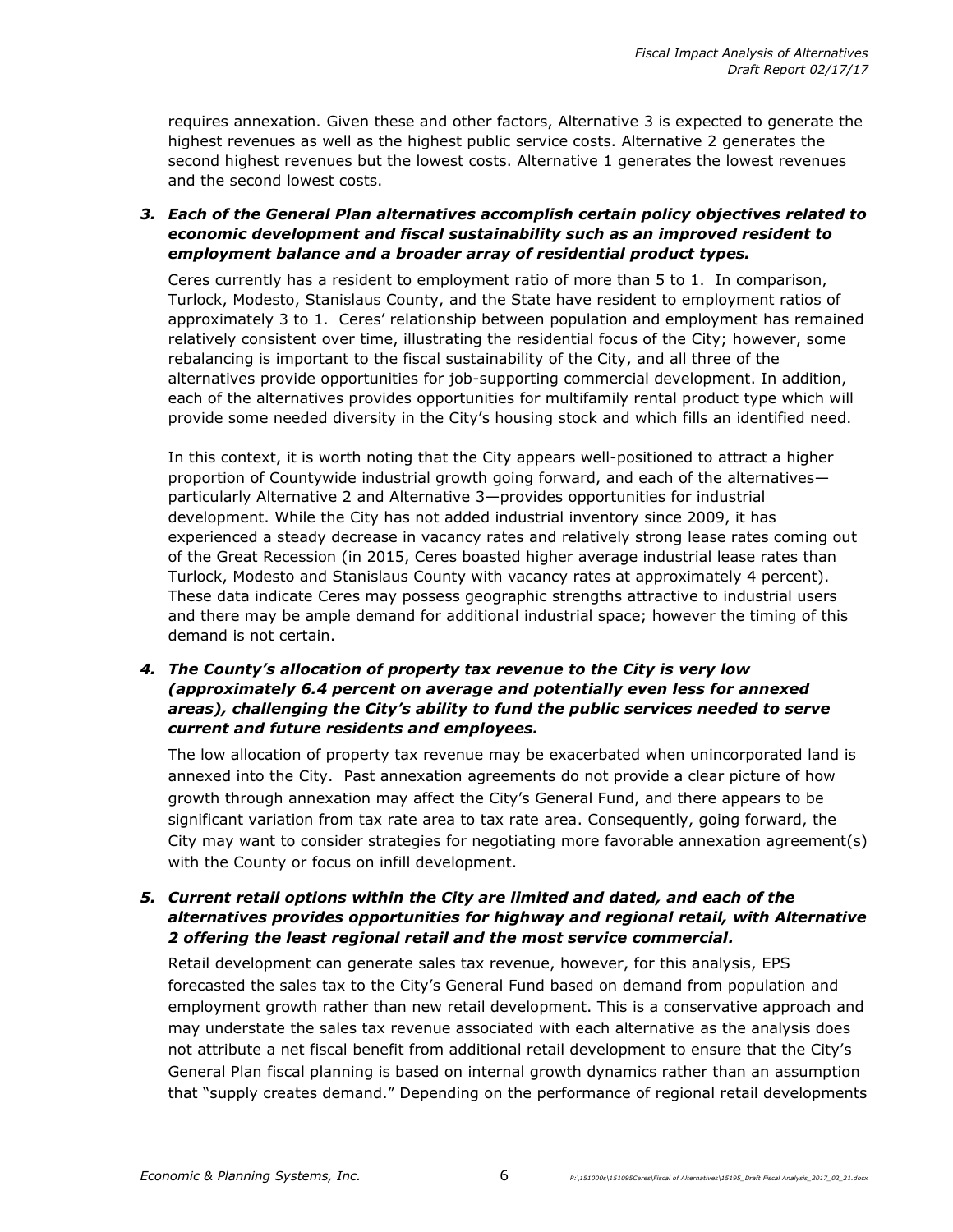and each retailer's ability to capture regional demand, there could positive sales tax revenue implications not estimated in this analysis.

### *6. The City made cuts to its public services in response to the Great Recession; however, the passage of Measure H (the ½-cent sales tax measure) in 2007 has provided an important source of public safety funding.*

In each of the alternatives, fiscal expenditures related to providing public safety services account for approximately 88 to 91 percent of the City's General Fund expenditures each year. In each of the alternatives, new development is planned for areas that are geographically separated from existing core service areas, and as such, two new fire stations are anticipated, which have implications for staffing and operations and maintenance of the new stations. Retail land uses, which generate sales tax, will help to generate revenue for public safety services through Measure H. While not a part of the General Fund analysis, Measure H revenues are estimated to range between \$542,000 and \$617,000, annually, depending on the alternative. Because Measure H does not have an expiration date associated with it, Measure H revenues and expenditures are reflected in this analysis.

### *7. The effects of the dissolution of the City's Redevelopment Agency are ongoing, and it will be several years until all outstanding obligations are satisfied.*

With the dissolution of Redevelopment statewide in 2012, the process of paying off outstanding obligations is underway in the City. New development planned as part of the General Plan will generate property tax increment. As soon as the obligations (currently estimated at \$58.6 million) have been satisfied, the property tax increment that is currently going to fund these obligations will go to the City's General Fund instead, and the City will see an increase in property tax revenue. Outstanding obligations are anticipated to be paid off in Fiscal Year 2036-37.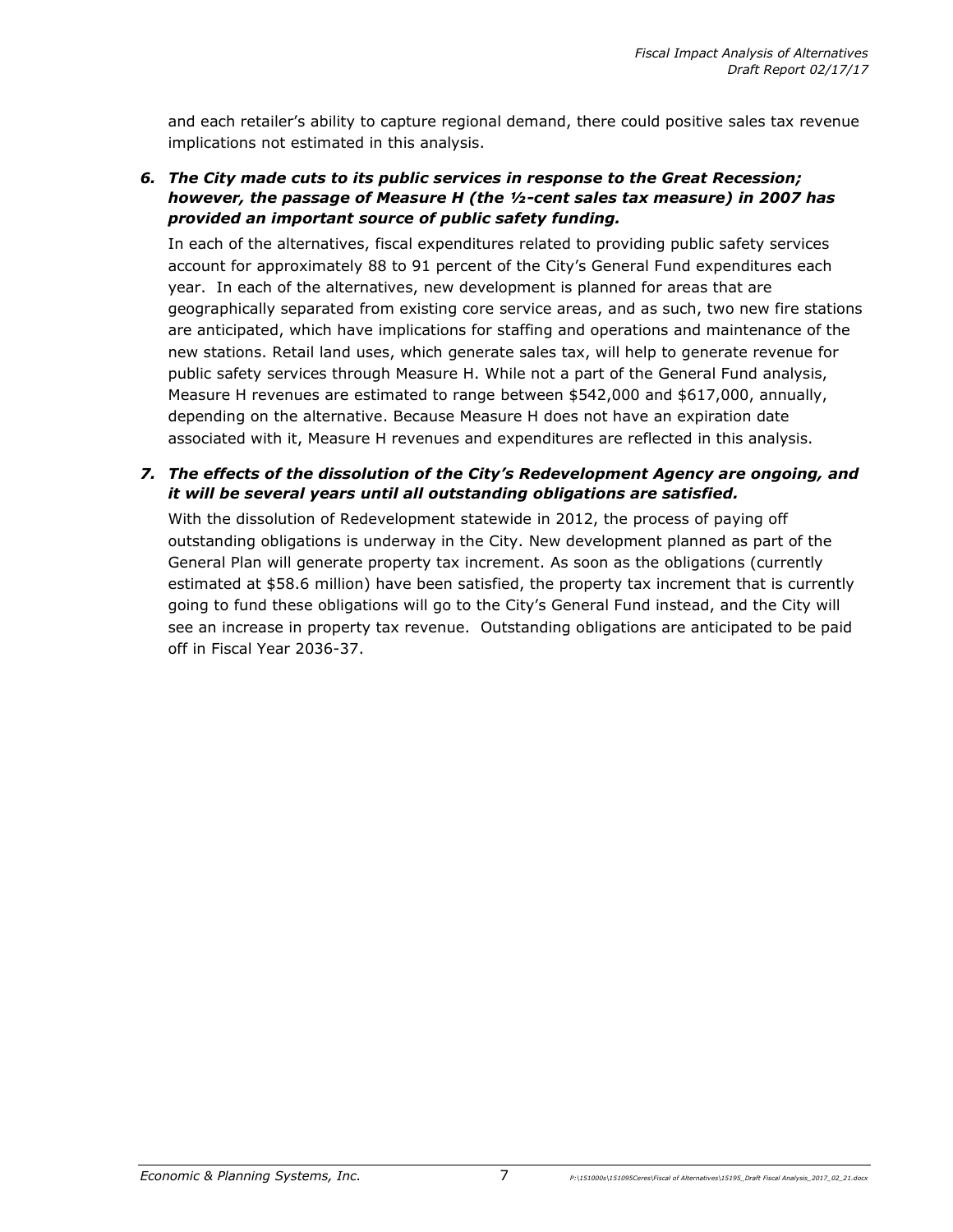# **M e t h o d o l o g i c a l O v e r v i e w**

As part of the General Plan Update, EPS developed a fiscal impact model designed to test how City policies, service standards, growth patterns, and socio-economic changes affect the City's General Fund costs and revenues over time. While State and Federal funding sources are considered indirectly, the analysis is focused primarily on the City's General Fund expenditure and revenue items that (1) represent a substantive component of the overall budget and (2) are likely to be affected by the General Plan policies and growth trends. Thus, General Fund costs and revenues that are relatively small or are operated on a cost-recovery basis are excluded from the analysis.

This analysis is based on the adopted Fiscal Year 2016-17 budget, the most recent budget adopted by the City and assumed as the existing service level "baseline" for the purpose of projecting General Fund revenues and costs. As a starting point, this report documents actual service standards based on the existing level of service either provided by applicable City departments (e.g., number of police officers, park acres, etc.) or reflected in the most recent budget.

EPS has used several approaches to evaluate the General Fund costs and revenues based on the City's budget. A description of the primary budget categories, proportion of the total General Fund costs and revenues, and their estimating methodology are illustrated in **Table 3**.The primary forecasting methodologies and factors are described below.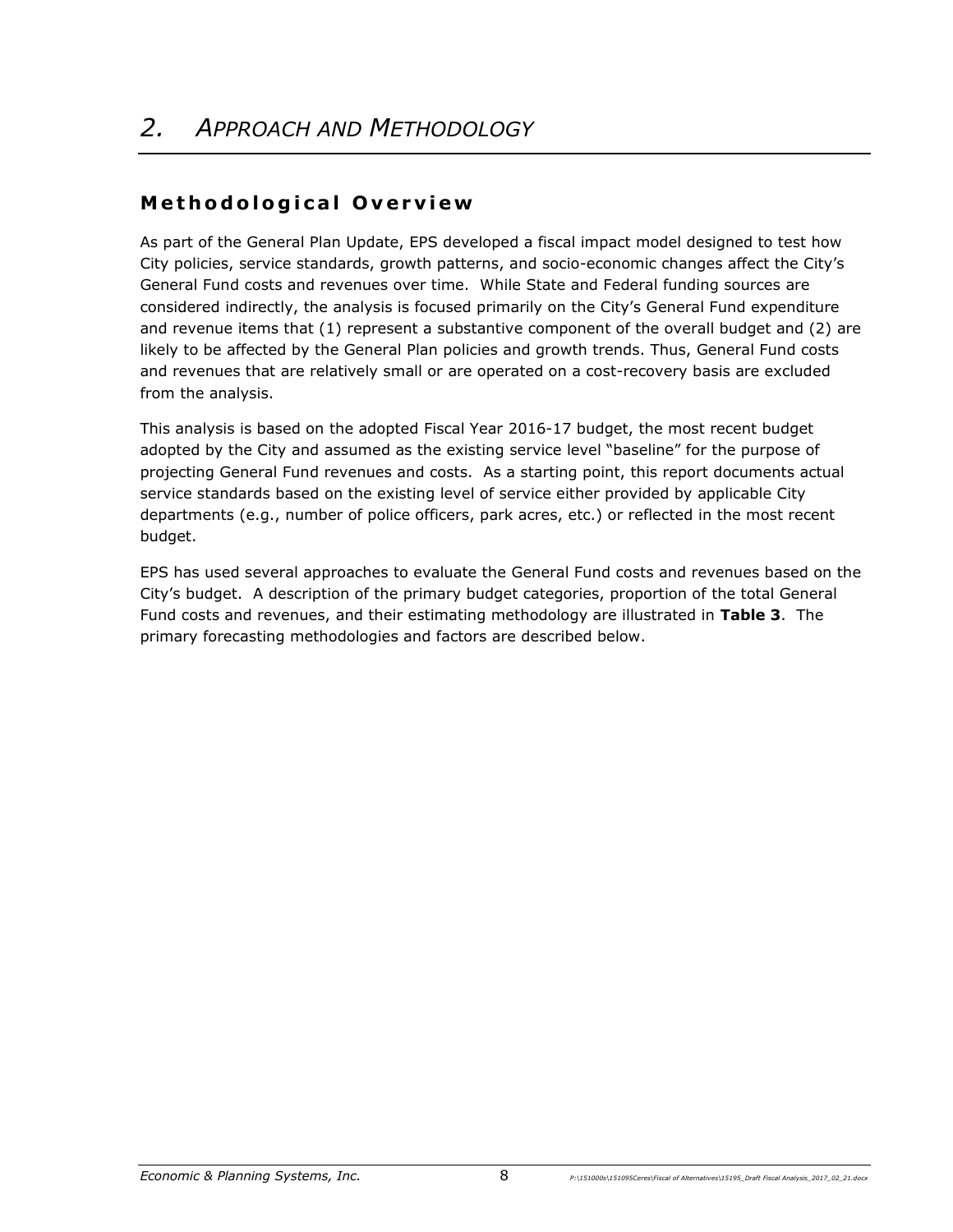| <b>Item</b>                                        | FY 2016/17<br><b>Total</b> | <b>Estimating</b><br>Methodology |
|----------------------------------------------------|----------------------------|----------------------------------|
| <b>Operating Revenues</b>                          |                            |                                  |
| Property Tax (Secured, Unsecured and Supplemental) | \$2,196,008                | case study                       |
| Motor Vehicle In Lieu                              | \$3,393,308                | case study                       |
| Sales Tax $^1$                                     | \$5,543,730                | case study                       |
| <b>Transient Occupancy Tax</b>                     | \$200,000                  | not estimated                    |
| <b>Real Property Transfer Tax</b>                  | \$100,000                  | case study                       |
| <b>RTTPF Allocation (Redevelopment)</b>            | \$307,400                  | not estimated                    |
| <b>Utility Users Tax</b>                           | \$1,488,984                | per service population           |
| <b>Business License Tax</b>                        | \$1,205,300                | per employee                     |
| <b>Other Taxes</b>                                 | \$3,000                    | per service population           |
| <b>Franchise Fees</b>                              | \$897,000                  | per service population           |
| <b>Other Licenses, Permits and Franchises</b>      | \$363,000                  | per service population           |
| Revenues from Use of Money and Property            | \$95,700                   | not estimated                    |
| <b>Fines, Forfeitures and Penalties</b>            | \$246,800                  | per service population           |
| Intergovernmental Revenue                          | \$851,525                  | not estimated                    |
| <b>Charges for Services and Other Revenue</b>      | \$784,100                  | per service population           |
| <b>Transfers from other Funds</b>                  | \$893,520                  | not estimated                    |
| <b>Total Revenues</b>                              | \$18,569,375               |                                  |
| <b>Operating Expenditures</b>                      |                            |                                  |
| General Government <sup>2</sup>                    | \$1,366,136                | per service population           |
| Police                                             | \$10,533,091               | case study                       |
| <b>Emergency Services (Fire)</b>                   | \$4,722,912                | case study                       |
| Public Works <sup>3</sup>                          | \$346,010                  | per service population           |
| Parks                                              | \$1,121,317                | case study                       |
| Recreation                                         | \$428,617                  | per resident                     |
| Building and Planning <sup>4</sup>                 | \$588,334                  | per service population           |
| <b>Total Expenditures</b>                          | \$19,106,417               |                                  |

### **Table 3 City of Ceres General Fund Operating Budget and Estimating Methodology**

<sup>1</sup>Measure H Sales Tax revenue is not a General Fund revenue source and is therefore not included in this Budget Summary, however, Measure H revenues are estimated in this analysis.

<sup>2</sup>General Government includes General City, City Council, City Manager, Human Resources, City Clerk and Finance.

<sup>3</sup>Public Works includes Public Works Administration, Engineering, Streets and Facilities.

<sup>4</sup>Within the Building and Planning division, Building operates primarily on a cost-recovery basis, which means that building permit and plan check fees are set to cover staff costs and expenses. Planning recovers some costs but not to the same extent. In this analysis, planning expenditures are estimated on a per service population basis.

Sources: City of Ceres, Fiscal Year 2016-17 Municipal Budget; Economic & Planning Systems, Inc.

 **Service population.** The service population for any given budget item is defined as the universe of individuals that generate impacts and is based on a review of the various population groups—including residents and employees—relative to each of the City's service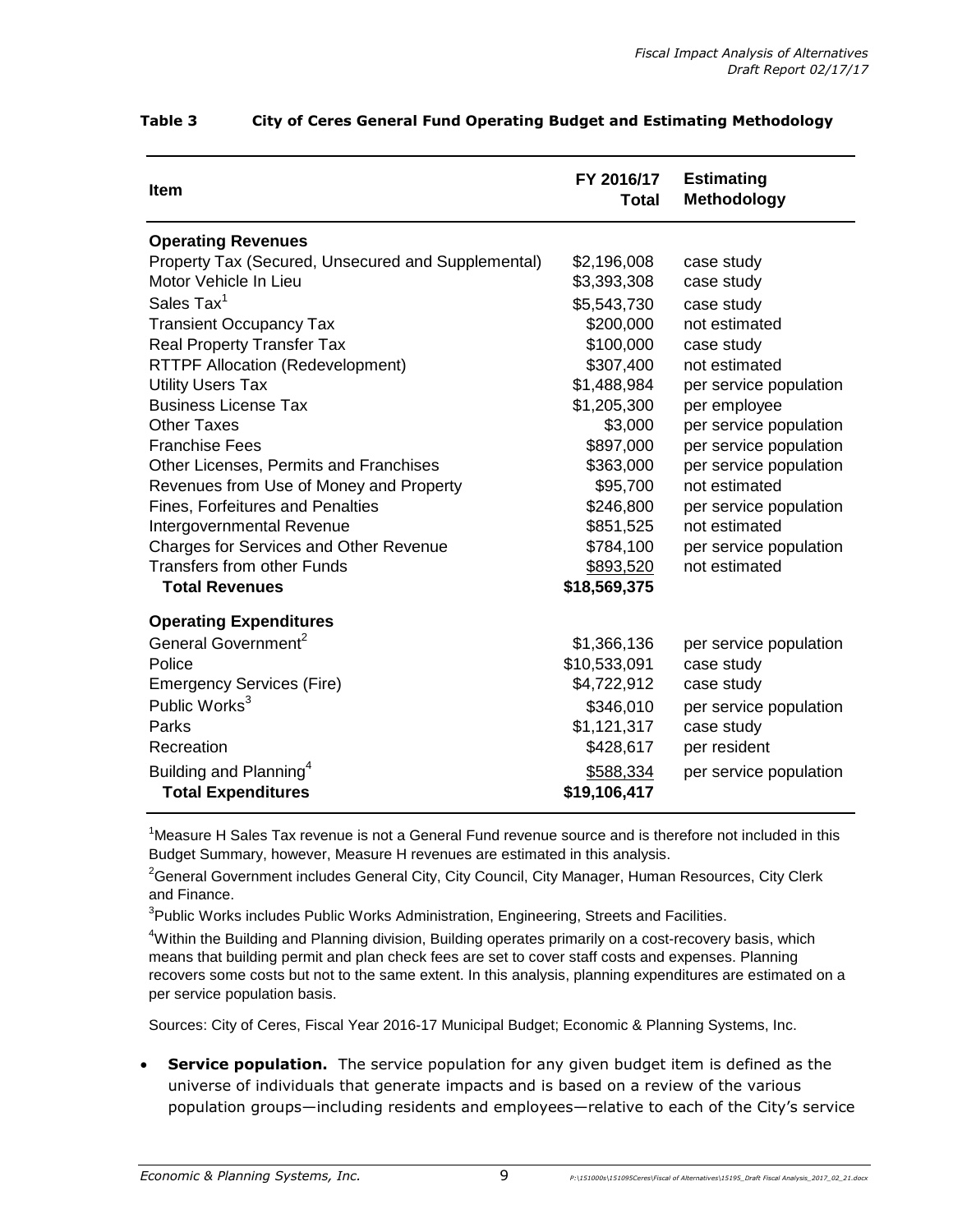providers. For each department, the relative impacts of employment and population are compared and used to estimate a total service population. For instance, for general government, an employee is estimated to have a service demand profile equal to about half the service demanded by a typical resident. The City's current service population is calculated on **Table 4**.

| <b>Item</b>                                                                                                                          | <b>Total</b>                        | <b>Sources</b>                                                              |
|--------------------------------------------------------------------------------------------------------------------------------------|-------------------------------------|-----------------------------------------------------------------------------|
| <b>Housing Units and Households</b><br>Housing Units <sup>1</sup><br><b>Owner-Occupied Units</b><br><b>Renter-Occupied Units</b>     | 13,799<br>59%<br>42%                | DOF 2016<br>ACS 2011-2015<br>ACS 2011-2015                                  |
| Occupied Households                                                                                                                  | 12,778                              | <b>DOF 2016</b>                                                             |
| Persons/Occupied Household                                                                                                           | 3.66                                | <b>DOF 2016</b>                                                             |
| Persons/Housing Unit <sup>2</sup>                                                                                                    | 3.30                                | Dyett & Bhatia                                                              |
| <b>Population and Employment</b><br>Population<br><b>Employed Residents</b><br><b>Employed in Ceres</b><br><b>Employed Elsewhere</b> | 47,166<br>14,161<br>1,450<br>12,711 | <b>DOF 2016</b><br><b>LEHD 2014</b><br><b>LEHD 2014</b><br><b>LEHD 2014</b> |
| <b>Employment in Ceres</b><br>by Residents<br>by Non-Residents                                                                       | 11,075<br>1,450<br>9,625            | <b>LEHD 2014</b><br><b>LEHD 2014</b><br><b>LEHD 2014</b>                    |
| Service Population <sup>3</sup>                                                                                                      | 51,979                              | DOF 2016/LEHD 2014                                                          |

#### **Table 4 Ceres Current Citywide Assumptions**

 $1$ Ownership and rental distribution is based on the existing distribution rate in Ceres. <sup>2</sup>Persons per Housing Unit is lower than the Persons per Occupied Household

because it accounts for vacant units.

 $3$ Calculated by adding total residential population and one-half of non-resident employment.

Sources: Department of Finance; American Community Survey; LEHD; and Economic & Planning Systems, Inc.

- **Case study.** A case study approach was used to calculate fiscal impacts for budget items that may not vary directly with service population or for which detailed data is available to make a more precise estimate. For example, the case study approach is used to estimate property and sales tax revenues.
- **Not estimated.** Some budget items were not estimated because certain City revenues and expenditures are either not directly related to growth and development (e.g., City's bond sale proceeds) and/or generated on a cost-recovery basis.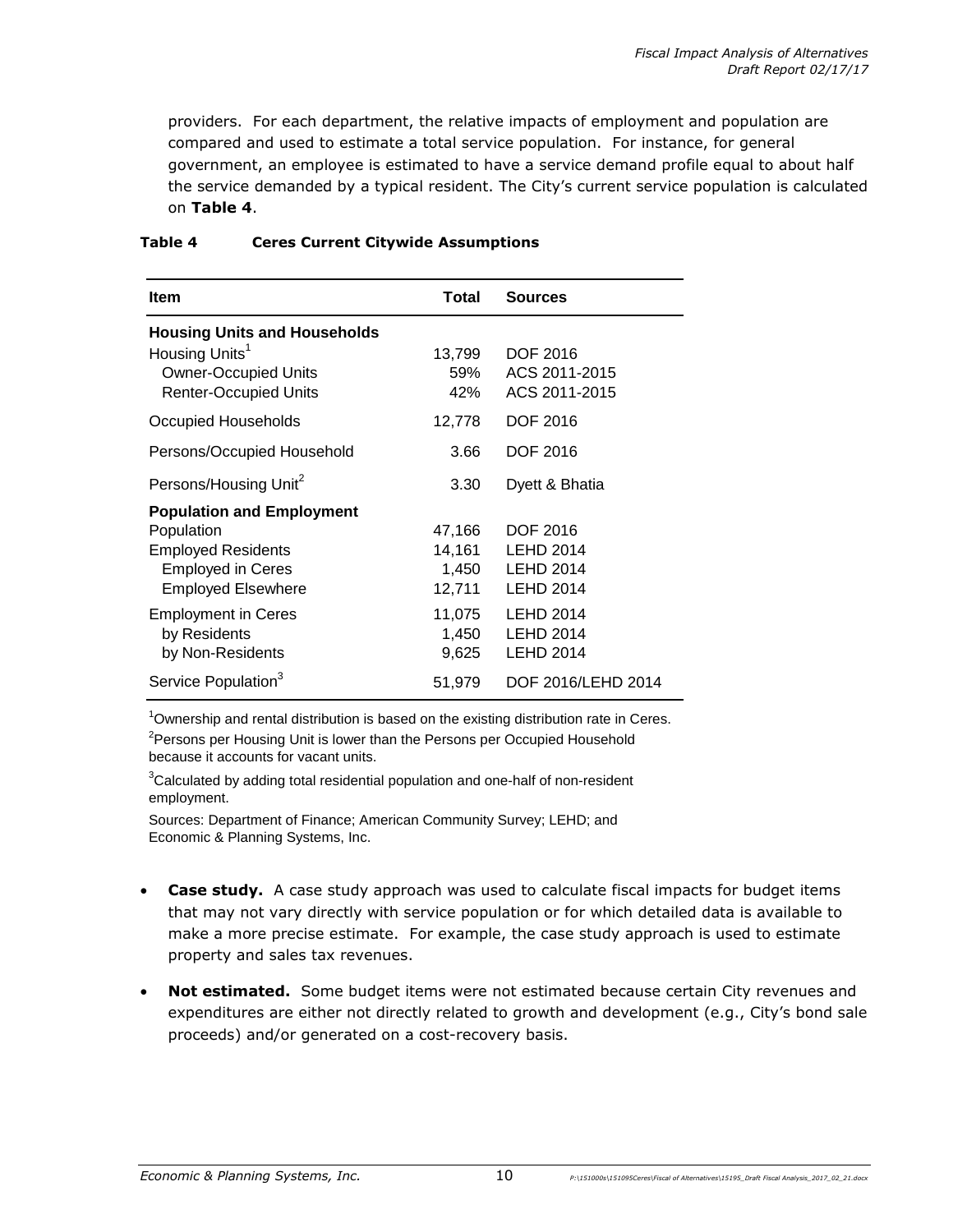### **Key Market Assumptions**

In addition to the methodological approach described above, this fiscal analysis relies on a variety of market and economic assumptions, as summarized below.

- Residential unit value assumptions range from \$140,000 per unit for multifamily units to \$175,000 for single family attached units and \$255,000 for single-family detached units. Housing prices are ultimately uncertain and will vary over the course of the General Plan buildout. Property values may also vary by geography within the City, reflecting locational preferences and desirability, but analysis does not incorporate this level of specificity. However, the analysis does assume rental units are valued at 90 percent of a comparable for-sale unit and that 75 percent of single-family, 50 percent of townhomes, and 10 percent of multifamily units will be for-sale with the remainder as rentals. These assumptions are shown in **Table 5**.
- EPS assumes commercial building values range from \$60 to \$190 per square foot. These estimates are based on the rent capitalization approach summarized in **Table 6**.
- This analysis assumes vacancy rates of 7.4 percent for residential and between 4 and 5 percent for commercial uses. These vacancy rates were presented in the Existing Conditions work and are typical for Ceres currently.
- This analysis evaluated development of the General Plan alternatives at buildout. This analysis does not make any assumptions about the timing or absorption of these uses over time.
- Residential for-sale turnover rates are assumed to be 10 percent per year, which suggests that a home sells once every approximately ten years. Residential rental and commercial use turnover is assumed at 5 percent per year as investment product typically turns over less frequently. This assumption is based on prior EPS experience.
- This analysis is based on an average household size of 3.3 across all residential densities.
- Employment estimates are based on per employee densities ranging from 350 to 400 square feet for office, 500 to 700 square feet for commercial, and 1,000 to 1,200 square feet for industrial uses. These densities vary based on specific land use designations used by Dyett & Bhatia.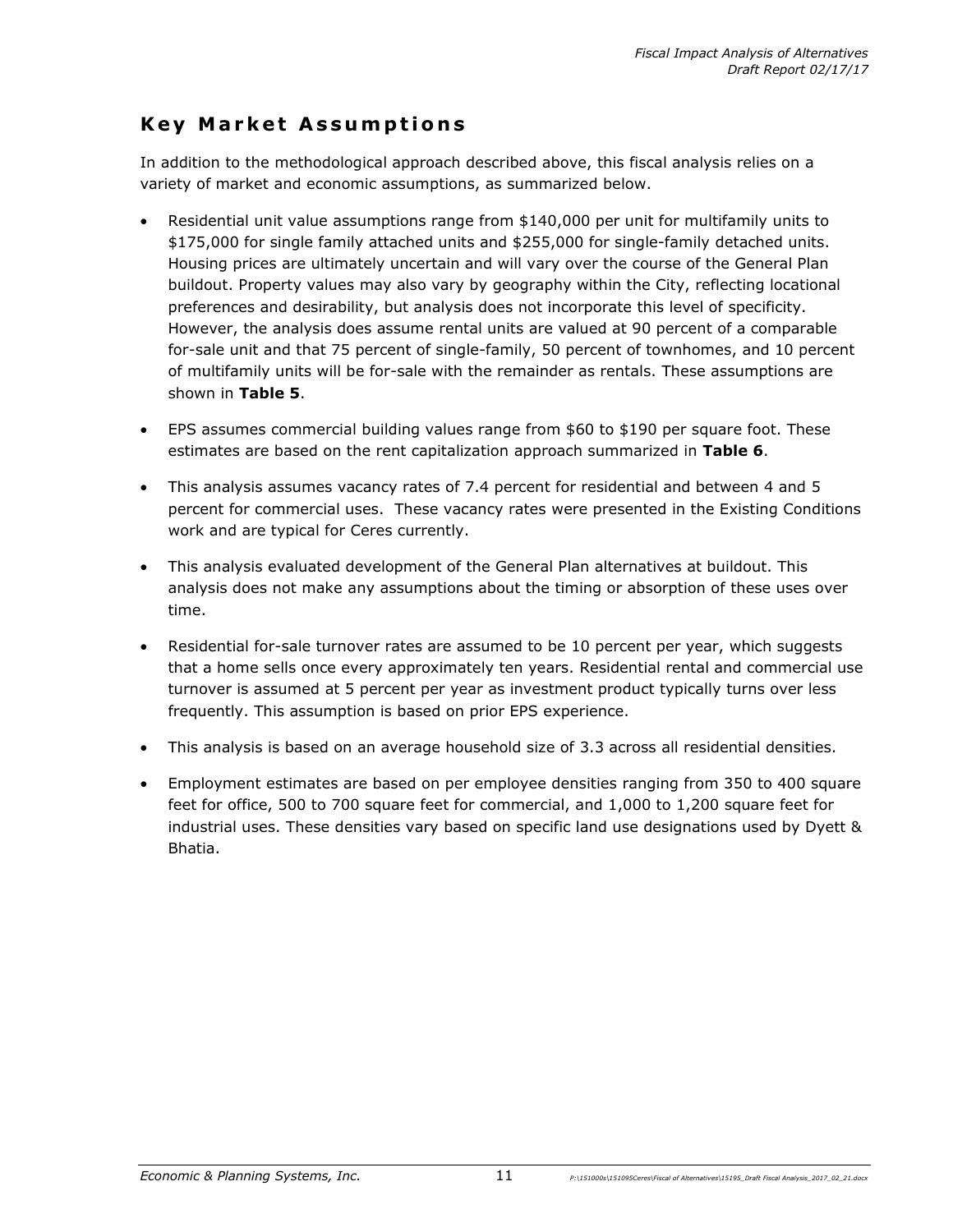| Table 5 | <b>Market/Development Assumptions</b> |
|---------|---------------------------------------|
|---------|---------------------------------------|

| <b>Item</b>                           | Employment<br>Density <sup>1</sup> | <b>Vacancy</b><br>Rate <sup>2</sup> | Average<br>Persons/HH <sup>3</sup> | Rental<br>Ratio | <b>For-Sale</b><br><b>Values</b> | Rental<br><b>Values</b> |
|---------------------------------------|------------------------------------|-------------------------------------|------------------------------------|-----------------|----------------------------------|-------------------------|
| <b>Residential</b>                    |                                    |                                     |                                    |                 |                                  |                         |
| Single Family (Detached) <sup>4</sup> | n/a                                | 7.4%                                | 3.30                               | 25%             | \$255,000                        | \$229,500               |
| Single Family (Attached) <sup>5</sup> | n/a                                | 7.4%                                | 3.30                               | 50%             | \$175,000                        | \$157,500               |
| Multifamily <sup>6</sup>              | n/a                                | 7.4%                                | 3.30                               | 90%             | \$140,000                        | \$126,000               |
| Commercial <sup>7</sup>               |                                    |                                     |                                    |                 |                                  |                         |
| Retail                                | $500 - 700$                        | 5%                                  | n/a                                | 100%            | n/a                              | \$190                   |
| Office                                | $350 - 400$                        | 5%                                  | n/a                                | 100%            | n/a                              | \$110                   |
| Industrial                            | 1,000 - 1,200                      | 4%                                  | n/a                                | 100%            | n/a                              | \$60                    |

<sup>1</sup> An employment density is an assumption of the number of employees per SqFt of commercial space. Employment densities are given in ranges based on more specific land use designations used by Dyett & Bhatia.

 $2$ Vacancy Rates based on current vacancy rates exhibited in Ceres over the last year (2016) across all housing types.

 $3B$ ased on Dyett & Bhatia's assumptions for average household size for all types of residential units.

<sup>4</sup>Home values based on sales data reported by Zillow and refined to reflect a premium for new construction and for better consistency with the assumptions used in the West Landing Specific Plan fiscal impact analysis. Values are provided on a per unit basis.

 $5$ Estimate based on townhouse and condo sales comparables that have occurred within the last year (1/1/2016 -1/1/2017) from Redfin. Values are refined for better consistency with the assumptions used in the West Landing Specific Plan fiscal impact analysis. Values are provided on a per unit basis.

<sup>6</sup>Uses a capitalized value of net operating income approach, based on January 2017 CoStar estimates of average rents in the City of Ceres. Values shown are on a per unit basis.

<sup>7</sup>Commercial rental rates taken from Existing Conditions document prepared by EPS based on data aggregated by CoStar Group. All commercial rental rates are per square foot.

Sources: Redfin; Zillow; DOF 2016; ACS 2010-2015; CoStar Group; Dyett & Bhatia; Economic & Planning Systems, Inc.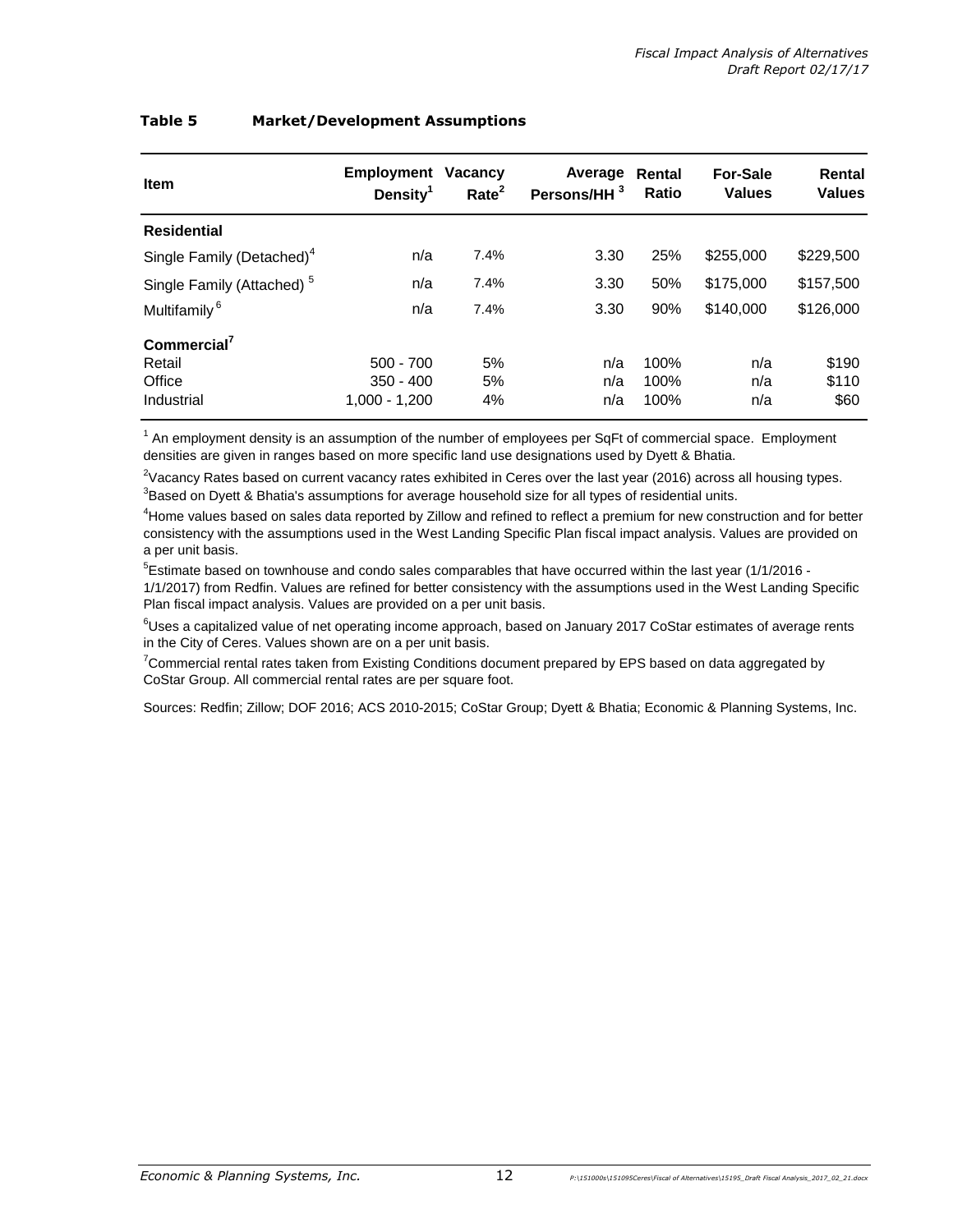| <b>Item</b>                                     | <b>Retail</b>     | <b>Office</b>       | <b>Industrial</b> |
|-------------------------------------------------|-------------------|---------------------|-------------------|
| <b>Average Rent</b><br>Rent Type                | <b>NNN</b>        | <b>Full Service</b> | <b>NNN</b>        |
| Monthly Rent <sup>1</sup><br><b>Annual Rent</b> | \$1.21<br>\$14.50 | \$0.97<br>\$11.62   | \$0.39<br>\$4.68  |
| Vacancy<br><b>Operating Expenses</b>            | 5%<br>5%          | 5%<br>30%           | 4%<br>5%          |
| Net Annual Rent                                 | \$13.09           | \$7.73              | \$4.27            |
| Cap Rate $2$                                    | 6.9%              | 7.2%                | 6.8%              |
| <b>Capitalized Value (rounded)</b>              | \$190             | \$110               | \$60              |

### **Table 6 Commercial Capitalized Value Assumptions (per square foot)**

<sup>1</sup>Rental Rates from the Existing Conditions Report previously prepared by EPS with data gathered from the CoStar Group.

 $2$ Cap Rates from IRR Viewpoint 2016 and reflective of national averages.

Sources: IRR-Viewpoint 2016, CoStar Group; Economic & Planning Systems, Inc.

#### **Other Key Assumptions**

- This analysis makes assumptions about a share of the growth to occur outside of existing City limits that would require annexation. The allocation varies by alternative and is provided by Dyett & Bhatia.
- This report is conducted in constant 2016/17 dollars.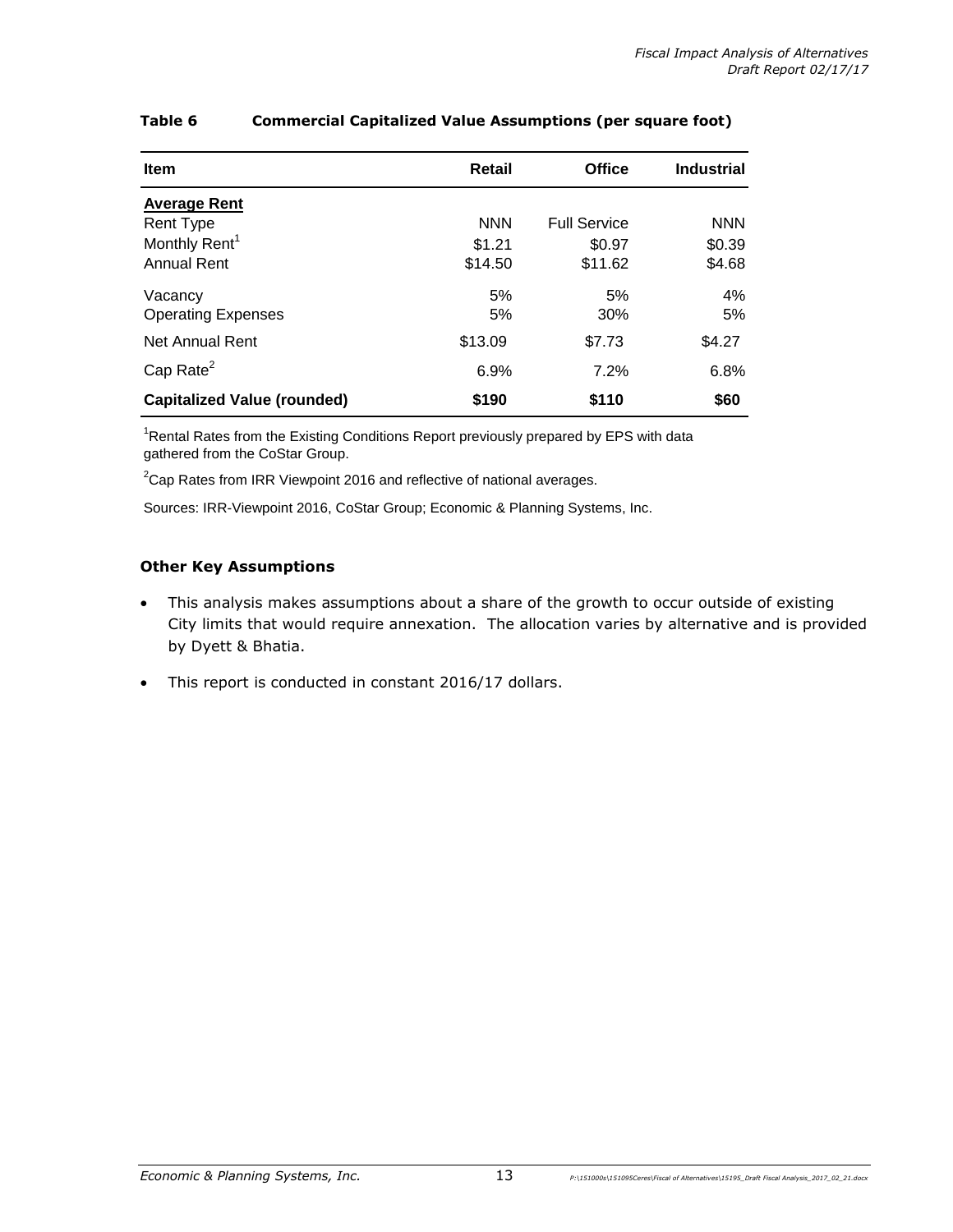This chapter provides a detailed description of the key General Fund revenues projected in this analysis. Major General Fund revenue sources are based on the case study approach with other revenues based on an average revenue approach, including per-employee and per-service population methods.

# **P r o p e r t y T a x**

Property tax revenue to the General Fund is based on the increase in assessed value and the City's share of the 1 percent tax. For the purpose of this analysis, EPS established a set of property values for each land use considered. As shown in **Table 7**, new development yields from \$2.9 billion (Alternative 1) to \$3.1 billion (Alternative 2) in new assessed value to the City. Although property values may vary by geography within the City, reflecting locational preferences and desirability, this analysis does not incorporate this level of specificity.

Estimated future residential units and commercial square footages were distributed amongst the various plan areas in accordance with population and jobs estimates provided by Dyett & Bhatia. This process allowed EPS to estimate the assessed value by plan area for each Alternative, and thus allow for increased precision. Further detail is provided in **Appendix A-C**.

Typically, the share of assessed value captured by the General Fund ranges by tax rate area (TRA). This analysis utilizes a blended average approach that reflects the City's average property tax capture within an existing boundary. On average, the City's General Fund currently receives approximately 6.4 percent of each property tax dollar.**<sup>2</sup>** In the future, when additional land is annexed into the City, the actual amount of property tax generated from that land and future development will depend on the tax sharing agreement. For the property tax generated from annexation, this analysis uses consistent assumptions as in the West Landing Specific Plan Fiscal Impact Analysis.

-

**<sup>2</sup>**This is low relative to other cities in California, which typically receive between 10 to 15 percent of each property tax dollar.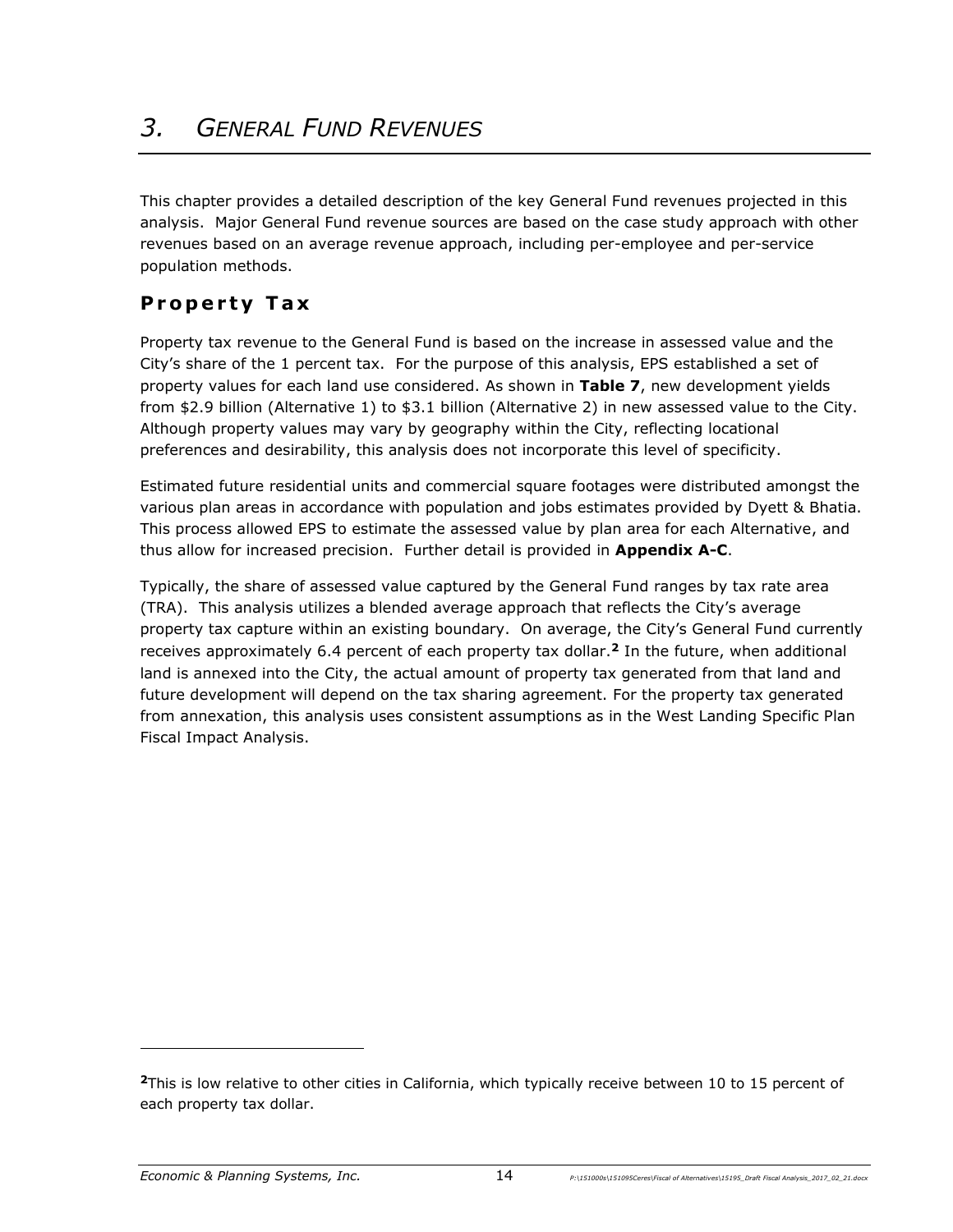#### **Table 7 Property Tax Estimates**

|                       | <b>Alternative / Item</b>                                                                                                                                                                                                                                                                                                                                                                                                               | Within Current SOI<br>(excluding Whitmore<br>Ranch Specific Plan) | Outside<br><b>Current SOI</b>        | West Landing<br>Specific Plan        | Whitmore<br>Ranch<br>Specific Plan | <b>Within Current City</b><br>Limits (excluding West<br>Landing Specific Plan) | Total                           |
|-----------------------|-----------------------------------------------------------------------------------------------------------------------------------------------------------------------------------------------------------------------------------------------------------------------------------------------------------------------------------------------------------------------------------------------------------------------------------------|-------------------------------------------------------------------|--------------------------------------|--------------------------------------|------------------------------------|--------------------------------------------------------------------------------|---------------------------------|
| Alternative           | <b>Property Tax</b><br>New Assessed Value <sup>1</sup><br>Property Tax <sup>2</sup><br>Tax Allocation Factor <sup>3</sup>                                                                                                                                                                                                                                                                                                               | \$1,020,074,493<br>\$10,200,745<br>6.4%                           | \$159,630,702<br>\$1,596,307<br>2.5% | \$738,667,491<br>\$7,386,675<br>5.8% | \$59,258,901<br>\$592,589<br>2.5%  | \$962,873,711<br>\$9,628,737<br>6.4%                                           | \$2,940,505,297<br>\$29,405,053 |
|                       | <b>Total Property Tax to General Fund</b>                                                                                                                                                                                                                                                                                                                                                                                               | \$652,848                                                         | \$39,908                             | \$428,427                            | \$14,815                           | \$616,239                                                                      | \$1,752,236                     |
| $\sim$<br>Alternative | <b>Property Tax</b><br>New Assessed Value <sup>1</sup><br>Property Tax <sup>2</sup>                                                                                                                                                                                                                                                                                                                                                     | \$1,098,642,068<br>\$10,986,421                                   | \$269,709,377<br>\$2,697,094         | \$738,667,491<br>\$7,386,675         | \$59,258,901<br>\$592,589          | \$962,873,711<br>\$9,628,737                                                   | \$3,129,151,547<br>\$31,291,515 |
|                       | Tax Allocation Factor <sup>3</sup><br><b>Total Property Tax to General Fund</b>                                                                                                                                                                                                                                                                                                                                                         | 6.4%<br>\$703,131                                                 | 2.5%<br>\$67,427                     | 5.8%<br>\$428,427                    | 2.5%<br>\$14,815                   | 6.4%<br>\$616,239                                                              | \$1,830,039                     |
| ო<br>Alternative      | <b>Property Tax</b><br>New Assessed Value <sup>1</sup><br>Property Tax <sup>2</sup><br>Tax Allocation Factor <sup>3</sup>                                                                                                                                                                                                                                                                                                               | \$1,006,202,179<br>\$10,062,022<br>6.4%                           | \$246,986,270<br>\$2,469,863<br>2.5% | \$738,667,491<br>\$7,386,675<br>5.8% | \$59,258,901<br>\$592,589<br>2.5%  | \$1,000,983,181<br>\$10,009,832<br>6.4%                                        | \$3,052,098,021<br>\$30,520,980 |
|                       | <b>Total Property Tax to General Fund</b>                                                                                                                                                                                                                                                                                                                                                                                               | \$643,969                                                         | \$61,747                             | \$428,427                            | \$14,815                           | \$640,629                                                                      | \$1,789,587                     |
|                       | *Note: this analysis does not account for displaced assessed value from new development, which is likely minimal.<br>New assessed value calculated using the development assumptions presented in Tables 4 & 5 and the development programs presented in Table 1. More detail on<br>assessed value calculations is provided in Appendix A.<br><sup>2</sup> Proposition 13 basic property tax calculated at 1 percent of assessed value. |                                                                   |                                      |                                      |                                    |                                                                                |                                 |

 $3$ The Ceres General Fund tax share varies by tax rate area (TRA) and depends on whether the TRA was part of a former Redevelopment Area. This analysis reflects General Plan buildout conditions and, as such, assumes that outstanding Redevelopment obligations have been satisfied. New development within the current City limits is assumed to have a tax share factor of 6.4 percent based on information provided by the City for the Existing Conditions Report. The West Landing Specific Plan area is assumed to have a property tax allocation to the City of 5.8 percent, based on the average tax share for TRAs 001-116 and 001-117 and supporting analysis from the West Landing Specific Plan Fiscal Impact Analysis. New development on land that has not yet been annexed is assumed to have a tax share factor of 2.5 percent, also based on research provided in the West Landing Specific Plan Fiscal Impact Analysis. This share will be negotiated between the City and the County at the time of annexation.

Sources: City of Ceres; West Landing Specific Plan Fiscal Impact Analysis; Economic & Planning Systems, Inc.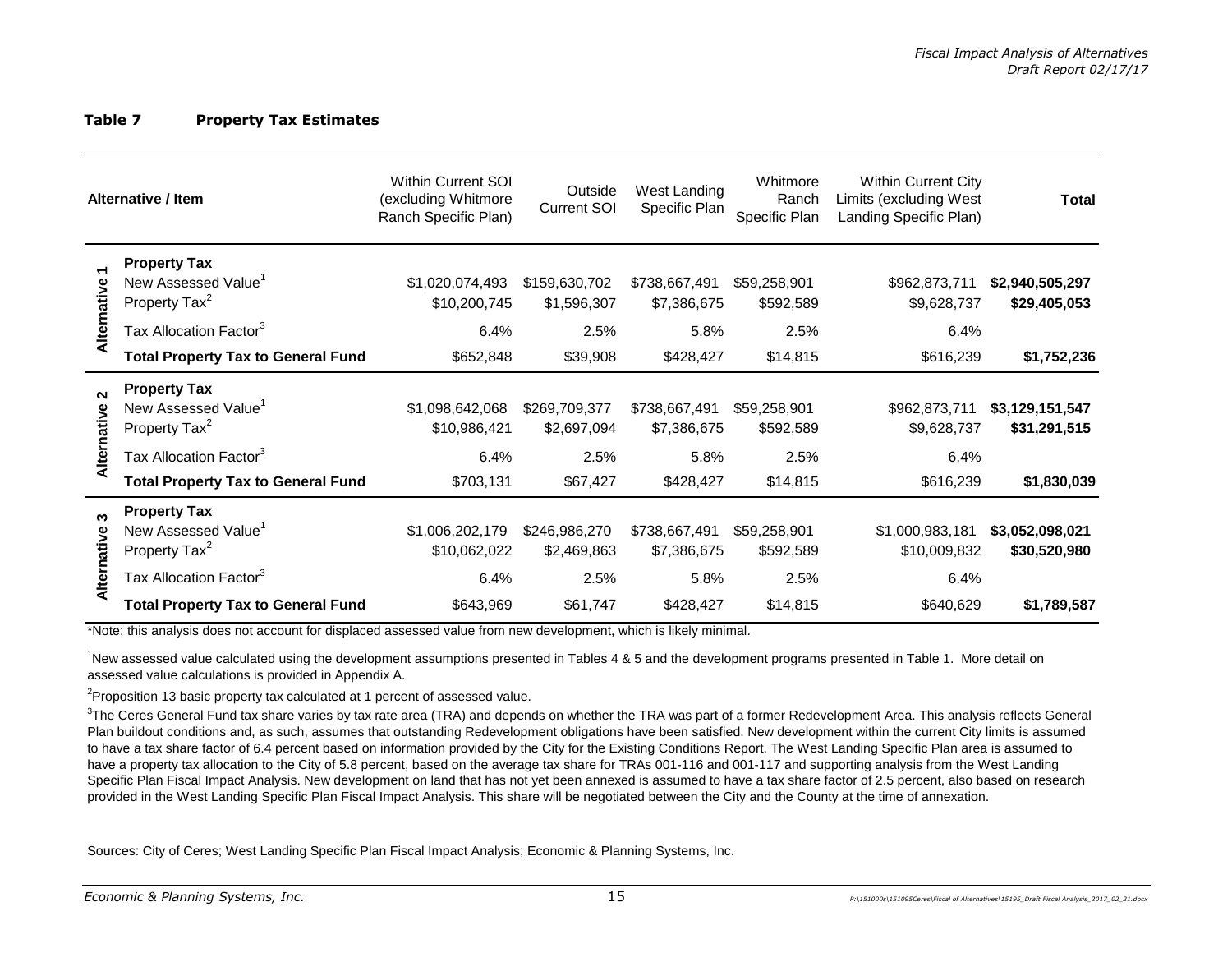### **Property Tax in lieu of VLF**

Since 2004, Property Tax in-lieu of Motor Vehicle License Fee (VLF) revenue increases each year based on the proportion of growth of assessed value in the City. As shown on **Table 8**, this analysis forecasts the in lieu proceeds based on an assessed value increase relative to the existing base and represents the single largest revenue source across the alternatives.

### **Table 8 Motor Vehicle in Lieu of VLF Estimates**

|                                                                                                                               | Total                                      |                                            |                                            |  |  |
|-------------------------------------------------------------------------------------------------------------------------------|--------------------------------------------|--------------------------------------------|--------------------------------------------|--|--|
| <b>Item</b>                                                                                                                   | Alternative 2<br>Alternative 1             |                                            | Alternative 3                              |  |  |
| City of Ceres Citywide Assessed Value <sup>1</sup><br>Assessed Value of New Growth<br>Increase in Assessed Value (percentage) | \$2,735,136,632<br>\$2,940,505,297<br>108% | \$2,735,136,632<br>\$3,129,151,547<br>114% | \$2,735,136,632<br>\$3,052,098,021<br>112% |  |  |
| Existing Motor Vehicle in Lieu Revenue (FY2016-2017)                                                                          | \$3,393,308                                | \$3,393,308                                | \$3,393,308                                |  |  |
| Net Increase in Motor Vehicle in Lieu of VLF Revenue                                                                          | \$3,648,096                                | \$3,882,137                                | \$3,786,542                                |  |  |

<sup>1</sup>Total Taxable Value Recap less Veteran, Church, Welfare, School, Religious, and homeowners exemptions.

Sources: 2016-2017 Tax Roll (Stanislaus County Assessor's Office); and Economic & Planning Systems, Inc.

# **Property Transfer Tax**

The City receives real property transfer tax for any property that is sold at a rate of \$0.55 for every \$1,000 of value. Property transfer tax revenues, therefore, depend upon sales activity, which slowed significantly during the Great Recession.

For-sale residential units typically "turn over" about once every ten years although this can vary by product type (e.g., starter home versus move-up). Because rental residential properties, as well as commercial office, industrial and retail properties, are often held as investment properties, they tend to turn over infrequently, resulting in very low property transfer tax revenue. Real property transfer tax revenue is estimated on **Table 9**.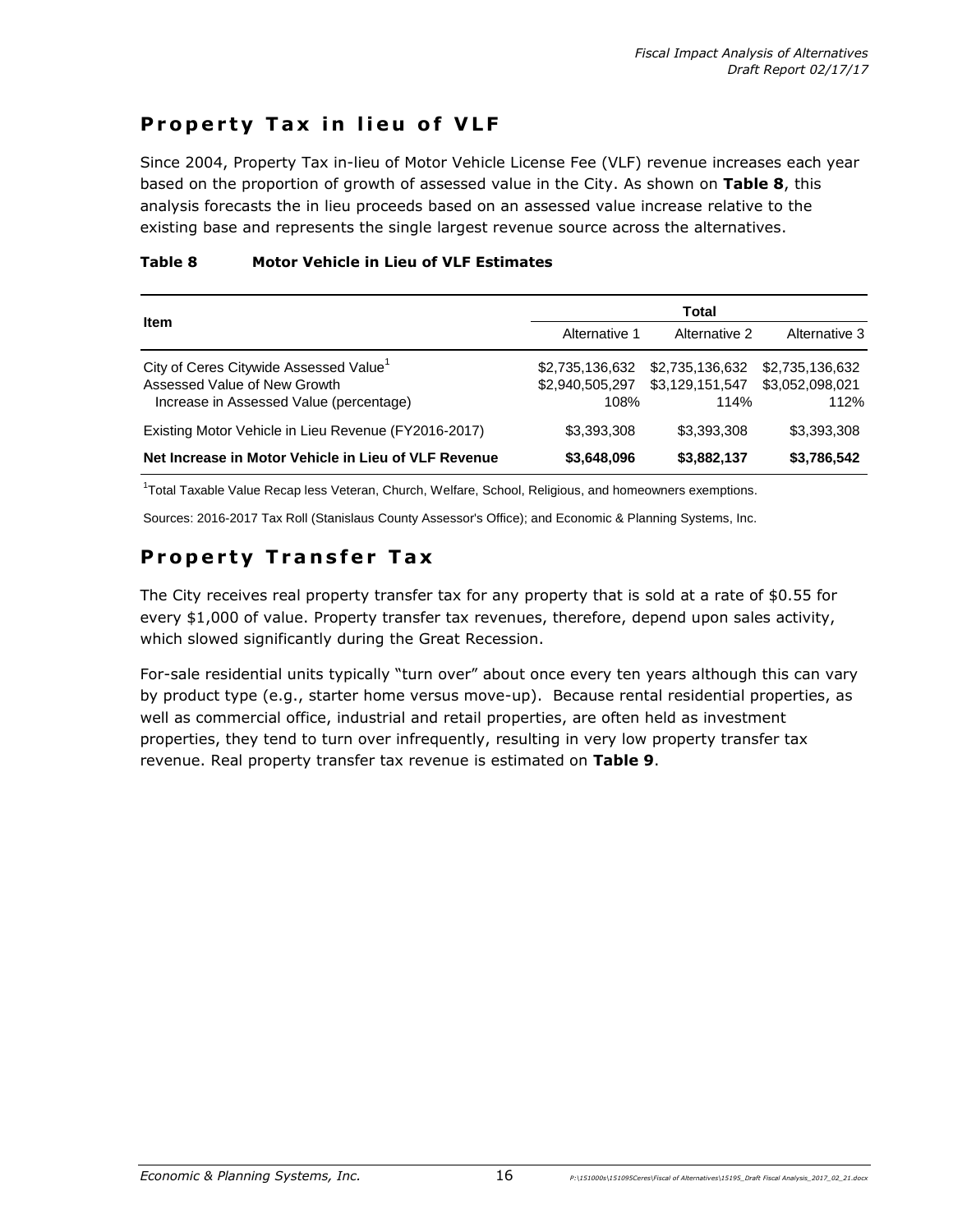#### **Table 9 Property Transfer Tax**

| <b>Item</b>                               |                          |                 | Total                           |                 |
|-------------------------------------------|--------------------------|-----------------|---------------------------------|-----------------|
|                                           | <b>Assumption</b>        | Alternative 1   | Alternative 2                   | Alternative 3   |
| <b>Residential For-Sale</b>               |                          |                 |                                 |                 |
| New For-Sale Value                        |                          | \$762,089,357   | \$751,253,448                   | \$722,345,794   |
| Average Residential Turnover <sup>1</sup> | 10.0% a year             | \$76,208,936    | \$75,125,345                    | \$72,234,579    |
| Transfer Tax From For-Sale Uses           | \$0.55 per \$1,000 value | \$41,915        | \$41,319                        | \$39,729        |
| <b>Other Uses</b>                         |                          |                 |                                 |                 |
| <b>Residential Rental Value</b>           |                          | \$484.034.812   | \$461,339,837                   | \$472,111,743   |
| Non-Residential Value                     |                          |                 | \$1,694,381,128 \$1,916,558,262 | \$1,857,640,484 |
| Subtotal                                  |                          | \$2.178.415.940 | \$2,377,898,099                 | \$2,329,752,227 |
| Average Commercial Turnover <sup>2</sup>  | $5.0\%$ a year           | \$108,920,797   | \$118,894,905                   | \$116,487,611   |
| <b>Transfer Tax From Commercial Uses</b>  | \$0.55 per \$1,000 value | \$59,906        | \$65,392                        | \$64,068        |
| <b>Total Real Estate Transfer Tax</b>     |                          | \$101,821       | \$106,711                       | \$103,797       |

<sup>1</sup>Recent Zillow data suggests that the current turnover rate is approximately 5 percent. The EPS assumption of 10 percent is based on long-term averages and takes into account the increased turnover rate associated with new development. A turnover rate of 10 percent suggests that homes sell approximately once every 10 years.

 ${}^{2}$ EPS assumption based on long-term averages. A turnover rate of 5 percent suggests that commercial/investment properties sell approximately once every 20 years.

Sources: Ceres 2016-1017 Budget; Existing Conditions Report; and Economic & Planning Systems, Inc.

# **S a l e s T a x**

As shown on **Table 10**, EPS forecasted the sales tax to the City's General Fund based on demand from population and employment growth. This is a conservative approach as the analysis does not attribute a net fiscal benefit from additional retail development to ensure that the City's General Plan fiscal planning is based on internal growth dynamics rather than an assumption that "supply creates demand."

For residential uses, new demand is based on household income with a certain portion of income spent on taxable sales. As such, the incomes of new households is an important factor in determining the increase in sales tax revenue generated by new development. For the commercial uses, EPS forecasted sales based on average taxable expenditures (\$10 per day) per non-resident employee. The City retains 0.95 percent of taxable sales within its boundary. This share may end up lower in areas to be annexed because, similar to property tax, the City has a sales tax allocation agreement with the County for areas of new annexation.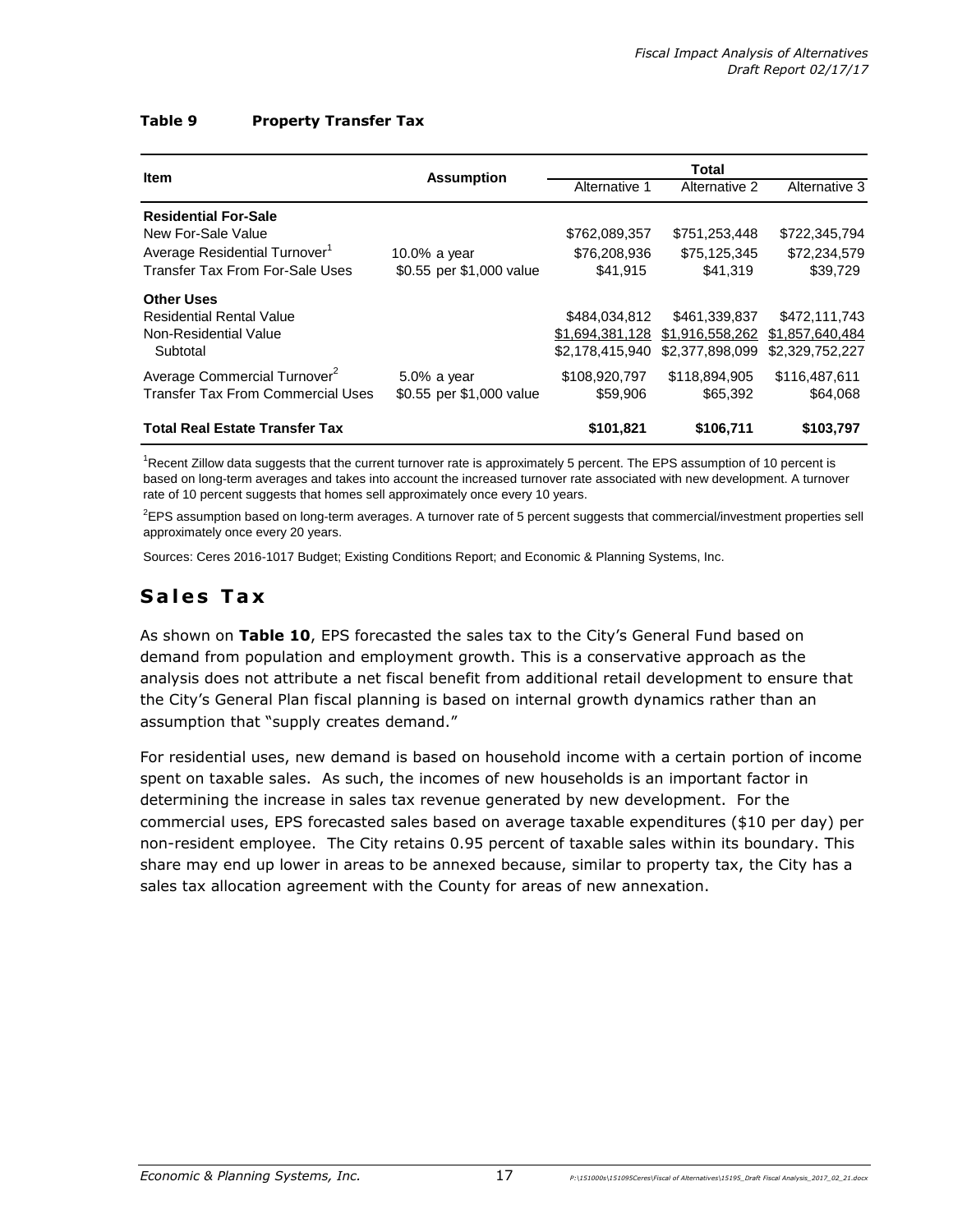#### **Table 10 Sales Tax Estimates**

| Item                                                     | <b>Assumptions</b>           | Alternative 1 | Alternative 2 | Alternative 3 |
|----------------------------------------------------------|------------------------------|---------------|---------------|---------------|
| <b>Sales Tax Generated by New Residents</b>              |                              |               |               |               |
| Median Household Income <sup>1</sup>                     |                              | \$47,858      | \$47,858      | \$47,858      |
| Household Retail Expenditures <sup>2</sup>               | 35%                          | \$16,750      | \$16,750      | \$16,750      |
| New Occupied Households <sup>3</sup>                     |                              | 6,191         | 5,968         | 5,983         |
| <b>Total Retail Expenditure</b>                          |                              | \$103,701,719 | \$99,969,913  | \$100,220,848 |
| Taxable Expenditures Captured in Ceres                   | 50% of retail expenditures   | \$51,850,860  | \$49,984,957  | \$50,110,424  |
| Sales Tax from New Residents                             | 0.95% of taxable sales       | \$492,583     | \$474,857     | \$476,049     |
| <b>Sales Tax Generated by New Employees</b>              |                              |               |               |               |
| New Employment                                           |                              | 26,531        | 26,921        | 33,755        |
| Non-Resident Employment <sup>4</sup>                     | 87%                          | 23,057        | 23,396        | 29,336        |
| Daily Taxable Employee Spending in Ceres <sup>5</sup>    | per employee<br>\$10         | \$230,575     | \$233,960     | \$293,356     |
| Annual Taxable Spending by Employees <sup>6</sup>        |                              | \$57,643,629  | \$58,490,112  | \$73,338,983  |
| Sales Tax from New Employees                             | 0.95% of taxable sales       | \$547,614     | \$555,656     | \$696,720     |
| Total GF Sales Tax Increase <sup>7</sup>                 |                              | \$1,040,198   | \$1,030,513   | \$1,172,769   |
| <b>Measure H Public Safety Sales Tax (Special Public</b> |                              |               |               |               |
| <b>Safety Fund)</b>                                      | 0.5% of annual taxable sales | \$547,472     | \$542,375     | \$617,247     |

<sup>1</sup>Based on the existing Ceres household median income; from the 2015 American Community Survey

<sup>2</sup>Based on the 2014 Bureau of Labor Statistics average taxable expenditure for households making under \$70,000 per year.

<sup>3</sup>Assumes 93 percent occupancy.

<sup>4</sup>Based on the existing split between resident and non-resident employees (LEHD).

<sup>5</sup>Spending per day per employee is an EPS assumption based prior research and consistent with assumptions used in the West Landing fiscal impact

 $6$ Reflects 250 work days out of a year.

<sup>7</sup>Excludes the Measure H 1/2-cent sales tax measure approved by voters in 2007 (shown separately below). Revenues from Measure H are deposited into a special fund for public safety expenditures and are not reflected as General Fund revenue. City staff indicated that Measure H funds are considered a reliable source of income and will be included in this analysis but treated separately from General Fund Revenues

Sources: Bureau of Labor Statistics, US Census, American Community Survey, LEHD, Economic & Planning Systems, Inc.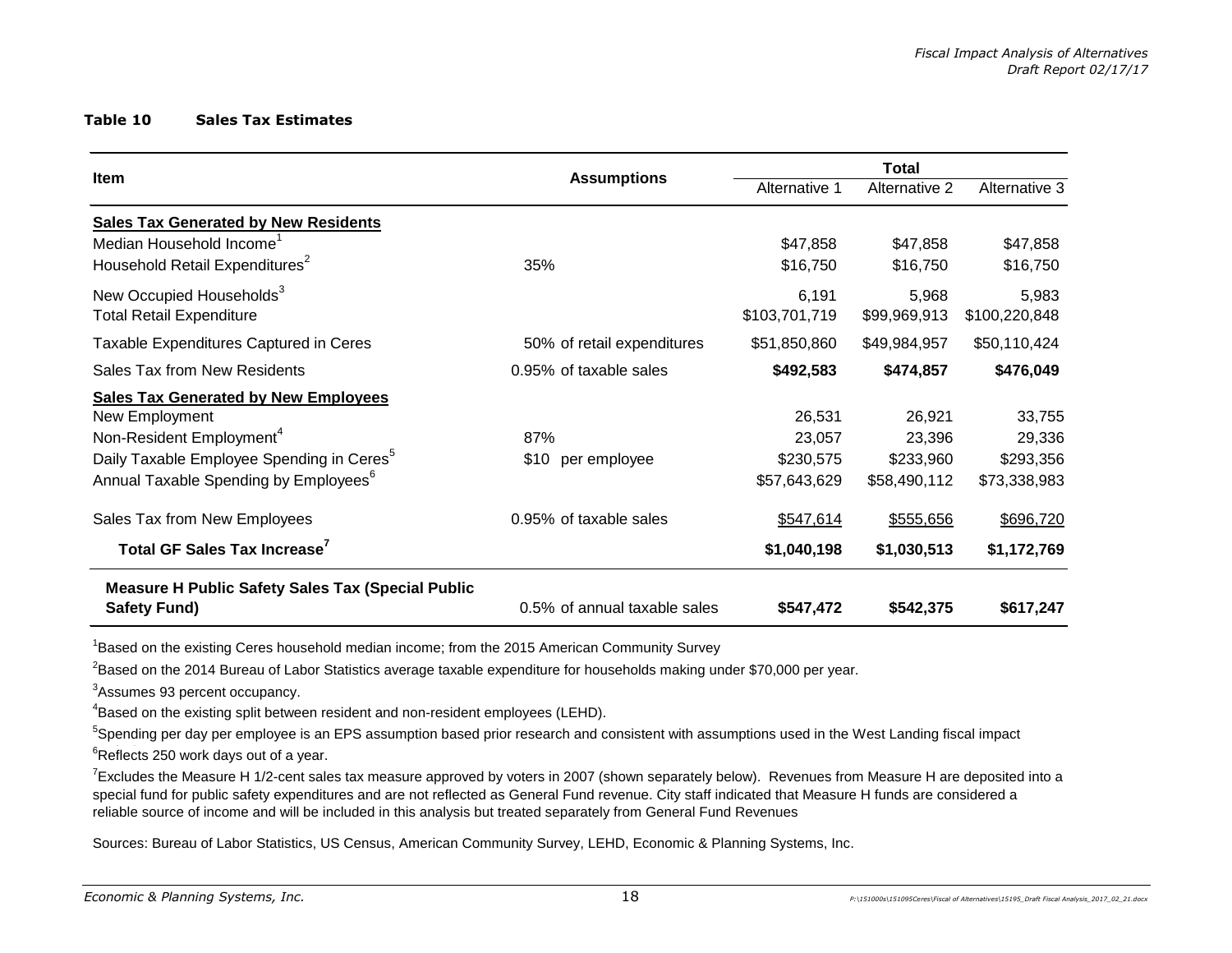### **Other Annual Revenues**

Other revenues associated with new development include business license taxes, franchise fees, fines and penalties, transient occupancy taxes (TOT), and fees/charges for service. Most of these revenue items expand in relative proportion to population and employment growth. In the case of business license revenue, most businesses pay a business license tax that is based on gross receipts. For purposes of this analysis, increases in employment are used as a proxy for increased gross receipts. Revenue estimation factors are shown on **Table 11**.

Transient occupancy tax is not estimated as the land use alternatives do not specify any lodging or hospitality components. However, in 2015 Ceres voters raised the City's TOT from 5 percent to 10 percent, which is already resulting in additional TOT revenue to the General Fund. Additional hotel development also would increase TOT revenue, assuming the residential uses generate visitor nights, while the commercial uses generate stays related to business travel.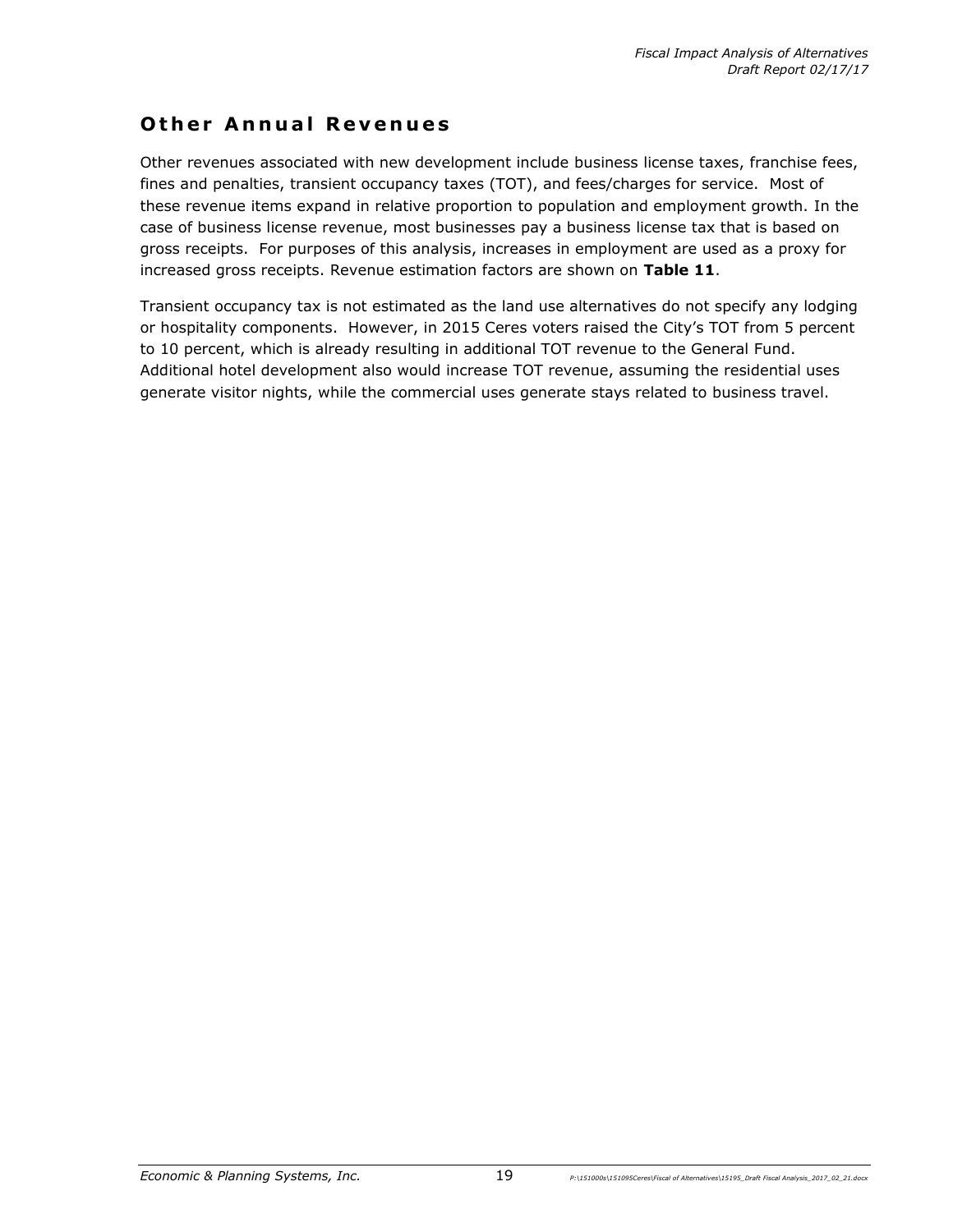| Item                                                                                                                                       | <b>Total</b><br><b>Revenue</b> | <b>Assumptions</b> |                                                                                                 | Total<br>Variable<br>Cost                             |
|--------------------------------------------------------------------------------------------------------------------------------------------|--------------------------------|--------------------|-------------------------------------------------------------------------------------------------|-------------------------------------------------------|
| <b>Utility Users Tax</b><br>2016-2017 Revenue to General Fund<br>Revenue per Current Service Population                                    | \$1,488,984                    |                    | 51,979 current service population                                                               | \$28.65                                               |
| <b>Other Taxes</b><br>2016-2017 Revenue to General Fund<br>Revenue per Current Service Population                                          | \$3,000                        |                    | 51,979 current service population                                                               | \$0.06                                                |
| <b>Franchise Fees</b><br>2016-2017 Revenue to General Fund<br>Revenue per Current Service Population                                       | \$897,000                      |                    | 51,979 current service population                                                               | \$17.26                                               |
| <b>Other Licenses, Permits and Franchises</b><br>2016-2017 Revenue to General Fund<br>Revenue per Current Service Population               | \$363,000                      |                    | 51,979 current service population                                                               | \$6.98                                                |
| <b>Fines, Forfeitures and Penalties</b><br>2016-2017 Revenue to General Fund<br>Revenue per Current Service Population                     | \$246,800                      |                    | 51,979 current service population                                                               | \$4.75                                                |
| <b>Charges for Services and Other Revenue</b><br>2016-2017 Revenue to General Fund<br>Revenue per Current Service Population               | \$784,100                      |                    | 51,979 current service population                                                               | \$15.09                                               |
| <b>Total Variable Cost per Service Population</b><br>New General Fund Revenue Sub-total<br>Alternative 1<br>Alternative 2<br>Alternative 3 |                                |                    | 35,328 new service population<br>34,729 new service population<br>38,200 new service population | \$72.78<br>\$2,571,125<br>\$2,527,520<br>\$2,780,099  |
| <b>Business License Tax</b><br>2016-2017 Revenue to General Fund                                                                           | \$1,205,300                    |                    |                                                                                                 |                                                       |
| Revenue per Current Employee<br>New General Fund Revenue Sub-total<br>Alternative 1<br>Alternative 2<br>Alternative 3                      |                                |                    | 11,075 current employment<br>26,531 new jobs<br>26,921 new jobs<br>33,755 new jobs              | \$108.83<br>\$2,887,392<br>\$2,929,793<br>\$3,673,578 |
| <b>Total New Revenue to General Fund</b><br>Alternative 1<br>Alternative 2<br>Alternative 3                                                |                                |                    |                                                                                                 | \$5,458,517<br>\$5,457,312<br>\$6,453,678             |

#### **Table 11 Other Permits and Fee Revenue**

Sources: City of Ceres FY2016 - 2017 Budget, Economic & Planning Systems.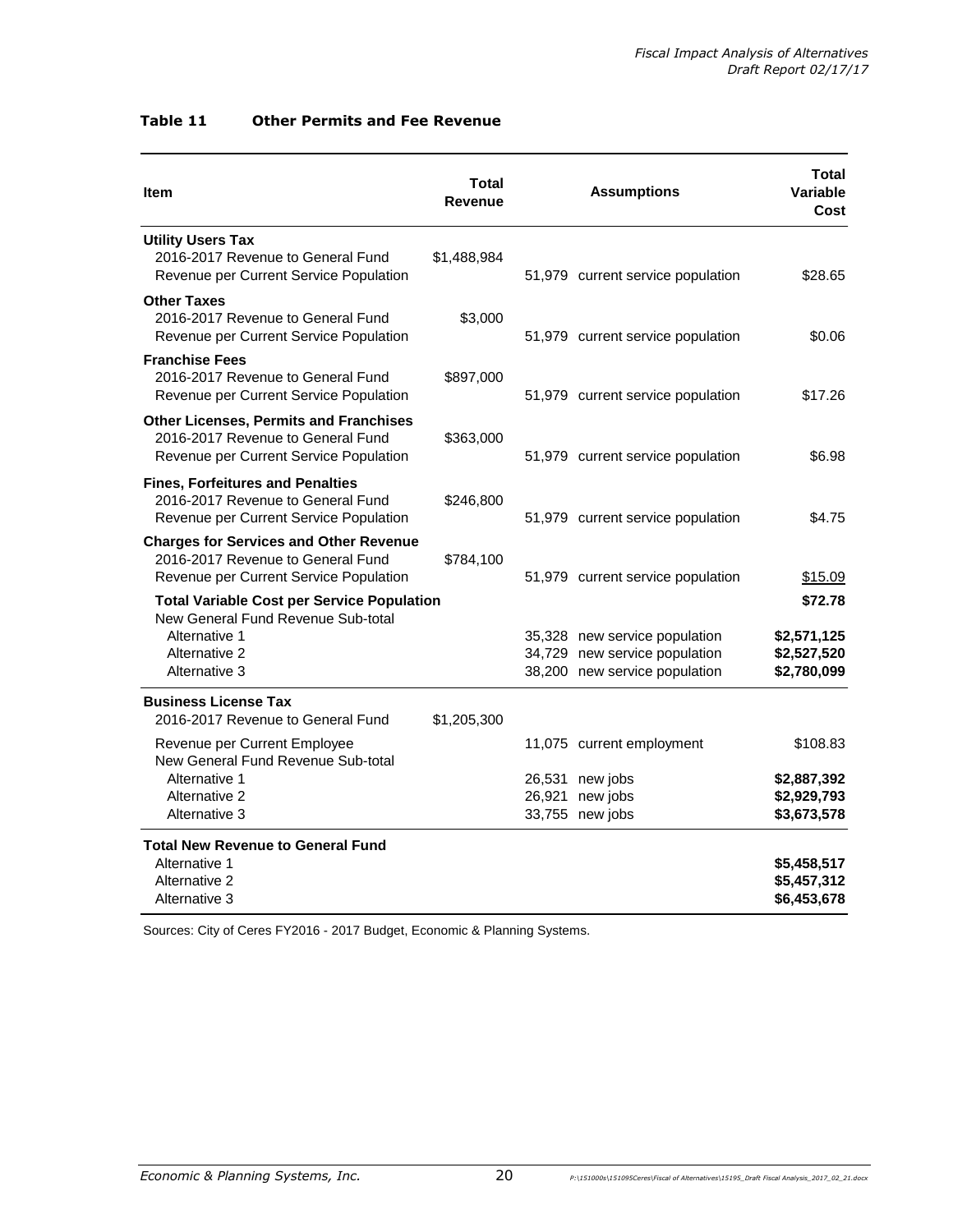This chapter summarizes the methodology and estimates associated with the General Fund cost categories considered for this analysis. This analysis is based on a range of cost estimating approaches. Project-specific "case study" estimates are applied to Police, Fire, Parks and Public Works Departments, while a "per-service population" approach is used for other citywide services. Actual costs will vary by department, and will depend on future service demands, fiscal and economic conditions, and policy decisions to be made by the City Council related to staffing and service levels. Cost estimates utilized in this analysis are not designed for budgeting purposes. These estimates are meant to be used for comparison purposes in order to understand the relative magnitude of the General Fund implications of the three General Plan land use alternatives. Discussion of the key methodological issues for each major department is provided below.

# **G e n e r a l G o v e r nm e n t**

As of 2016/17, General Fund Administration expenditures in the City of Ceres include City Clerk, City Council, City Manager, Finance, General City,**<sup>3</sup>** and Human Resources. While not as significant in total dollars as other categories of expenditures, General Government costs will be affected by new growth in Ceres. The EPS fiscal analysis projects the costs for these City functions based on a per-service population approach, as shown in **Table 12**. However, only a portion of the costs for each of the Department's General Fund budget is assumed variable with the remainder likely to be fixed. Specifically, EPS assumes that approximately 25 percent of the costs would be variable given each function's orientation and financial composition.

-

**<sup>3</sup>** General City includes expenditures such as workers' compensation, purchased transportation, and public liability insurance.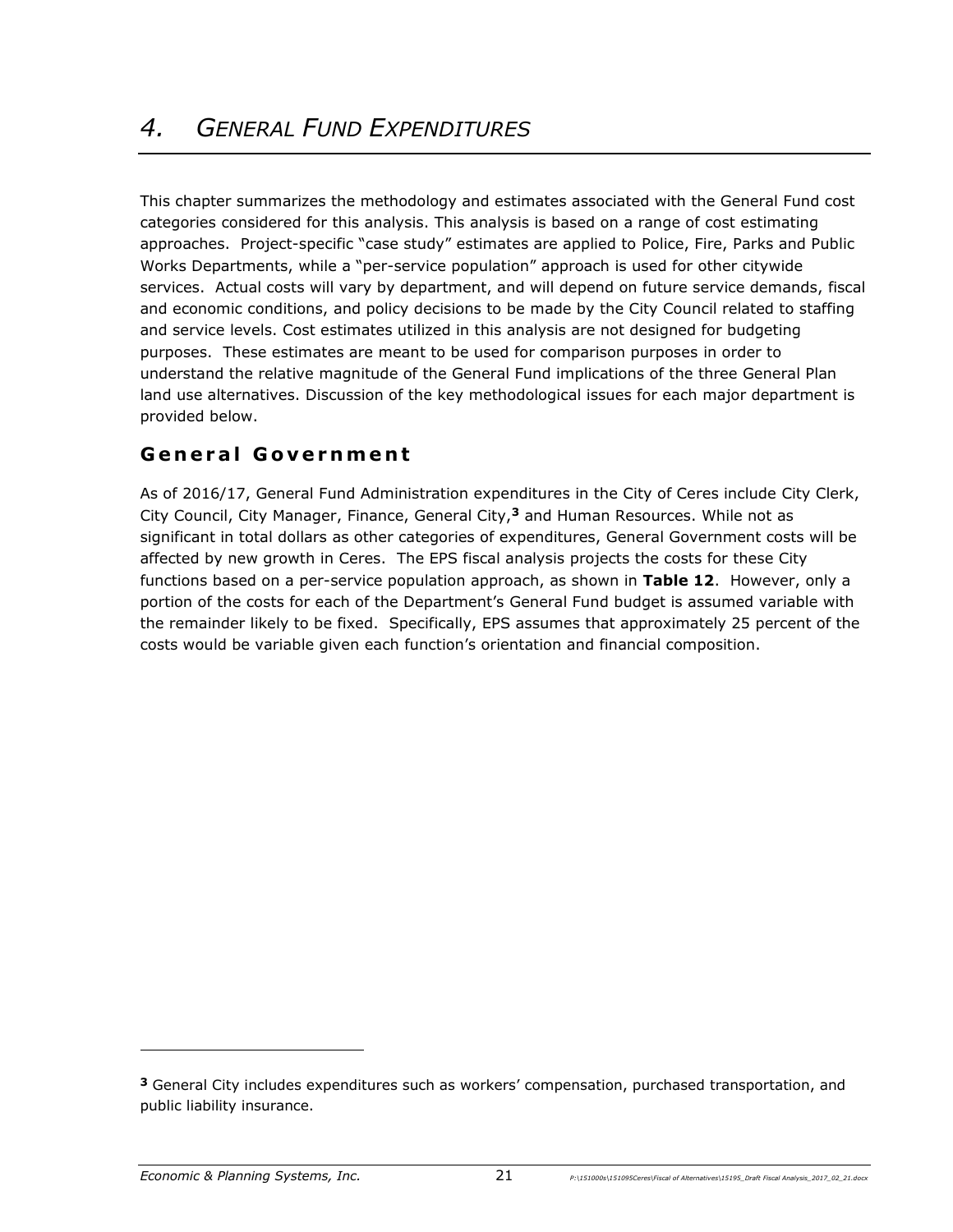| Item                                                                                                                | Total<br>Department<br><b>Budget</b> | Share<br>Funded by<br><b>General Fund</b>                          | Share<br>Variable | <b>Total</b><br>Variable<br><b>Cost</b> |
|---------------------------------------------------------------------------------------------------------------------|--------------------------------------|--------------------------------------------------------------------|-------------------|-----------------------------------------|
| <b>General City</b><br><b>Total Budget</b>                                                                          | \$206,001                            | 100%                                                               | 25%               | \$51,500                                |
| <b>City Council</b><br><b>Total Budget</b>                                                                          | \$171,076                            | 53%                                                                | 25%               | \$22,529                                |
| <b>City Manager</b><br><b>Total Budget</b>                                                                          | \$288,993                            | 46%                                                                | 25%               | \$33,328                                |
| <b>Human Resources</b><br><b>Total Budget</b>                                                                       | \$560,350                            | 50%                                                                | 25%               | \$70,386                                |
| <b>City Clerk</b><br><b>Total Budget</b>                                                                            | \$124,126                            | 100%                                                               | 25%               | \$31,032                                |
| <b>Finance</b><br><b>Total Budget</b>                                                                               | \$1,543,990                          | 34%                                                                | 25%               | \$132,760                               |
| <b>Total Variable GF Funding for General Government</b>                                                             |                                      |                                                                    |                   | \$341,534                               |
| <b>Current General Government Expenditures</b><br><b>Existing Service Population</b><br>Cost per Service Population |                                      | 51,979 existing service population                                 |                   | \$6.57                                  |
| <b>New General Government Expenditures</b><br>Alternative 1                                                         |                                      |                                                                    |                   |                                         |
| New Service Population<br>New General Government Expenditures<br>Alternative 2                                      |                                      | 35,328 new service population<br>\$6.57 per new service population |                   | \$232,131                               |
| New Service Population<br>New General Government Expenditures<br>Alternative 3                                      |                                      | 34,729 new service population<br>\$6.57 per new service population |                   | \$228,195                               |
| New Service Population<br>New General Government Expenditures                                                       |                                      | 38,200 new service population<br>\$6.57 per new service population |                   | \$250,999                               |

#### **Table 12 General Government Expenditures Estimate**

Sources: City of Ceres FY2016 - 2017 Budget, Economic & Planning Systems

# **Public Safety**

The annual expenditures associated with police and fire service can be significant and have fluctuated between 72 and 90 percent of the General Fund budget over the last nine years. General Fund public safety expenditures are supplemented with Measure H revenues which are used just to fund public safety services. Measure H is a ½-cent sales tax that voters in the City of Ceres passed in 2007 that has no expiration date. In recent years, Measure H has been generating approximately \$2.5 million per year, primarily for police and fire salaries and benefits. A Citizens' Oversight Committee oversees the expenditure of Measure H revenues. This analysis treats Measure H revenues and expenditures separate from the General Fund component of the police and fire departments.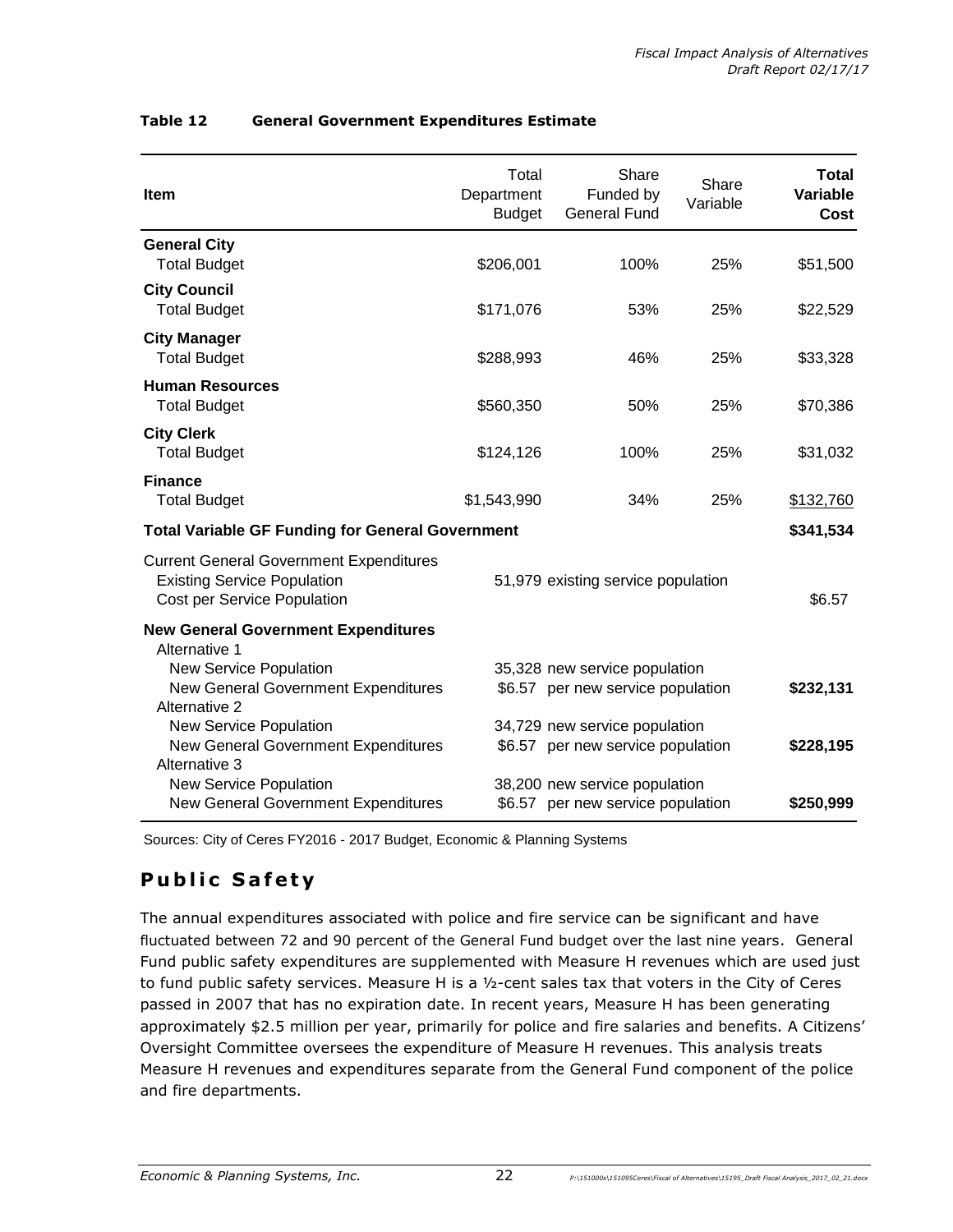Public safety costs associated with new development can be substantial if new growth causes demand for service to exceed capacity thus triggering the need for new facilities. For example, all three of the General Plan alternatives anticipate the need for two new fire stations – one in the West Landing Specific Plan Area and one in the southern portion of the Planning Area.

It should be noted that the City may require the establishment of a Mello-Roos Community Facilities District (CFD) for new residential development projects to help fund ongoing police, fire and parks maintenance costs.**<sup>4</sup>**

### **Fire**

The City of Ceres has four fire stations and 41 sworn positions in the department, including positions funded by Measure H and SAFER grant funds. **<sup>5</sup>** This analysis utilizes the average General Fund share of cost per firefighter applied to new staffing needs. As shown in **Table 13**, the average General Fund share of the cost per firefighter, estimated at nearly \$152,000, is used as a baseline measure of departmental spending.

As noted above, the Fire Department estimates the necessity for two new fire stations to provide adequate fire protection to new growth. Average O&M expenses per existing station – beyond staffing expenses - are applied to the two new stations. The Fire Department estimates that approximately \$183,000 per station would be spent by the General Fund to cover apparatus, equipment, maintenance, and utilities annual costs. This analysis does not consider one-time capital facility costs that typically get funded through non-General Fund sources.

**<sup>4</sup>** The Mello-Roos Community Facilities Act of 1982 *(authorized by Section 53311 et. seq. of the Government Code)* enables the formation of a CFD by local agencies, with two-thirds voter approval (or landowner approval when there are fewer than 12 registered voters in the proposed district), for the purpose of imposing special taxes on property owners. The resulting special tax revenue can be used to fund capital costs or operations and maintenance expenses directly, or they may be used to secure a bond issuance, the proceeds of which are used to fund capital costs.

**<sup>5</sup>** Six of the 41 positions are not funded by the General Fund; rather, they are funded by a federal SAFER grant that expires in March 2018. Seven of the 41 positions are funded by Measure H funds, which are included in this analysis but treated differently in terms of General Fund revenues and expenditures. One other position is a captain position for the Fire Investigation Unit (FIU) that is funded by the County through a MOU. For purposes of estimating the average cost per fire fighter, General Fund plus Measure H expenditures are divided by the number of positions funded by the General Fund and Measure H.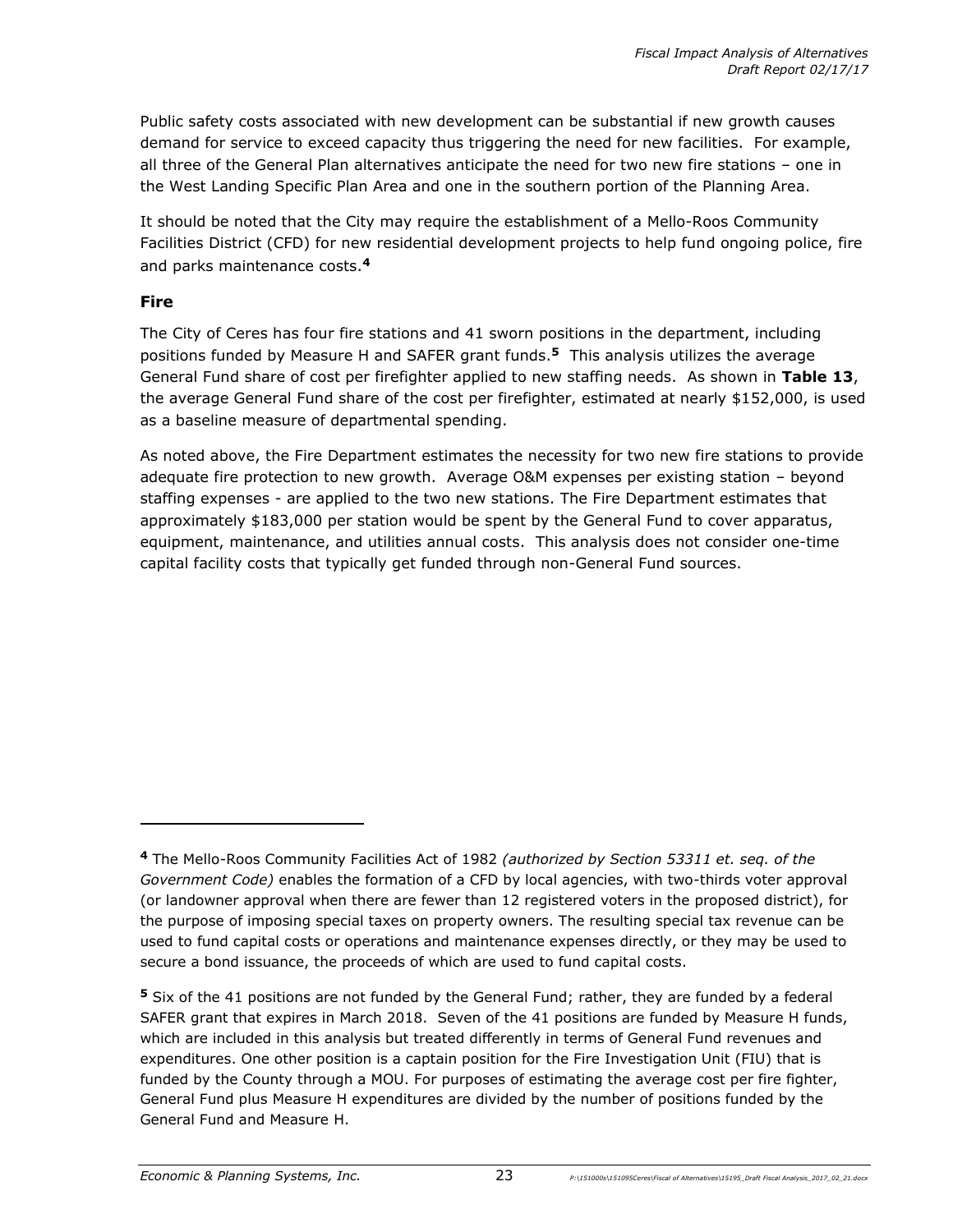#### **Table 13 Fire Service Cost Estimates**

| <b>Item</b>                                    |           | <b>Variable / Assumption</b>    | Alternative 1<br>Alternative 2<br>Alternative 3 |             |             |
|------------------------------------------------|-----------|---------------------------------|-------------------------------------------------|-------------|-------------|
| <b>Fire Department Cost Estimating Factors</b> |           |                                 |                                                 |             |             |
| <b>Firefighters</b>                            |           |                                 |                                                 |             |             |
| Service Level <sup>1</sup>                     |           | 0.79 / 1,000 service population | 41                                              | 41          | 41          |
| Average Annual Cost <sup>2</sup>               |           | \$152,223 / Firefighter         | \$5,327,812                                     | \$5,327,812 | \$5,327,812 |
| <b>Station Operations &amp; Maintenance</b>    |           |                                 |                                                 |             |             |
| Operations and Maintenance Budget <sup>3</sup> |           |                                 | \$731,229                                       | \$731,229   | \$731,229   |
| <b>Existing Stations</b>                       | 4.00      | fire stations                   |                                                 |             |             |
| <b>O&amp;M Costs per Station</b>               | \$182,807 | per station                     |                                                 |             |             |
| <b>New Fire Department Needs<sup>4</sup></b>   |           |                                 |                                                 |             |             |
| <b>New Service Population</b>                  |           |                                 | 35,328                                          | 34,729      | 38,200      |
| New Firefighters Required                      |           | 0.79 / 1,000 service population | 28                                              | 27          | 30          |
| <b>Personnel Cost</b>                          |           | \$152,223 / Firefighter         | \$4,241,943                                     | \$4,170,002 | \$4,586,718 |
| <b>New Fire Stations</b>                       | 2.00      | new stations                    |                                                 |             |             |
| Annual O&M costs                               | \$182,807 | per station                     | \$365,615                                       | \$365,615   | \$365,615   |
| <b>Total General Fund Cost Increase</b>        |           |                                 | \$4,607,558                                     | \$4,535,616 | \$4,952,332 |

 $1$ Includes 41 sworn firefighters, seven of which are funded by Measure H, six of which are funded by the federal SAFER grant.

<sup>2</sup>Includes General Fund Costs for Personnel and excludes the six fire fighter positions that are currently funded by a federal SAFER grant that expires in March 2018. Measure H Personnel funding is included as well. Costs are spread among the exisiting 35 positions funded by the General Fund and Measure H. Positions and costs associated with SAFER grant positions are excluded due to uncertainty of future grant funding.One other position excluded here is a captain position for the Fire Investigation Unit (FIU) that is funded by the County through a MOU.

 $3$ Includes O&M Costs funded by the General Fund and Measure H.

<sup>4</sup>Conversations with fire department administrative staff indicated that the above estimating methodology would be appropriate for estimating the O&M costs associated with an additional Fire Station. However, it should be noted that the Facility Services department is involved in building maintenance when it is out of the scope of the Fire Department, and thus, the Facilities department would see some increased workload with an additional fire station. This increase in expense is estimated in the Public Works expenditures table on a per service population basis.

Sources: DOF 2016, LEHD 2014, City of Ceres 2016-2017 Budget, Economic & Planning Systems, Inc.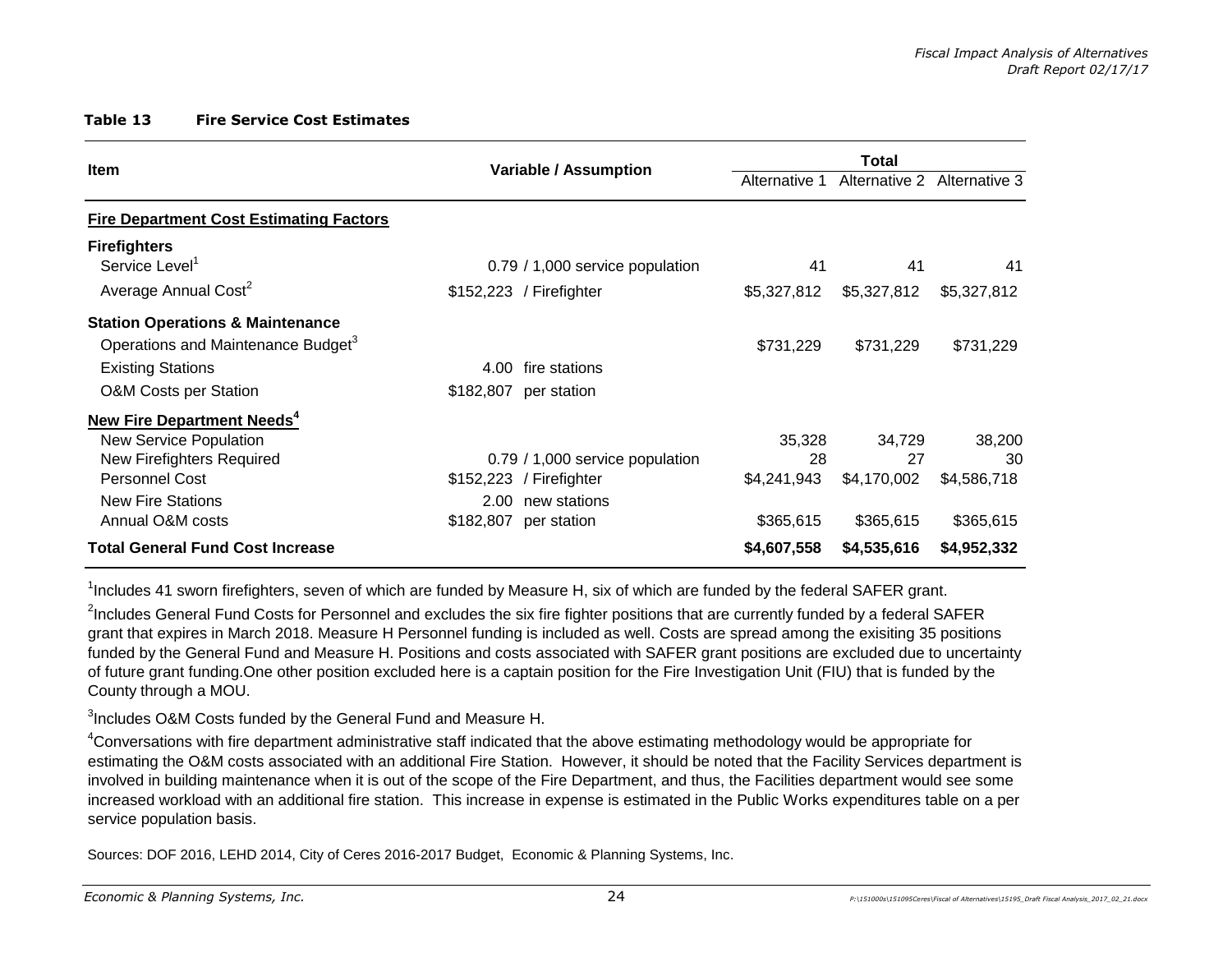### **Police**

The General Fund cost implications of the various Alternatives will depend on the relative cost of expanding or modifying beat structures and adding personnel. This analysis uses per service population approach. For sworn personnel, the existing service level is calculated at 0.88 sworn officers per 1,000 service population, which is then applied to the service population of each alternative. The average cost per officer is assumed at approximately \$168,000, based on current General Fund expenditures. Costs for vehicles, equipment, and O&M are estimated on a per service population basis, at an annual cost of nearly \$700 per officer. These estimates are shown on **Table 14**.

Of course, various development patterns can also have differential impact on crime rates (and thus public safety costs). However, it is difficult to predict *a priori* whether a particular alternative is likely to have a positive or negative impact on crime given the variety of factors at play. For example, more dense urban environments can have higher per square mile crime rates but lower per capita crime rates. Factors such as income, education, and employment generally play a much more important role.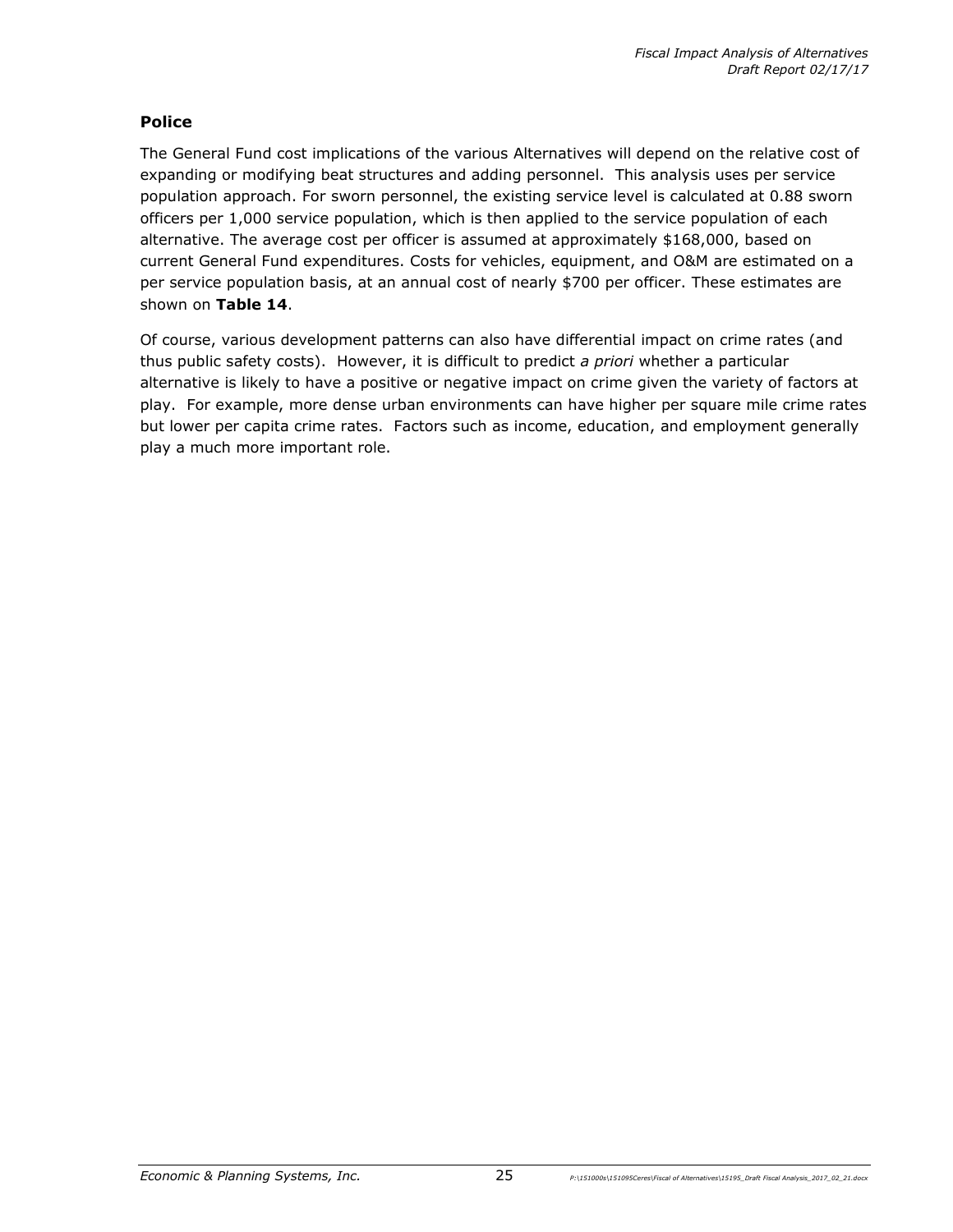#### **Table 14 Police Service Cost Estimates**

| <b>Item</b>                                                   | <b>Assumption</b>         | Alternative 1 |             | Alternative 2 Alternative 3 |
|---------------------------------------------------------------|---------------------------|---------------|-------------|-----------------------------|
| <b>Police Department Cost Estimating Factors</b> <sup>1</sup> |                           |               |             |                             |
| <b>Sworn Officers</b>                                         |                           |               |             |                             |
| Service Level                                                 | 0.88 / 1,000 Service Pop. | 46            | 46          | 46                          |
| Avg. Annual Cost <sup>2</sup>                                 | \$168,062 / Sworn Officer | \$7,730,862   | \$7,730,862 | \$7,730,862                 |
| Vehicles & Equipment Cost / Year <sup>3</sup>                 | / Sworn Officer<br>\$680  | \$31,260      | \$31,260    | \$31,260                    |
| <b>Variable Cost Subtotal</b>                                 |                           | \$7,762,122   | \$7,762,122 | \$7,762,122                 |
| <b>Cost Associated with General Plan Buildout</b>             |                           |               |             |                             |
| Increase Service Population                                   |                           | 35,328        | 34,729      | 38,200                      |
| Sworn Officers Needed <sup>4</sup>                            | 0.88 / 1,000 Service Pop. | 31            | 31          | 34                          |
| <b>New Personnel Cost</b>                                     | \$168,062 / Sworn Officer | \$5,254,460   | \$5,165,346 | \$5,681,529                 |
| <b>Increased Vehicle &amp; Equipment Costs</b>                | \$680 / Sworn Officer     | \$21,247      | \$20,886    | \$22,973                    |
| <b>Net Increase in General Fund Cost</b>                      |                           | \$5,275,706   | \$5,186,233 | \$5,704,502                 |

<sup>1</sup>Based on current levels of service, including positions funded by the General Fund as well as those funded by Measure H.

 $^2$ Average annual cost includes full personnel cost funded by the General Fund for Sworn Emergency Services and Personnel Costs Funded by Measure H.

 $3$ Includes the cost for Automobile equipment and Accessories (part of Capital Outlay).

<sup>4</sup>Indicates the number of police personnel needed to maintain the existing level of service.

Sources: City of Ceres FY2016-2017 Budget, DOF 2016, Economic & Planning Systems, Inc.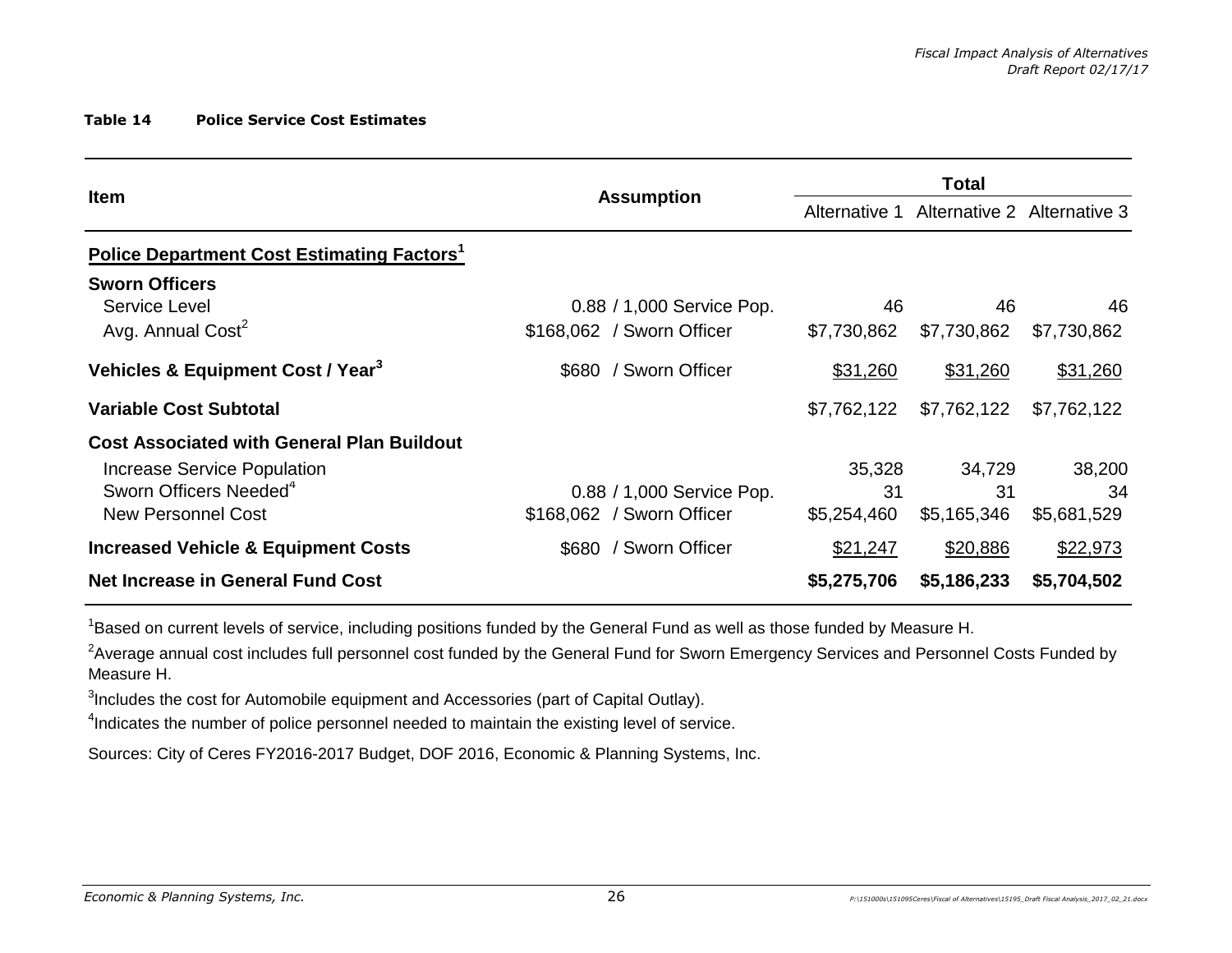# **Public Works and Engineering**

There are annual operations and maintenance expenses associated with City facilities and the City right of way. Expenditures related to Public Works and Engineering include an Administration component, Engineering Services, Street Maintenance, and Facility Maintenance. For each of these divisions within Public Works, the amount of General Fund funding is provided and the percent variable is estimated.

Future expenditures are estimated on a per service population basis, as shown on **Table 15**. Each of the General Plan alternatives contemplates an additional 13.6 acres of City right of way, which could have significant cost implications, beyond what is estimated using a per service population approach.

| <b>Item</b>                                                           | Total<br><b>Budget</b> | <b>GF Share</b>                   | % Variable | Variable<br>Amount |
|-----------------------------------------------------------------------|------------------------|-----------------------------------|------------|--------------------|
| <b>Public Works Administration</b><br><b>Total Budget</b>             | \$606,689              | 21%                               | 20%        | \$25,506           |
| <b>Engineering</b><br><b>Total Budget</b>                             | \$1,965,091            | 8%                                | 50%        | \$75,862           |
| <b>Streets</b><br><b>Total Budget</b>                                 | \$2,105,152            | 2%                                | 75%        | \$26,250           |
| <b>Facilities</b><br><b>Total Budget</b>                              | \$1,628,053            | 2%                                | 75%        | \$23,819           |
| <b>Total Variable GF Funding for Public Works</b>                     |                        |                                   |            | \$151,436          |
| <b>Existing Service Population</b><br>Cost per service population     | 51,979<br>\$2.91       | persons<br>per service population |            |                    |
| Total Public Works Cost to General Fund <sup>1</sup><br>Alternative 1 |                        |                                   |            |                    |
| New Service Population                                                |                        | 35,328 persons                    |            |                    |
| Cost to General Fund<br>Alternative 2                                 | \$2.91                 | per service population            |            | \$102,927          |
| New Service Population                                                | 34,729                 | persons                           |            |                    |
| Cost to General Fund                                                  | \$2.91                 | per service population            |            | \$101,181          |
| Alternative 3                                                         |                        |                                   |            |                    |
| New Service Population                                                | 38,200                 | persons                           |            |                    |
| Cost to General Fund                                                  | \$2.91                 | per service population            |            | \$111,293          |

### **Table 15 Public Works Cost Estimates**

<sup>1</sup>While this analysis is based on a per service population basis, it should be noted that each of the General Plan alternatives comtemplates an additional 13.6 acres of City right of way.

Sources: Dyett & Bhatia, City of Ceres FY2016-2017 Budget, DOF 2016, Economic & Planning Systems, Inc.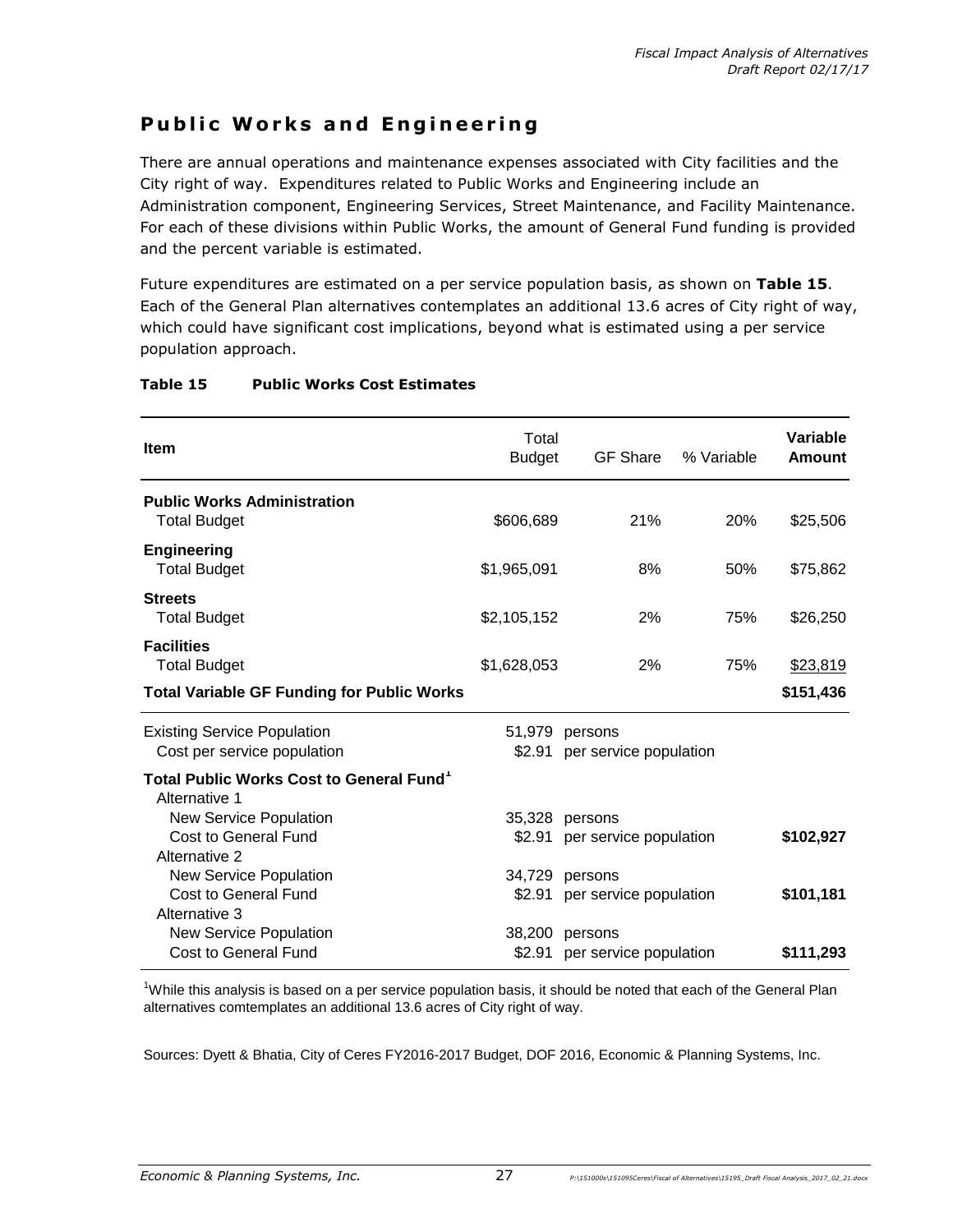### **Parks and Recreation**

For parks, public service costs can vary depending upon the level of improvements and programming. For example, more passive recreation areas have a low cost per acre relative to areas with intensive landscaping and recreational facilities (e.g., ball fields and play structures). In addition, parks can generate user fees, which may offset some costs (although these rarely fully offset operation and maintenance costs).

The City currently maintains 176 acres of parks at a General Fund cost of nearly \$5,000 per acre. In addition, there are other Parks Department expenses, such as personnel costs, that are likely to increase with new development and are estimated on a per service population basis. These costs are estimated on **Table 16**.

City staff has indicated that the Parks Department is down five staff and currently is operating at sub-optimal service levels due to budget constraints. This analysis is based on current General Fund expenditures, a "business as usual" approach; however, if funding were available, the Department would hire five additional staff, which would have the effect of increasing Parks and Recreation costs.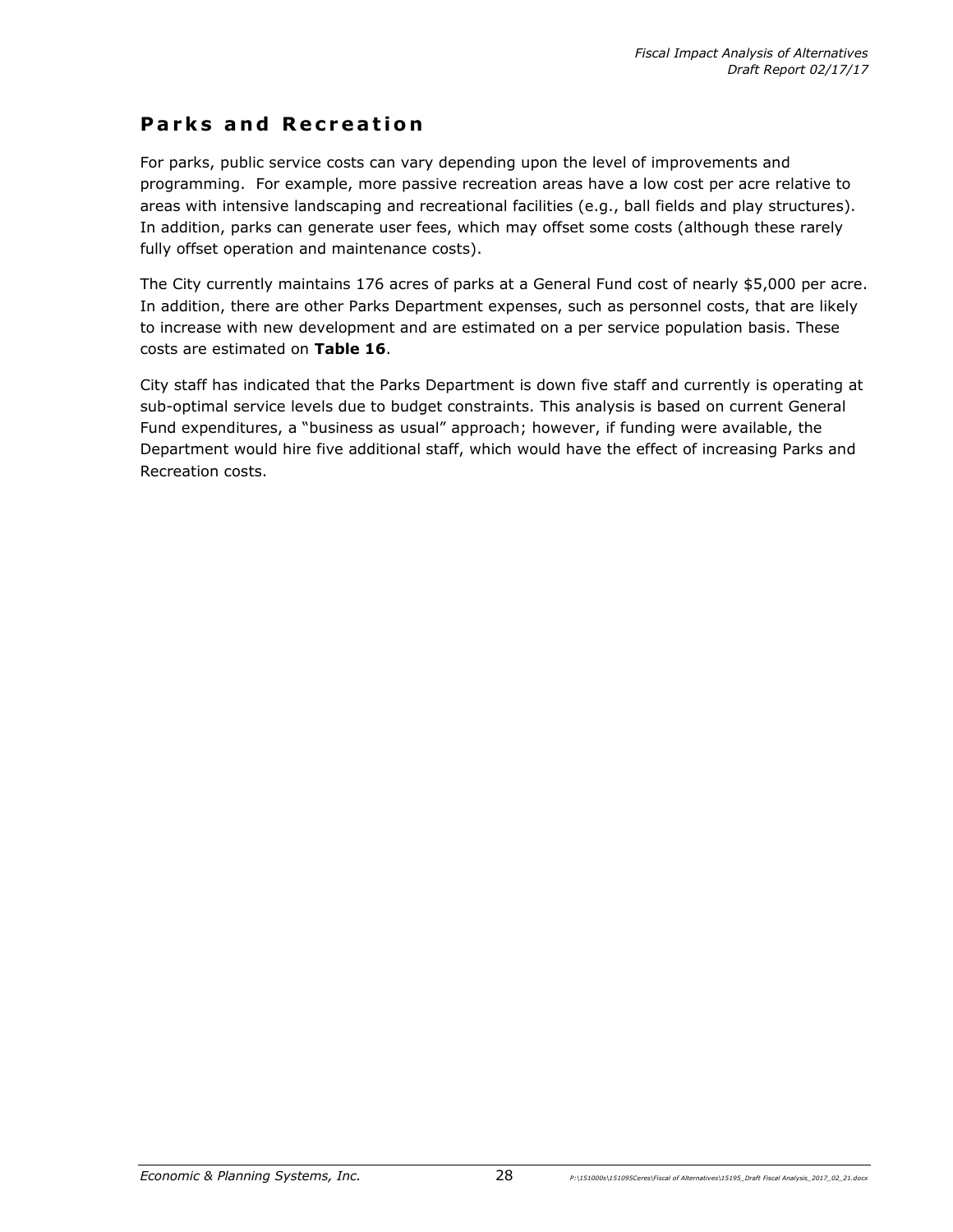#### **Table 16 Parks Operating Cost Estimates**

|                                                                                                                                   |                                 |                       | Total <sup>1</sup>    |                       |  |
|-----------------------------------------------------------------------------------------------------------------------------------|---------------------------------|-----------------------|-----------------------|-----------------------|--|
| <b>Item</b>                                                                                                                       | <b>Assumption / Source</b>      | Alternative 1         | Alternative 2         | Alternative 3         |  |
| <b>Existing Parks (acres)<sup>2</sup></b>                                                                                         | Dyett & Bhatia                  | 176                   | 176                   | 176                   |  |
| Park Facility Operational Cost <sup>3</sup>                                                                                       | $$4,838$ / acre                 | \$852,399             | \$852,399             | \$852,399             |  |
| Other Departmental Costs <sup>4</sup><br><b>General Fund Costs</b><br>Share Variable<br><b>Current Variable Cost per Resident</b> | 25%<br>$$1.43$ / resident       | \$268,918<br>\$67,230 | \$268,918<br>\$67,230 | \$268,918<br>\$67,230 |  |
| New Park Area and GP Buildout (acres) <sup>5</sup>                                                                                | <b>General Plan Alternative</b> | 72.59                 | 72.59                 | 128.76                |  |
| <b>Increase in Park Facility Operational Costs</b><br><b>New Operational Cost</b>                                                 | \$4,838 per acre                | \$351,176             | \$351,176             | \$622,897             |  |
| <b>Other Variable Costs</b>                                                                                                       | $$1.43$ / resident              | \$31,448              | \$30,316              | \$30,392              |  |
| <b>Total Net New Cost to General Fund</b>                                                                                         |                                 | \$382,624             | \$381,493             | \$653,289             |  |

<sup>1</sup>Alternatives 1 & 2 have approximately the same amount of new City park acreage, although variation in acreage is reflected in cost estimates. Alternative three allocates land for Regional Parks which is included in this analysis.

<sup>2</sup>Estimated in Planning Process by Dyett & Bhatia

<sup>3</sup>Share of Operations and Maintenance cost funded by General Fund (FY2016-2017). Does not include Personnel Costs.Conversations with City Staff indicate that parks are currently maintained at a sub-optimal level with 5 unfunded positions. Considering budgetary contraints, it is unlikely that the level of service will improve in the near future and therefore, assumptions based on current service levels are used in this analysis.

<sup>4</sup>EPS assumption; includes other departmental functions funded by the General Fund. Includes Personnel and Capital Outlay.

<sup>5</sup>Estimated by Dyett & Bhatia, dependent on Alternative.

Sources: City of Ceres FY2016-2017 Adopted Budget, Dyett & Bhatia and Economic & Planning Systems, Inc.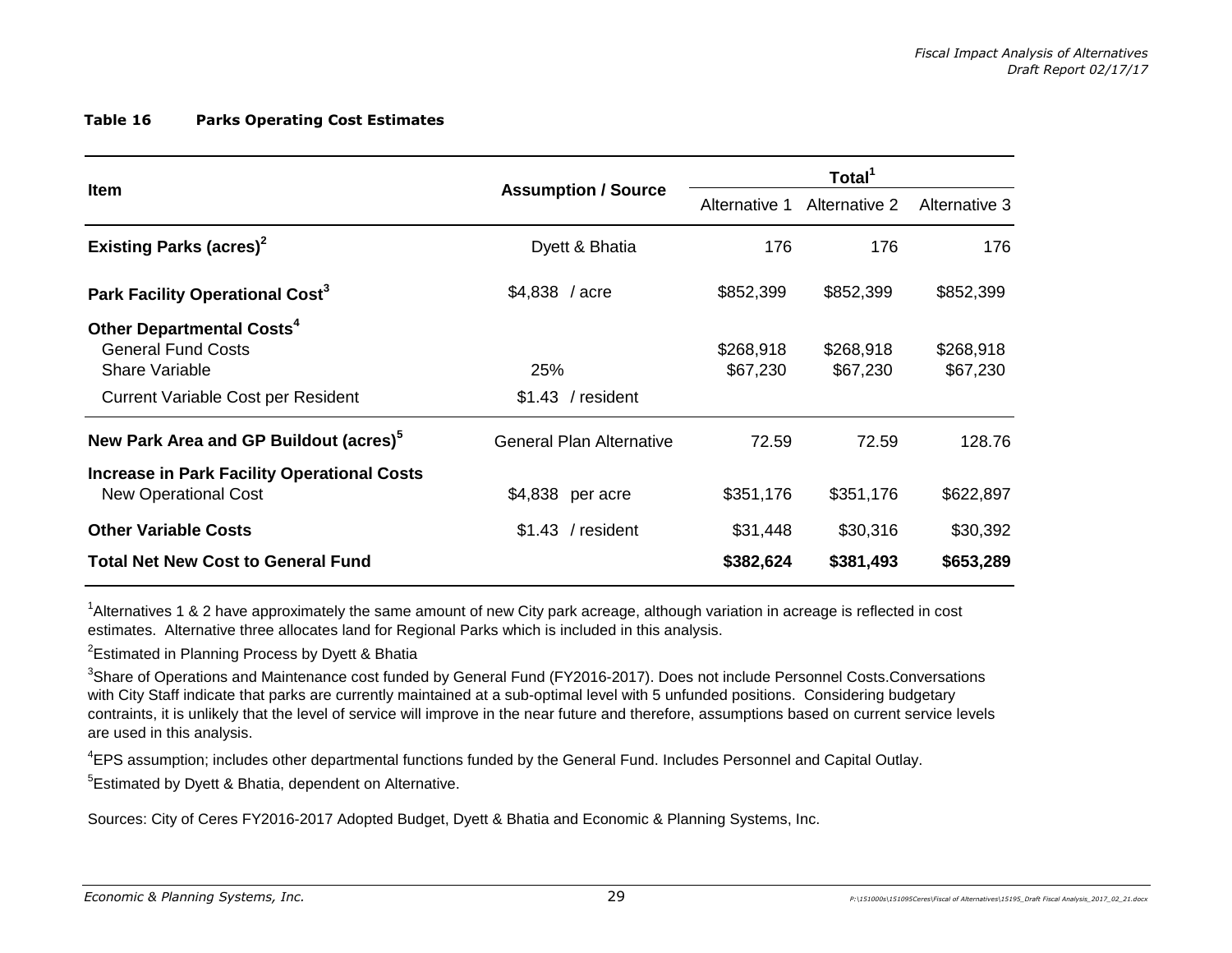Recreation spending that is paid for from the General Fund is assumed to increase on a per resident basis at a cost of \$6.82 per resident, as shown on **Table 17**. Because non-resident employees do not tend to take advantage of recreation services, demand from this cohort is not estimated. Recreation services that are recovered through user fees are assumed to be revenueneutral and are not estimated.

| <b>Item</b>                                                                   | <b>Assumption</b>                               | Total     |
|-------------------------------------------------------------------------------|-------------------------------------------------|-----------|
| <b>Total Recreation Budget</b>                                                |                                                 | \$604,394 |
| <b>General Fund Funding</b> <sup>1</sup>                                      | 71%                                             | \$428,617 |
| <b>Percent Variable</b>                                                       | 75%                                             | \$321,463 |
| <b>Current Ceres Population</b><br><b>Recreation Cost per Resident</b>        | 47,166 Ceres Residents<br>\$6.82 per resident   |           |
| <b>New Recreation Cost to General Fund</b><br><b>Alternative 1</b>            |                                                 |           |
| New Ceres Resident Population<br>Cost to General Fund                         | 22,063 new residents<br>\$6.82 per new resident | \$150,371 |
| <b>Alternative 2</b>                                                          |                                                 |           |
| New Ceres Resident Population<br>Cost to General Fund<br><b>Alternative 3</b> | 21,269 new residents<br>\$6.82 per new resident | \$144,960 |
| New Ceres Resident Population<br>Cost to General Fund                         | 21,322 new residents<br>\$6.82 per new resident | \$145,323 |

### **Table 17 Recreation Operating Cost Estimates**

<sup>1</sup>Includes Personnel and O&M costs funded by the General Fund.

Source: City of Ceres FY2016 - 2017 Budget; DOF 2016; Economic & Planning Systems, Inc.

# **Building and Planning**

Within the Building and Planning division, Building operates primarily on a cost-recovery basis, which means that building permit and plan check fees are set to cover staff costs and expenses. Planning recovers some costs but not to the same extent. In this analysis, planning expenditures are estimated on a per service population basis, as shown below in **Table 18**.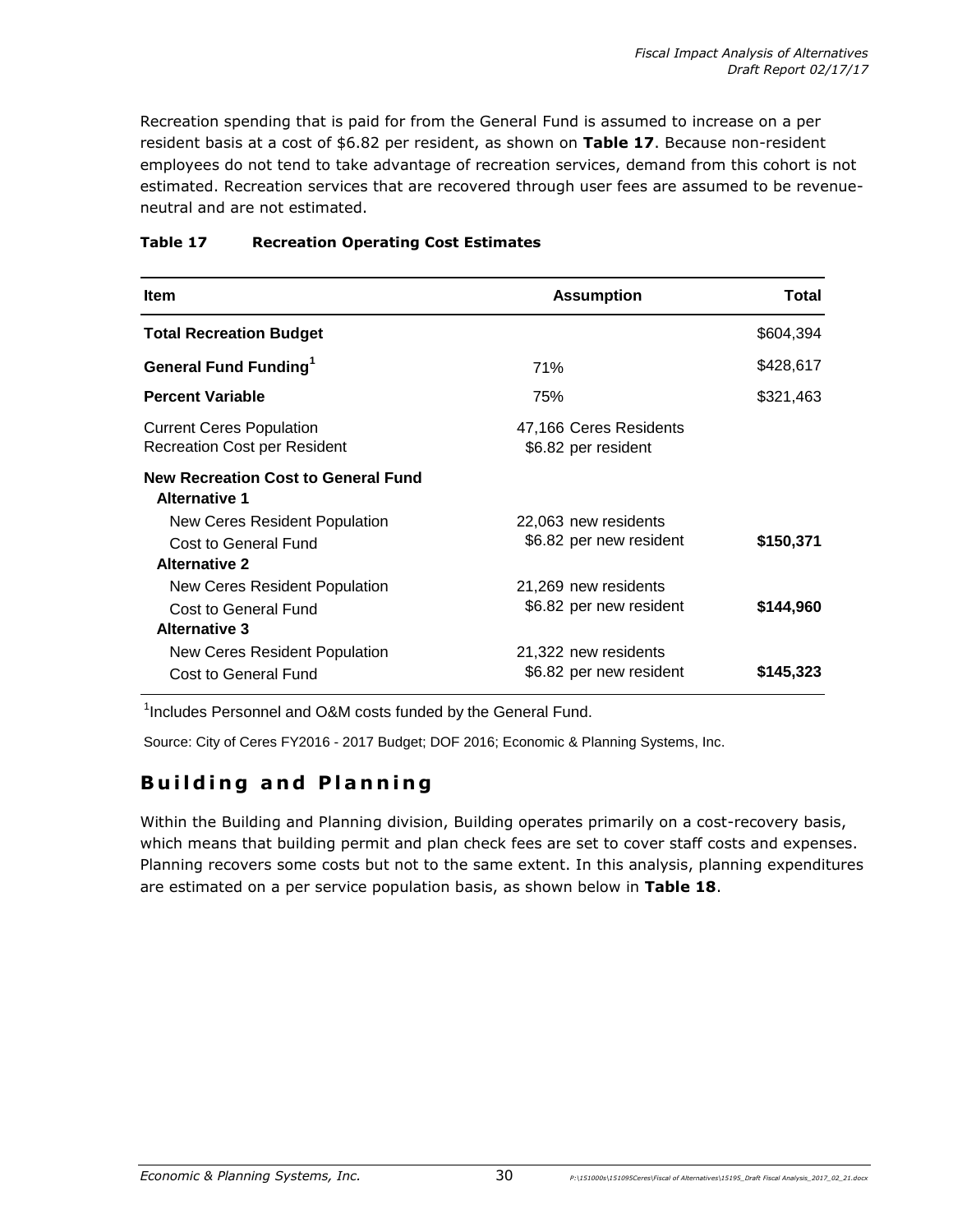### **Table 18 Planning Operating Cost Estimates**

| <b>Assumption</b><br>Total                     |                               | <b>Item</b>                                                                            |
|------------------------------------------------|-------------------------------|----------------------------------------------------------------------------------------|
| \$495,312                                      |                               | <b>Total Planning Budget</b>                                                           |
| \$321,952.80                                   | 65%                           | <b>General Fund Funding</b> <sup>1</sup>                                               |
| \$160,976                                      | 50%                           | <b>Percent Variable</b>                                                                |
| 51,979 Ceres Service Population                | \$3.10 per service population | <b>Current Ceres Service Population</b><br><b>Planning Cost per Service Population</b> |
|                                                |                               | <b>New Recreation Cost to General Fund</b><br><b>Alternative 1</b>                     |
| \$3.10 per new service population<br>\$109,411 | 35,328 new service population | New Ceres Resident Population<br>Cost to General Fund                                  |
|                                                |                               | <b>Alternative 2</b>                                                                   |
| \$3.10 per new service population<br>\$107,556 | 34,729 new service population | New Ceres Resident Population<br>Cost to General Fund                                  |
|                                                |                               | <b>Alternative 3</b>                                                                   |
| \$3.10 per new service population<br>\$118,304 | 38,200 new service population | <b>New Ceres Resident Population</b><br>Cost to General Fund                           |

<sup>1</sup>Includes Personnel and O&M costs funded by the General Fund.

Source: City of Ceres FY2016 - 2017 Budget; DOF 2016; Economic & Planning Systems, Inc.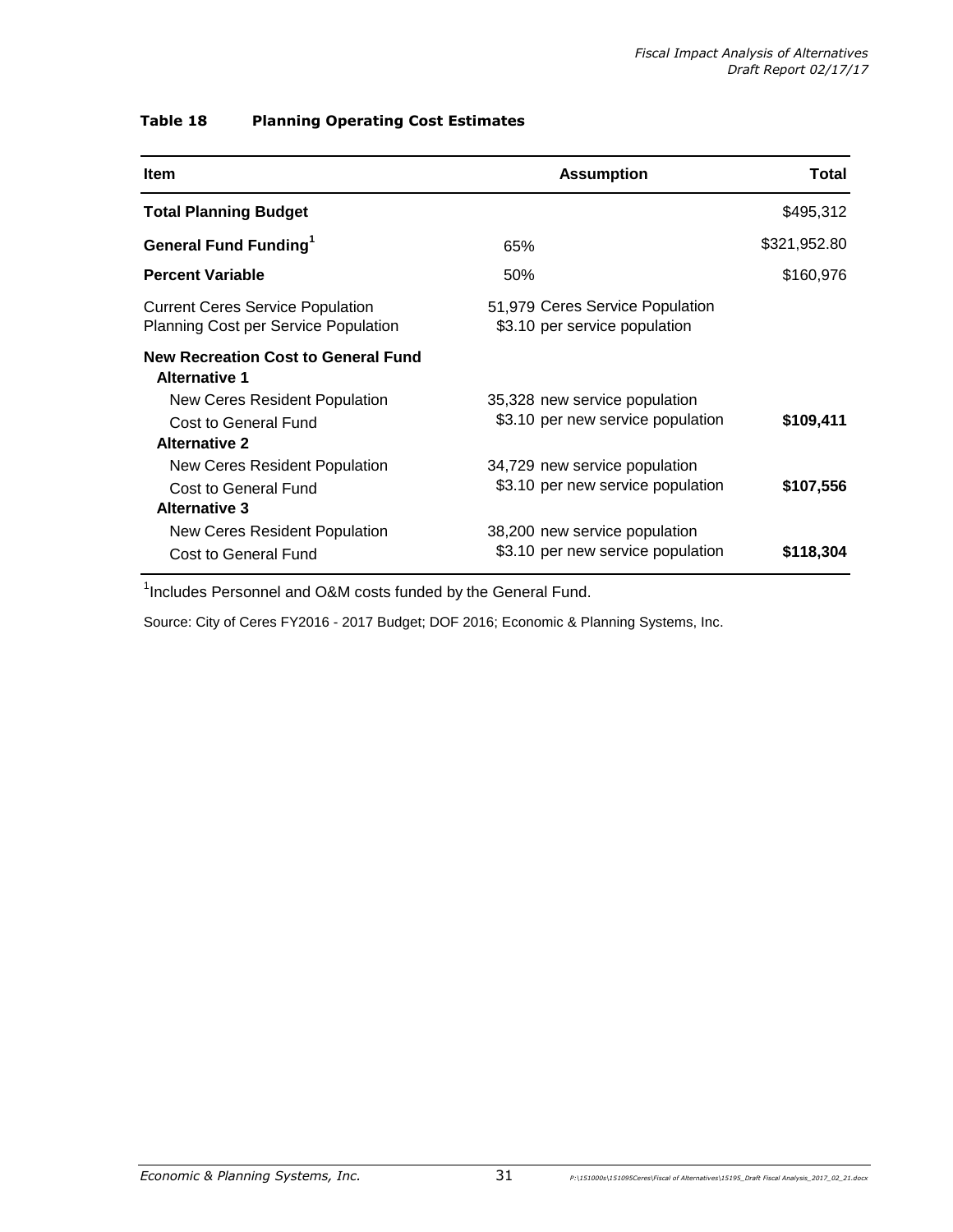# APPENDIX A:

Support Tables for Geographic Distribution of Assessed Value



(Alternative 1)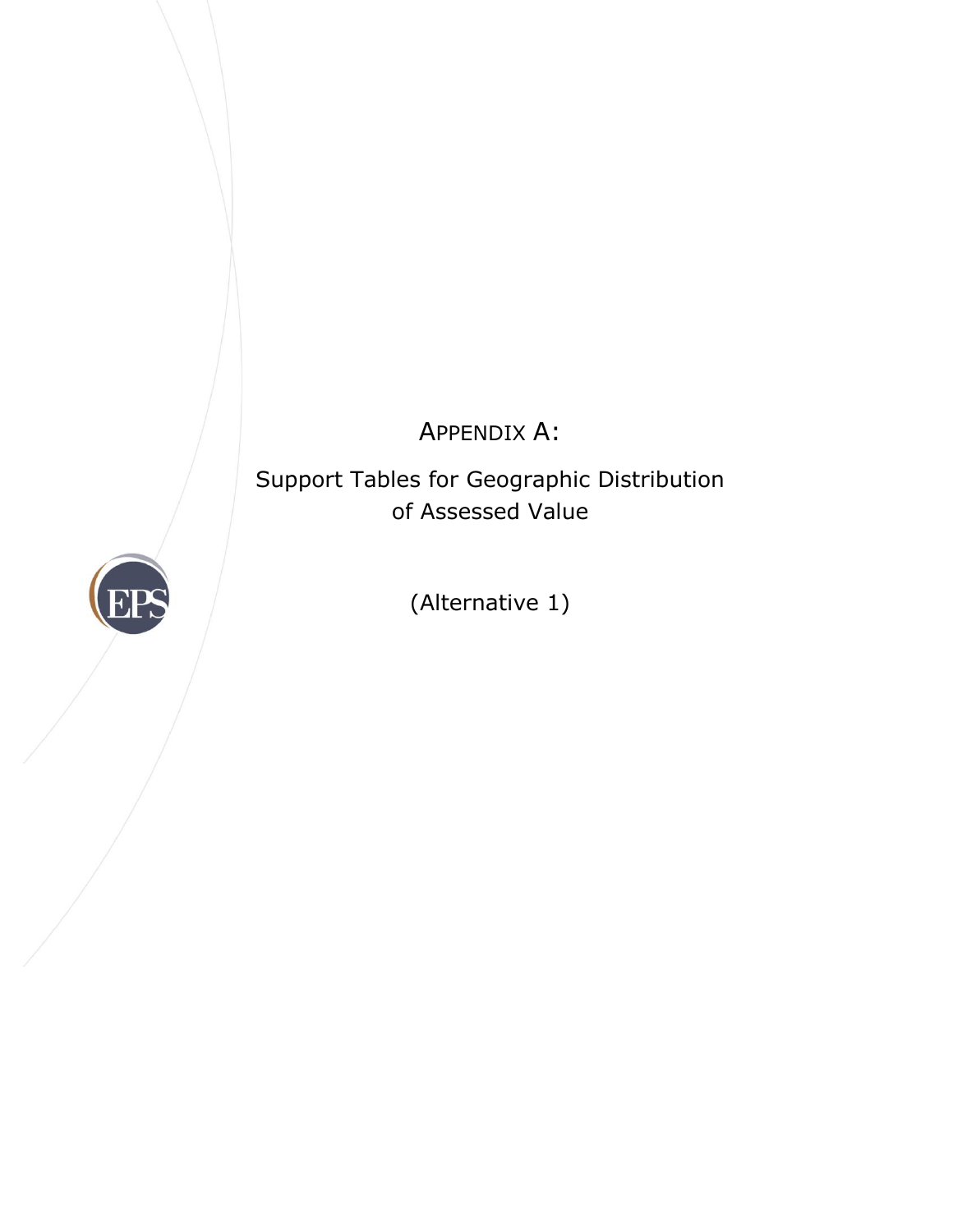|                          | <b>Assumptions (New Resident and Employee Population)</b>                                |        |            |                                    |                                           |
|--------------------------|------------------------------------------------------------------------------------------|--------|------------|------------------------------------|-------------------------------------------|
| <b>Item</b>              | All Housing<br>New<br>New Resident<br>Units $/$<br>Pop.<br>Commercial<br>(Total)<br>SQFT |        | Employment | New Non-<br>Resident<br>Employment | <b>New</b><br>Service<br>Pop <sup>1</sup> |
| <b>Residential</b>       |                                                                                          |        |            |                                    |                                           |
| Single Family (Detached) | 3,937                                                                                    | 12,991 | na         |                                    | 12,991                                    |
| Single Family (Attached) | 430                                                                                      | 1,418  | na         |                                    | 1,418                                     |
| Multifamily              | 2,319                                                                                    | 7,653  | na         |                                    | 7,653                                     |
| Subtotal                 | 6,686                                                                                    | 22,063 | na         |                                    | 22,063                                    |
| <b>Commercial</b>        |                                                                                          |        |            |                                    |                                           |
| Retail                   | 7,069,808                                                                                | na     | 11,619     | 10,098                             | 5,049                                     |
| Office                   | 833,191                                                                                  | na     | 2,084      | 1.811                              | 906                                       |
| Industrial               | 4,324,444                                                                                | na     | 11,772     | 10,231                             | 5,116                                     |
| <b>Subtotal</b>          | 12,227,443                                                                               | na     | 26,531     | 23,057                             | 13,266                                    |
| Total                    | na                                                                                       | 22,063 | 26,531     | 23,057                             | 35,328                                    |

<sup>1</sup>Calculated by adding residential population and half of non-resident employment.

<sup>2</sup>Other refers to jobs in Schools or other Community Facilites, which are not included in the new Commerical Subtotal since these uses are not associated with assessed value estimates.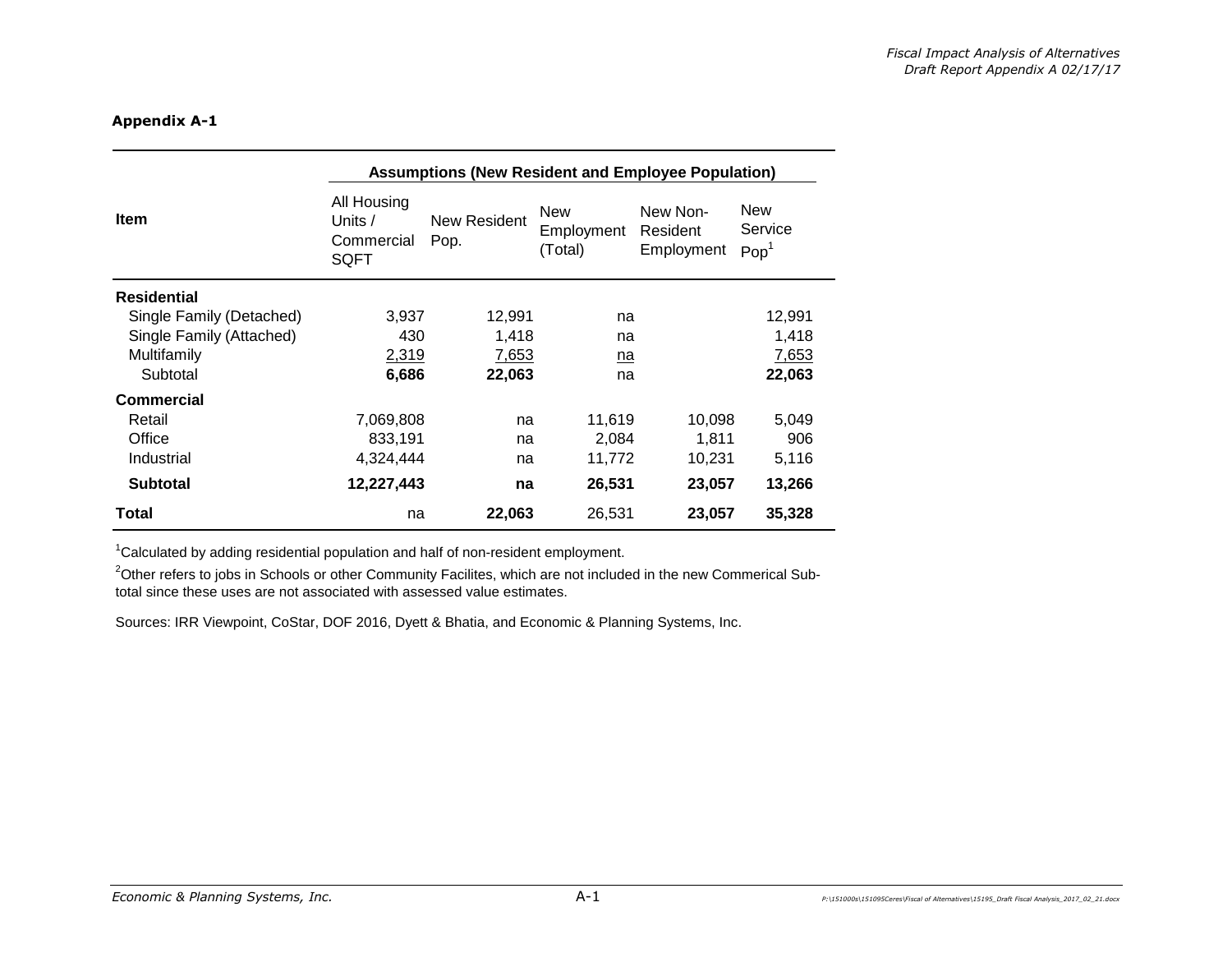|                          | <b>Assessed Value (For-Sale)</b>                                       |                               |                               |                                    |                                                                              |               |
|--------------------------|------------------------------------------------------------------------|-------------------------------|-------------------------------|------------------------------------|------------------------------------------------------------------------------|---------------|
| Item                     | <b>Within Current</b><br>SOI (excl<br>Whitmore Ranch<br>Specific Plan) | Outside<br><b>Current SOI</b> | West Landing<br>Specific Plan | Whitmore<br>Ranch Specific<br>Plan | <b>Within Current</b><br>City Limits (excl<br>West Landing<br>Specific Plan) | Total         |
| <b>Residential</b>       |                                                                        |                               |                               |                                    |                                                                              |               |
| Single Family (Detached) | \$326,039,343                                                          | \$48,254,498                  | \$238,464,375                 | \$34,367,020                       | \$50,074,404                                                                 | \$697,199,641 |
| Single Family (Attached) | \$5,337,617                                                            | \$75,807                      | \$21,833,301                  | \$3,175,045                        | \$4,402,088                                                                  | \$34,823,859  |
| Multifamily              | \$8,434,322                                                            | \$16,172                      | \$19,087,422                  | \$939,471                          | \$1,588,470                                                                  | \$30,065,858  |
| Subtotal                 | \$339,811,282                                                          | \$48,346,477                  | \$279,385,099                 | \$38,481,537                       | \$56,064,962                                                                 | \$762,089,357 |
| <b>Commercial</b>        |                                                                        |                               |                               |                                    |                                                                              |               |
| Retail                   | na                                                                     | na                            | na                            | na                                 | na                                                                           | na            |
| Office                   | na                                                                     | na                            | na                            | na                                 | na                                                                           | na            |
| Industrial               | na                                                                     | na                            | na                            | na                                 | na                                                                           | na            |
| <b>Subtotal</b>          | na                                                                     | na                            | na                            | na                                 | na                                                                           | na            |
| Total                    | \$339,811,282                                                          | \$48,346,477                  | \$279,385,099                 | \$38,481,537                       | \$56,064,962                                                                 | \$762,089,357 |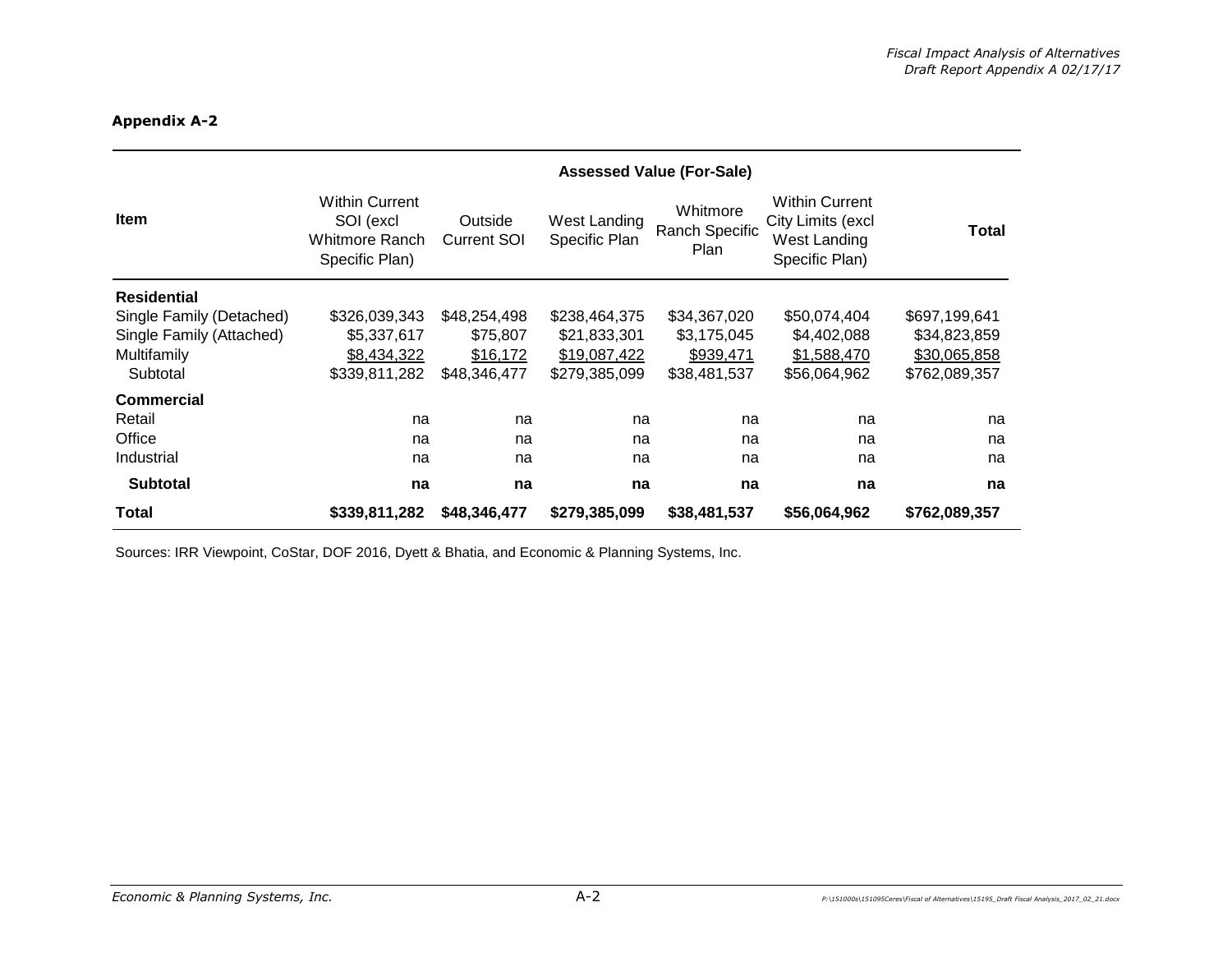|                          | <b>Assessed Value (Rental)</b>                                         |                               |                               |                                    |                                                                              |                 |
|--------------------------|------------------------------------------------------------------------|-------------------------------|-------------------------------|------------------------------------|------------------------------------------------------------------------------|-----------------|
| <b>Item</b>              | <b>Within Current</b><br>SOI (excl<br>Whitmore Ranch<br>Specific Plan) | <b>Outside Current</b><br>SOI | West Landing<br>Specific Plan | Whitmore<br>Ranch Specific<br>Plan | <b>Within Current</b><br>City Limits (excl<br>West Landing<br>Specific Plan) | <b>Total</b>    |
| <b>Residential</b>       |                                                                        |                               |                               |                                    |                                                                              |                 |
| Single Family (Detached) | \$97,811,803                                                           | \$14,476,350                  | \$71,539,313                  | \$10,310,106                       | \$15,022,321                                                                 | \$209,159,892   |
| Single Family (Attached) | \$4,803,856                                                            | \$68,226                      | \$19,649,971                  | \$2,857,541                        | \$3,961,880                                                                  | \$31,341,473    |
| Multifamily              | \$68,318,010                                                           | \$130,994                     | \$154,608,122                 | \$7,609,717                        | \$12,866,604                                                                 | \$243,533,447   |
| Subtotal                 | \$170,933,668                                                          | \$14,675,570                  | \$245,797,405                 | \$20,777,364                       | \$31,850,805                                                                 | \$484,034,812   |
| <b>Commercial</b>        |                                                                        |                               |                               |                                    |                                                                              |                 |
| Retail                   | \$476,278,229                                                          | \$47,632,249.67               | \$143,687,845                 | \$0                                | \$675,665,141                                                                | \$1,343,263,464 |
| Office                   | \$537,726.12                                                           | \$0                           | \$40,323,895                  | \$0                                | \$50,789,399                                                                 | \$91,651,020    |
| Industrial               | \$32,513,587                                                           | \$48,976,405                  | \$29,473,248                  | <u>\$0</u>                         | \$148,503,404                                                                | \$259,466,644   |
| <b>Subtotal</b>          | \$509,329,542                                                          | \$96,608,655                  | \$213,484,987                 | \$0                                | \$874,957,945                                                                | \$1,694,381,128 |
| Total                    | \$680,263,210                                                          | \$111,284,225                 | \$459,282,392                 | \$20,777,364                       | \$906,808,750                                                                | \$2,178,415,940 |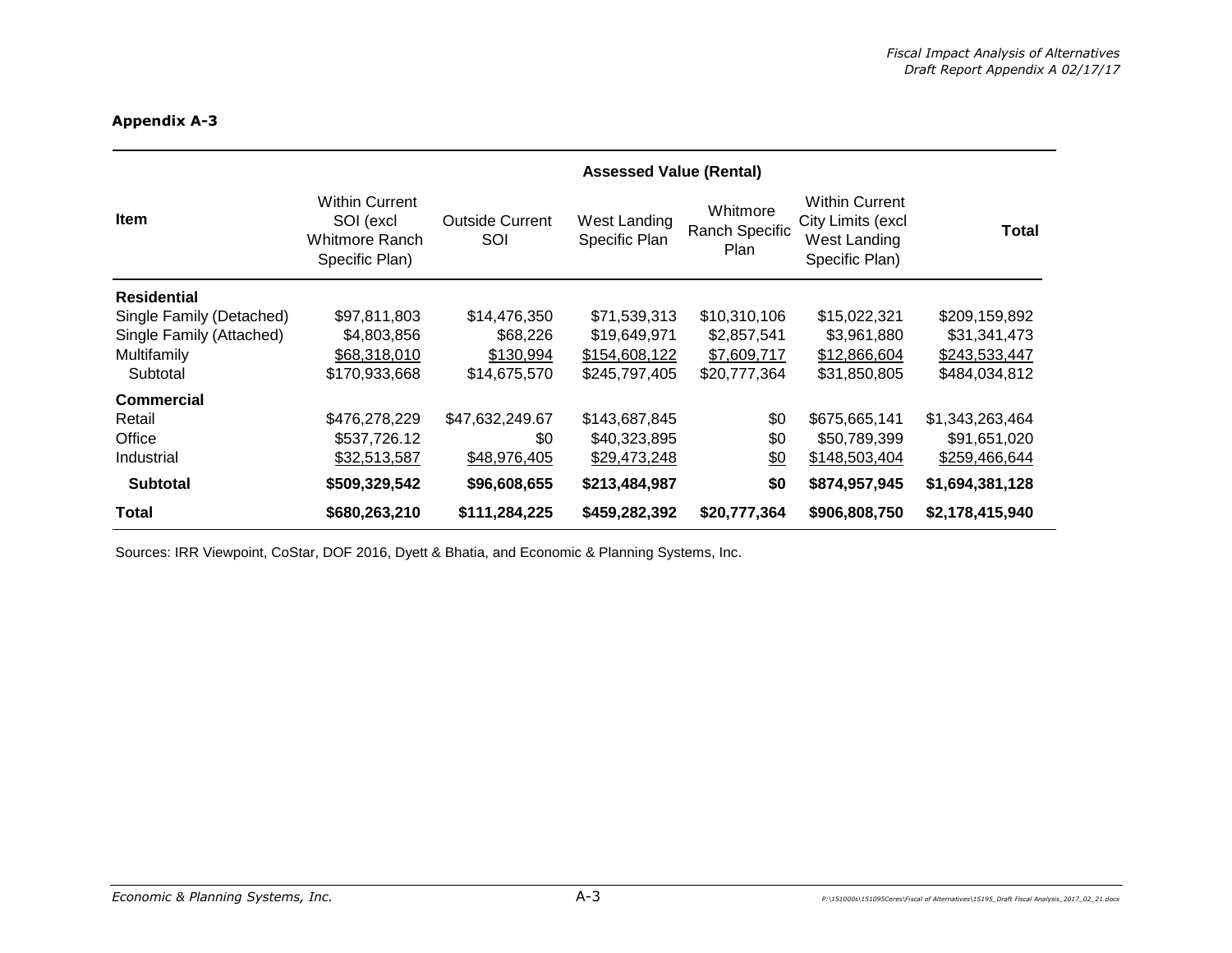|                          | <b>Total Assessed Value</b>                                            |                               |                               |                                    |                                                                              |                 |  |  |
|--------------------------|------------------------------------------------------------------------|-------------------------------|-------------------------------|------------------------------------|------------------------------------------------------------------------------|-----------------|--|--|
| <b>Item</b>              | <b>Within Current</b><br>SOI (excl<br>Whitmore Ranch<br>Specific Plan) | Outside<br><b>Current SOI</b> | West Landing<br>Specific Plan | Whitmore<br>Ranch Specific<br>Plan | <b>Within Current</b><br>City Limits (excl<br>West Landing<br>Specific Plan) | Total           |  |  |
| <b>Residential</b>       |                                                                        |                               |                               |                                    |                                                                              |                 |  |  |
| Single Family (Detached) | \$423,851,146                                                          | \$62,730,848                  | \$310,003,688                 | \$44,677,127                       | \$65,096,725                                                                 | \$906,359,533   |  |  |
| Single Family (Attached) | \$10,141,473                                                           | \$144,033                     | \$41,483,272                  | \$6,032,586                        | \$8,363,968                                                                  | \$66,165,331    |  |  |
| Multifamily              | \$76,752,332                                                           | \$147,166                     | \$173.695.544                 | \$8,549,188                        | \$14,455,074                                                                 | \$273,599,305   |  |  |
| Subtotal                 | \$510,744,951                                                          | \$63,022,047                  | \$525,182,504                 | \$59,258,901                       | \$87,915,767                                                                 | \$1,246,124,169 |  |  |
| <b>Commercial</b>        |                                                                        |                               |                               |                                    |                                                                              |                 |  |  |
| Retail                   | \$476,278,229                                                          | \$47,632,250                  | \$143,687,845                 | \$0                                | \$675,665,141                                                                | \$1,343,263,464 |  |  |
| Office                   | \$537,726                                                              | \$0                           | \$40,323,895                  | \$0                                | \$50,789,399                                                                 | \$91,651,020    |  |  |
| Industrial               | \$32,513,587                                                           | \$48,976,405                  | \$29,473,248                  | $\frac{60}{20}$                    | \$148,503,404                                                                | \$259,466,644   |  |  |
| <b>Subtotal</b>          | \$509,329,542                                                          | \$96,608,655                  | \$213,484,987                 | \$0                                | \$874,957,945                                                                | \$1,694,381,128 |  |  |
| <b>Total</b>             | \$1,020,074,493                                                        | \$159,630,702                 | \$738,667,491                 | \$59,258,901                       | \$962,873,711                                                                | \$2,940,505,297 |  |  |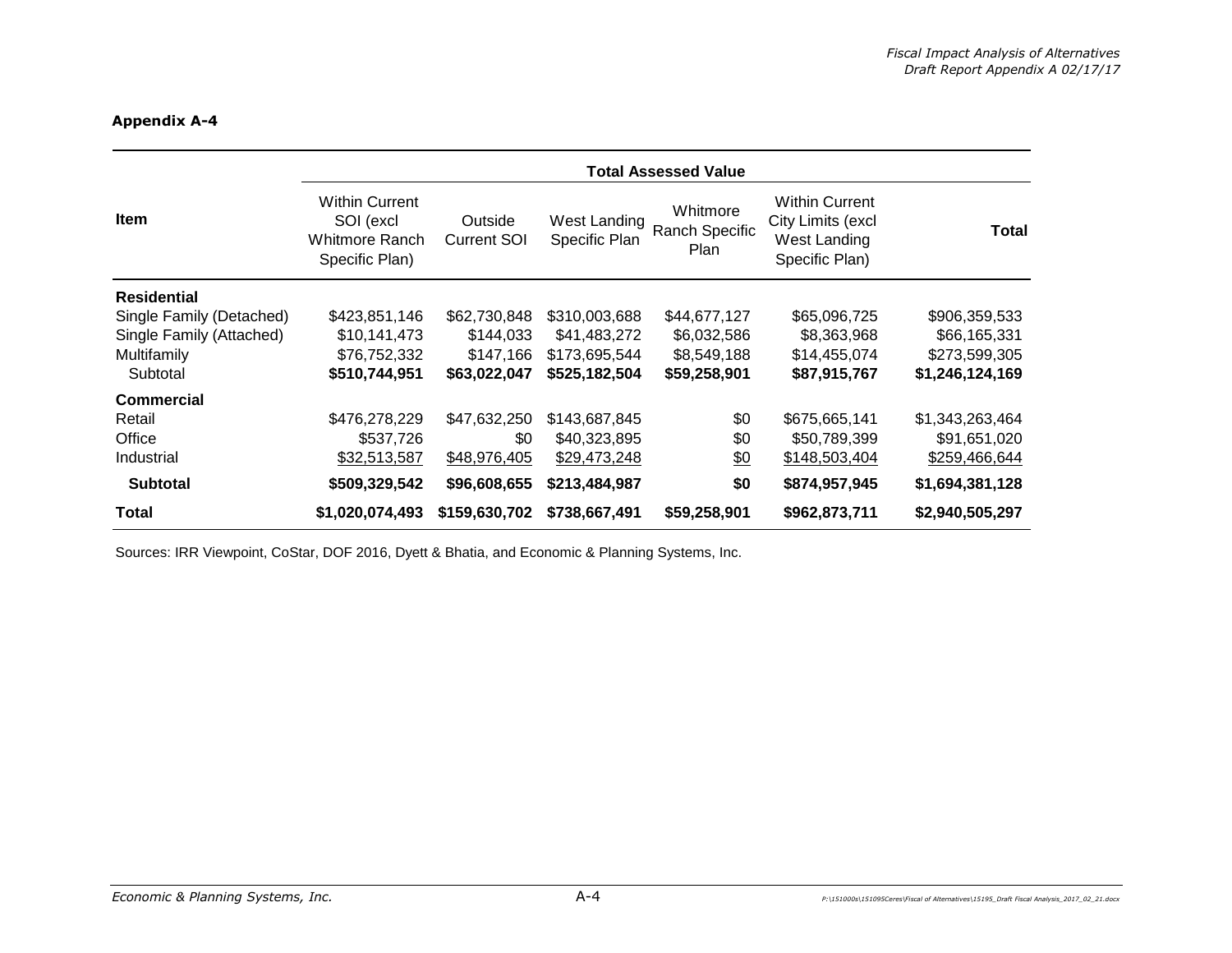APPENDIX B:

Support Tables for Geographic Distribution of Assessed Value



(Alternative 2)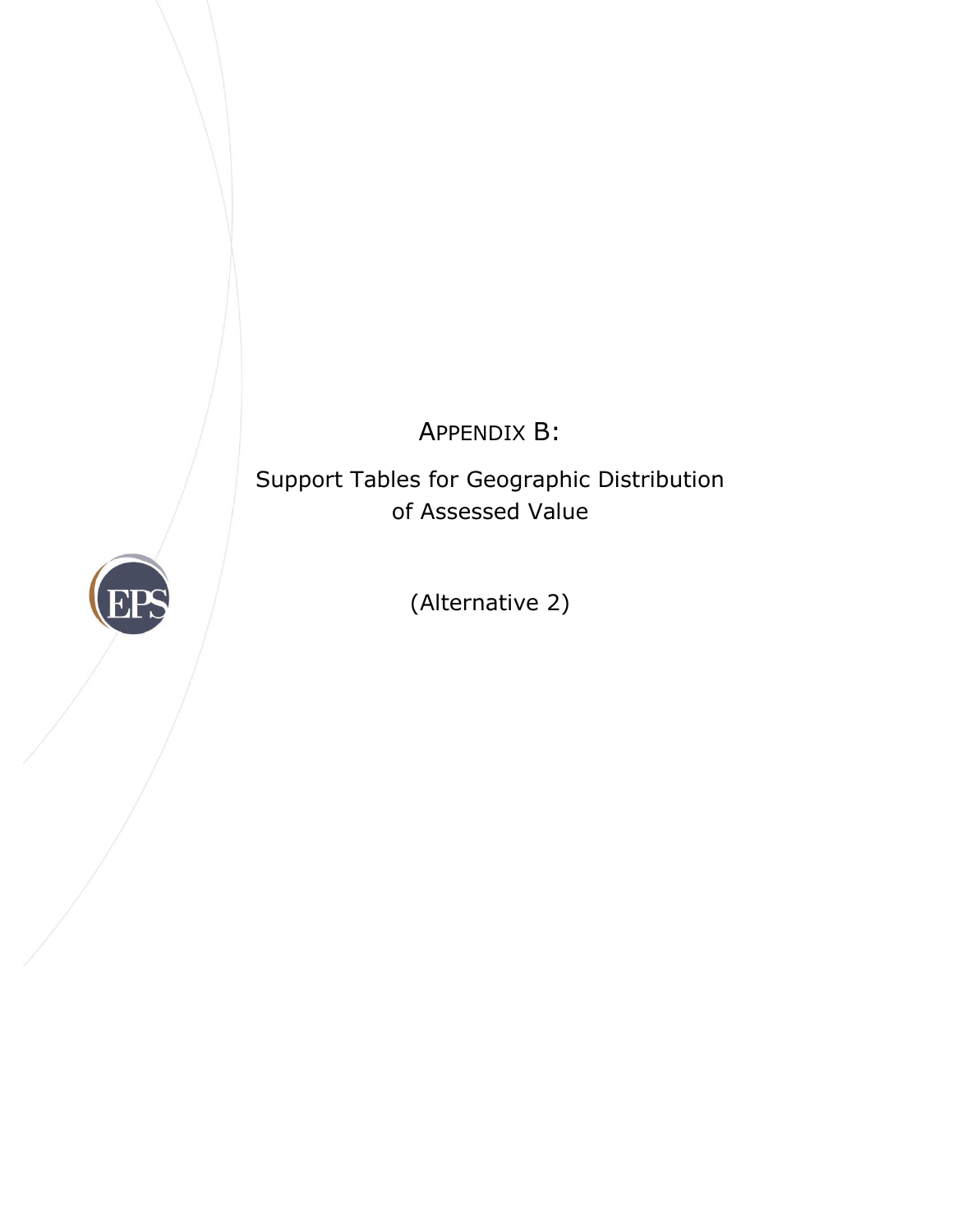|                          | <b>Assumptions (New Resident and Employee Population)</b> |                      |                                     |                                    |                                    |  |  |
|--------------------------|-----------------------------------------------------------|----------------------|-------------------------------------|------------------------------------|------------------------------------|--|--|
| <b>Item</b>              | All Housing<br>Units $/$<br>Commercial<br>SQFT            | New Resident<br>Pop. | <b>New</b><br>Employment<br>(Total) | New Non-<br>Resident<br>Employment | New<br>Service<br>Pop <sup>1</sup> |  |  |
| <b>Residential</b>       |                                                           |                      |                                     |                                    |                                    |  |  |
| Single Family (Detached) | 3,895                                                     | 12,853               | na                                  |                                    | 12,853                             |  |  |
| Single Family (Attached) | 417                                                       | 1,378                | na                                  |                                    | 1,378                              |  |  |
| Multifamily              | 2,133                                                     | 7,038                | na                                  |                                    | 7,038                              |  |  |
| Subtotal                 | 6,445                                                     | 21,269               | na                                  |                                    | 21,269                             |  |  |
| <b>Commercial</b>        |                                                           |                      |                                     |                                    |                                    |  |  |
| Retail                   | 7,629,853                                                 | na                   | 11,371                              | 9,882                              | 4,941                              |  |  |
| Office                   | 833,191                                                   | na                   | 2,084                               | 1,811                              | 906                                |  |  |
| Industrial               | 6,253,920                                                 | na                   | 12,410                              | 10,785                             | 5,392                              |  |  |
| <b>Subtotal</b>          | 14,716,964                                                | na                   | 26,921                              | 23,396                             | 13,460                             |  |  |
| Total                    | na                                                        | 21,269               | 26,921                              | 23,396                             | 34,729                             |  |  |

<sup>1</sup>Calculated by adding residential population and half of non-resident employment.

<sup>2</sup>Other refers to jobs in Schools or other Community Facilites, which are not included in the new Commerical Subtotal since these uses are not associated with assessed value estimates.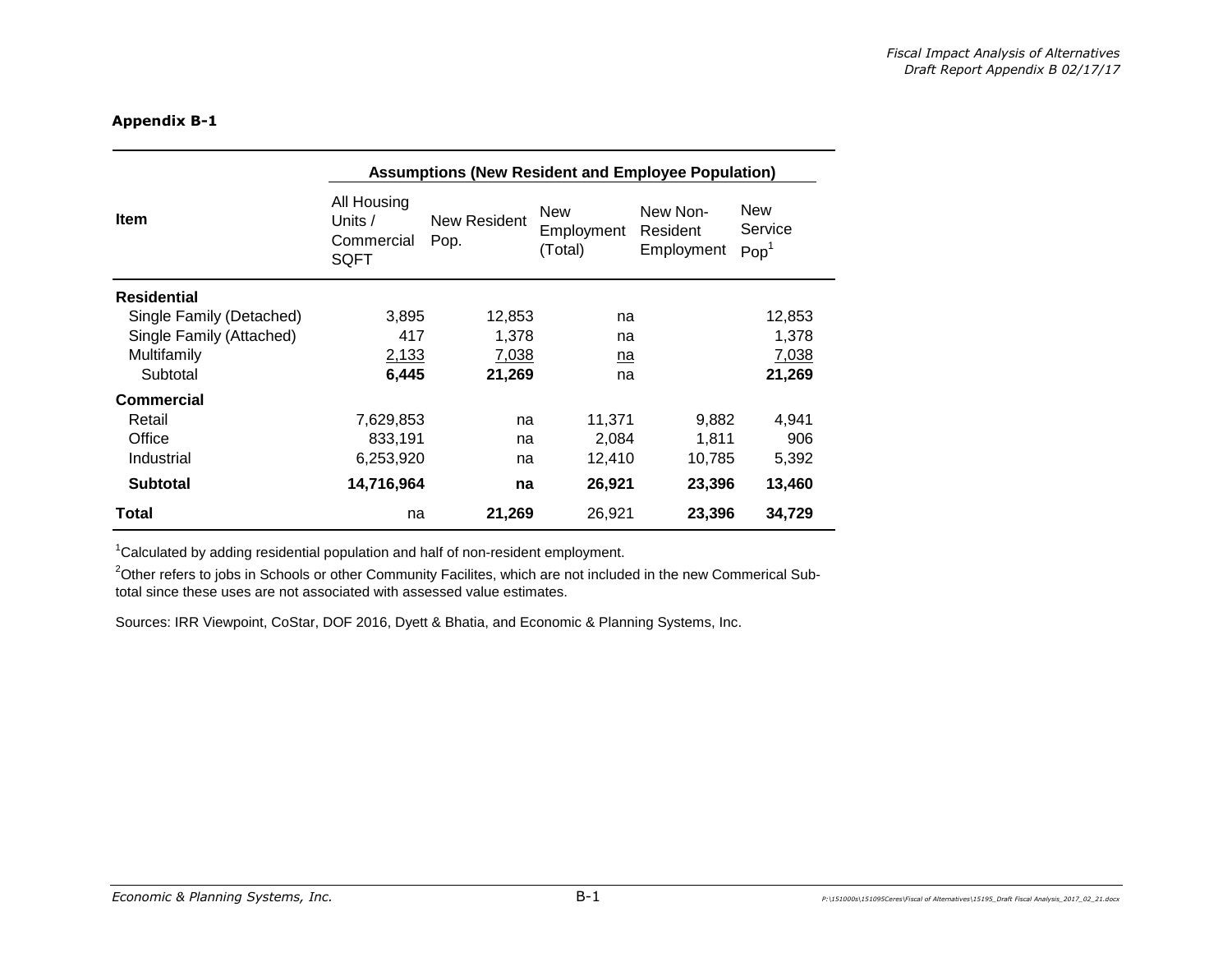|                          | <b>Assessed Value (For-Sale)</b>                                       |                               |                               |                                    |                                                                              |               |
|--------------------------|------------------------------------------------------------------------|-------------------------------|-------------------------------|------------------------------------|------------------------------------------------------------------------------|---------------|
| Item                     | <b>Within Current</b><br>SOI (excl<br>Whitmore Ranch<br>Specific Plan) | Outside<br><b>Current SOI</b> | West Landing<br>Specific Plan | Whitmore<br>Ranch Specific<br>Plan | <b>Within Current</b><br>City Limits (excl<br>West Landing<br>Specific Plan) | Total         |
| <b>Residential</b>       |                                                                        |                               |                               |                                    |                                                                              |               |
| Single Family (Detached) | \$326,039,343                                                          | \$40,833,301                  | \$238,464,375                 | \$34,367,020                       | \$50,074,404                                                                 | \$689,778,443 |
| Single Family (Attached) | \$4,338,931                                                            | \$75,807                      | \$21,833,301                  | \$3,175,045                        | \$4,402,088                                                                  | \$33,825,172  |
| Multifamily              | \$6,018,298                                                            | \$16,172                      | \$19,087,422                  | \$939,471                          | \$1,588,470                                                                  | \$27,649,833  |
| Subtotal                 | \$336,396,572                                                          | \$40,925,279                  | \$279,385,099                 | \$38,481,537                       | \$56,064,962                                                                 | \$751,253,448 |
| <b>Commercial</b>        |                                                                        |                               |                               |                                    |                                                                              |               |
| Retail                   | na                                                                     | na                            | na                            | na                                 | na                                                                           | na            |
| Office                   | na                                                                     | na                            | na                            | na                                 | na                                                                           | na            |
| Industrial               | na                                                                     | na                            | na                            | na                                 | na                                                                           | na            |
| <b>Subtotal</b>          | na                                                                     | na                            | na                            | na                                 | na                                                                           | na            |
| Total                    | \$336,396,572                                                          | \$40,925,279                  | \$279,385,099                 | \$38,481,537                       | \$56,064,962                                                                 | \$751,253,448 |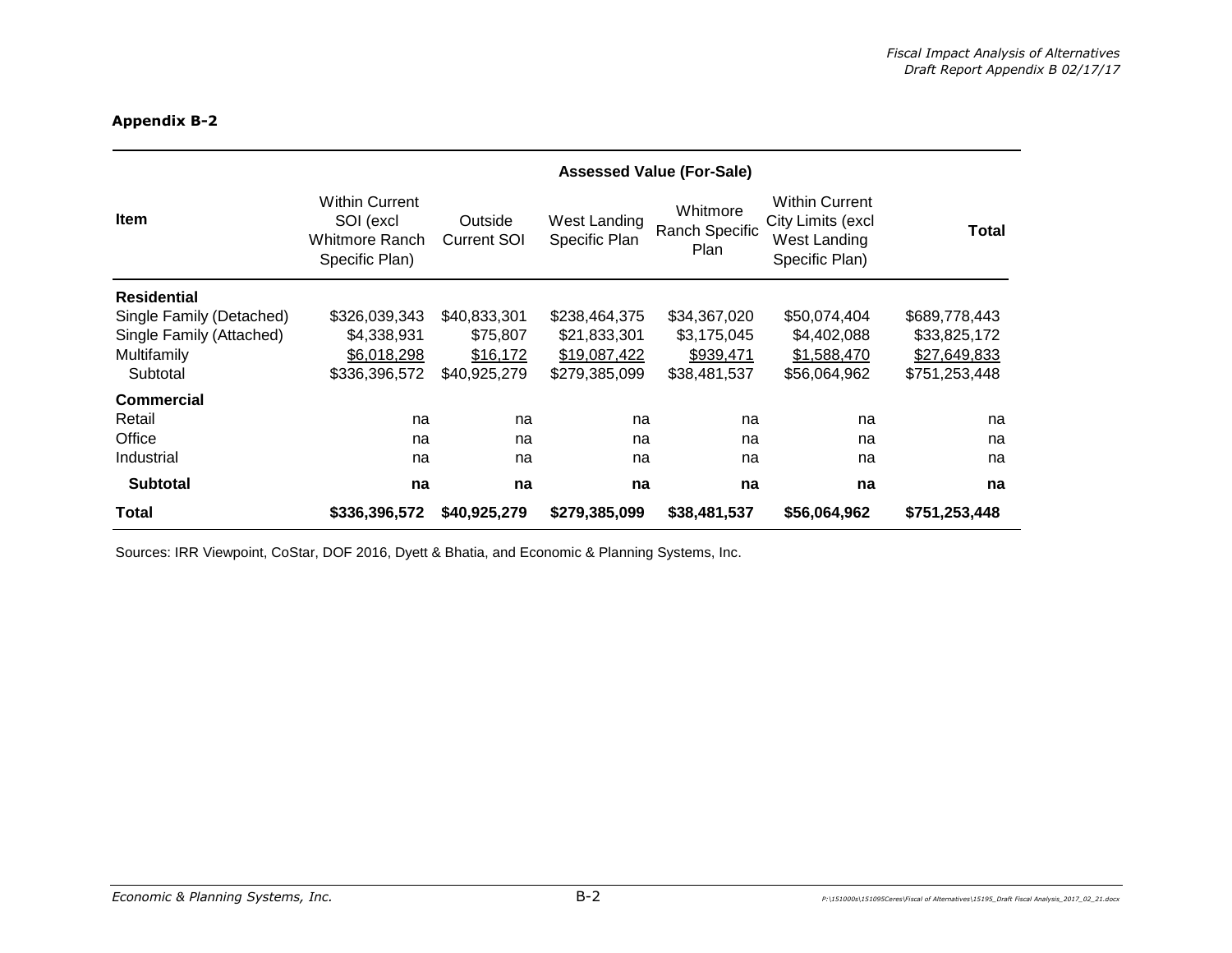|                          | <b>Assessed Value (Rental)</b>                                         |                               |                               |                                    |                                                                              |                 |
|--------------------------|------------------------------------------------------------------------|-------------------------------|-------------------------------|------------------------------------|------------------------------------------------------------------------------|-----------------|
| <b>Item</b>              | <b>Within Current</b><br>SOI (excl<br>Whitmore Ranch<br>Specific Plan) | <b>Outside Current</b><br>SOI | West Landing<br>Specific Plan | Whitmore<br>Ranch Specific<br>Plan | <b>Within Current</b><br>City Limits (excl<br>West Landing<br>Specific Plan) | Total           |
| <b>Residential</b>       |                                                                        |                               |                               |                                    |                                                                              |                 |
| Single Family (Detached) | \$97,811,803                                                           | \$12,249,990                  | \$71,539,313                  | \$10,310,106                       | \$15,022,321                                                                 | \$206,933,533   |
| Single Family (Attached) | \$3,905,038                                                            | \$68,226                      | \$19,649,971                  | \$2,857,541                        | \$3,961,880                                                                  | \$30,442,655    |
| Multifamily              | \$48,748,211                                                           | \$130,994                     | \$154,608,122                 | \$7,609,717                        | \$12,866,604                                                                 | \$223,963,649   |
| Subtotal                 | \$150,465,052                                                          | \$12,449,210                  | \$245,797,405                 | \$20,777,364                       | \$31,850,805                                                                 | \$461,339,837   |
| <b>Commercial</b>        |                                                                        |                               |                               |                                    |                                                                              |                 |
| Retail                   | \$578,729,131                                                          | \$51,589,926.06               | \$143,687,845                 | \$0                                | \$675,665,141                                                                | \$1,449,672,043 |
| Office                   | \$537,726.12                                                           | \$0                           | \$40,323,895                  | \$0                                | \$50,789,399                                                                 | \$91,651,020    |
| Industrial               | \$32,513,587                                                           | \$164,744,961                 | \$29,473,248                  | <u>\$0</u>                         | \$148,503,404                                                                | \$375,235,199   |
| <b>Subtotal</b>          | \$611,780,444                                                          | \$216,334,887                 | \$213,484,987                 | \$0                                | \$874,957,945                                                                | \$1,916,558,262 |
| Total                    | \$762,245,496                                                          | \$228,784,097                 | \$459,282,392                 | \$20,777,364                       | \$906,808,750                                                                | \$2,377,898,099 |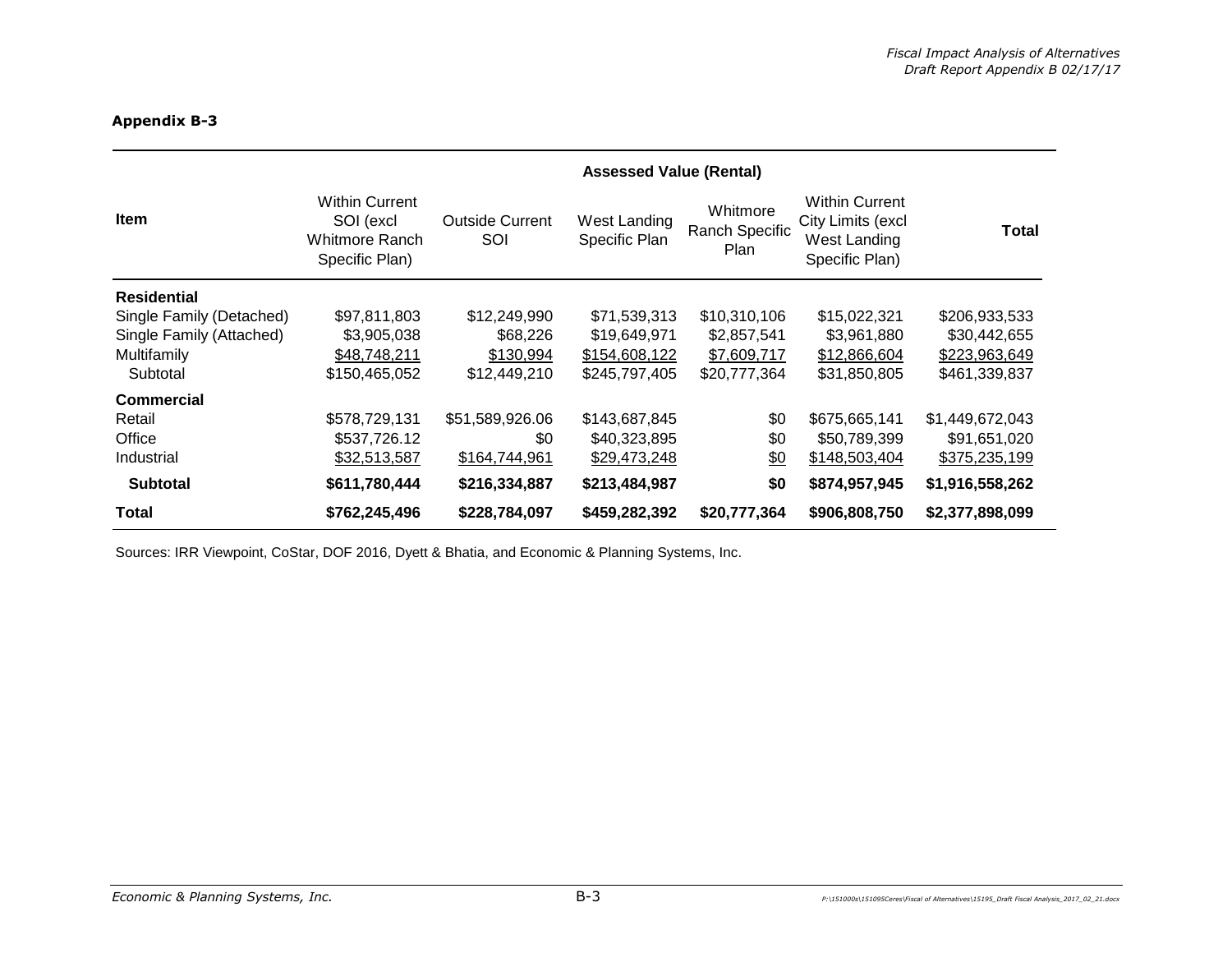|                          | <b>Total Assessed Value</b>                                            |                               |                               |                                    |                                                                              |                 |  |  |
|--------------------------|------------------------------------------------------------------------|-------------------------------|-------------------------------|------------------------------------|------------------------------------------------------------------------------|-----------------|--|--|
| <b>Item</b>              | <b>Within Current</b><br>SOI (excl<br>Whitmore Ranch<br>Specific Plan) | Outside<br><b>Current SOI</b> | West Landing<br>Specific Plan | Whitmore<br>Ranch Specific<br>Plan | <b>Within Current</b><br>City Limits (excl<br>West Landing<br>Specific Plan) | Total           |  |  |
| <b>Residential</b>       |                                                                        |                               |                               |                                    |                                                                              |                 |  |  |
| Single Family (Detached) | \$423,851,146                                                          | \$53,083,291                  | \$310,003,688                 | \$44,677,127                       | \$65,096,725                                                                 | \$896,711,976   |  |  |
| Single Family (Attached) | \$8,243,969                                                            | \$144,033                     | \$41,483,272                  | \$6,032,586                        | \$8,363,968                                                                  | \$64,267,827    |  |  |
| Multifamily              | \$54,766,509                                                           | \$147,166                     | \$173.695.544                 | \$8,549,188                        | \$14,455,074                                                                 | \$251,613,482   |  |  |
| Subtotal                 | \$486,861,624                                                          | \$53,374,490                  | \$525,182,504                 | \$59,258,901                       | \$87,915,767                                                                 | \$1,212,593,285 |  |  |
| <b>Commercial</b>        |                                                                        |                               |                               |                                    |                                                                              |                 |  |  |
| Retail                   | \$578,729,131                                                          | \$51,589,926                  | \$143,687,845                 | \$0                                | \$675,665,141                                                                | \$1,449,672,043 |  |  |
| Office                   | \$537,726                                                              | \$0                           | \$40,323,895                  | \$0                                | \$50,789,399                                                                 | \$91,651,020    |  |  |
| Industrial               | \$32,513,587                                                           | \$164,744,961                 | \$29,473,248                  | $\frac{60}{20}$                    | \$148,503,404                                                                | \$375,235,199   |  |  |
| <b>Subtotal</b>          | \$611,780,444                                                          | \$216,334,887                 | \$213,484,987                 | \$0                                | \$874,957,945                                                                | \$1,916,558,262 |  |  |
| Total                    | \$1,098,642,068                                                        | \$269,709,377                 | \$738,667,491                 | \$59,258,901                       | \$962,873,711                                                                | \$3,129,151,547 |  |  |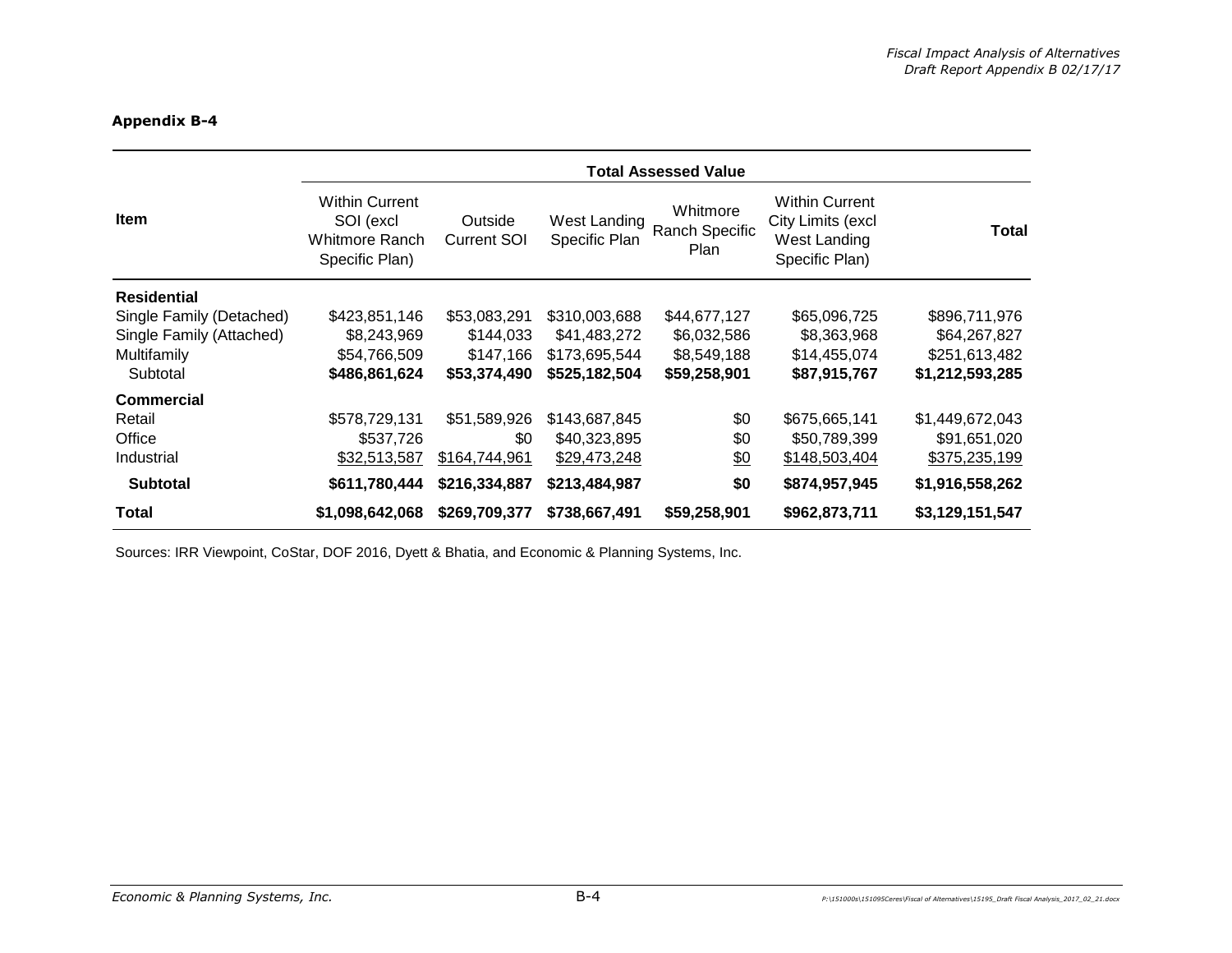APPENDIX C:

Support Tables for Geographic Distribution of Assessed Value



(Alternative 3)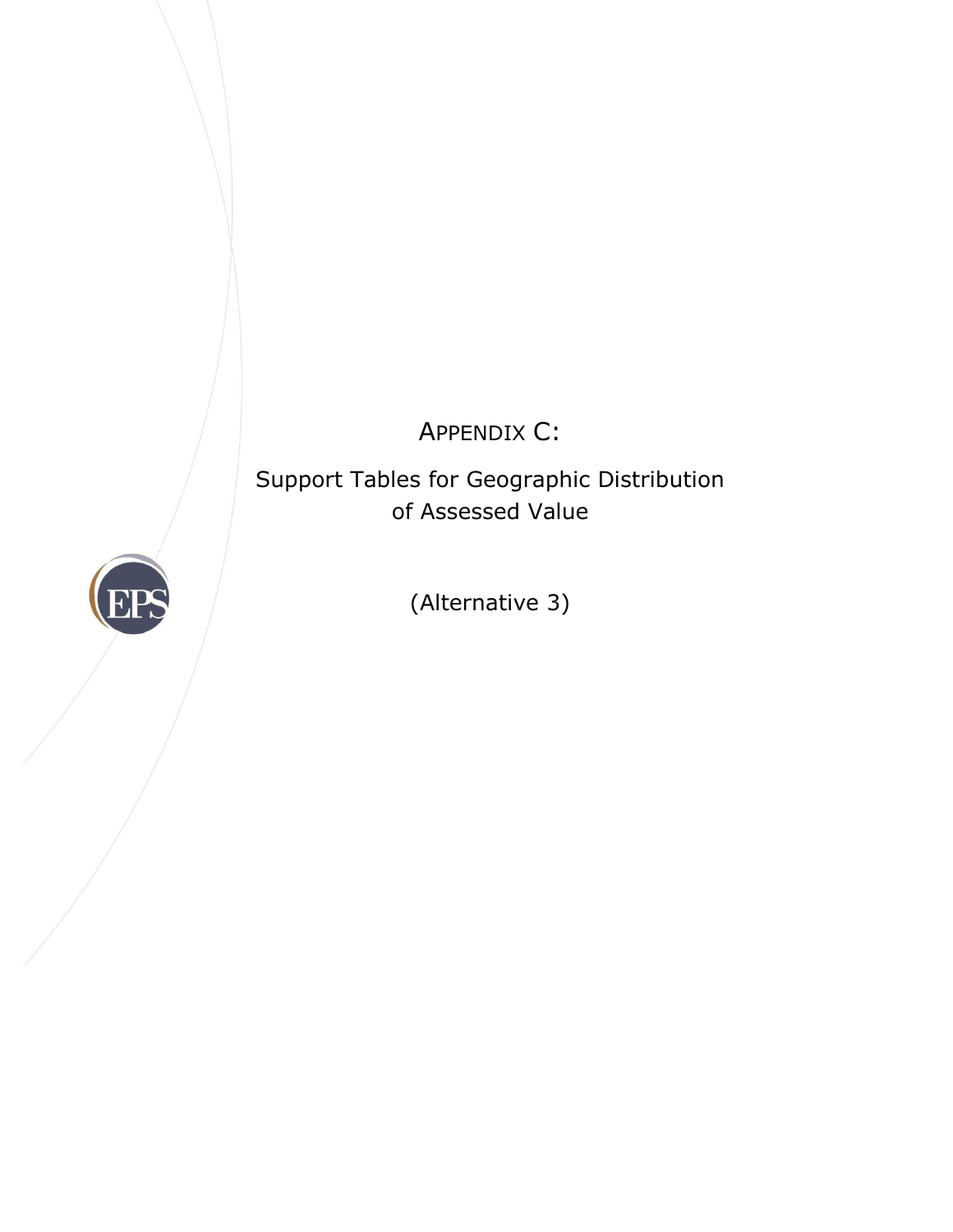|                          | <b>Assumptions (New Resident and Employee Population)</b> |                             |                                     |                                    |                                           |  |  |  |
|--------------------------|-----------------------------------------------------------|-----------------------------|-------------------------------------|------------------------------------|-------------------------------------------|--|--|--|
| <b>Item</b>              | All Housing<br>Units /<br>Commercial<br><b>SQFT</b>       | <b>New Resident</b><br>Pop. | <b>New</b><br>Employment<br>(Total) | New Non-<br>Resident<br>Employment | <b>New</b><br>Service<br>Pop <sup>1</sup> |  |  |  |
| <b>Residential</b>       |                                                           |                             |                                     |                                    |                                           |  |  |  |
| Single Family (Detached) | 3,712                                                     | 12,251                      | na                                  |                                    | 12,251                                    |  |  |  |
| Single Family (Attached) | 430                                                       | 1,418                       | na                                  |                                    | 1,418                                     |  |  |  |
| Multifamily              | 2,319                                                     | 7,653                       | na                                  |                                    | 7,653                                     |  |  |  |
| Subtotal                 | 6,461                                                     | 21,322                      | na                                  |                                    | 21,322                                    |  |  |  |
| <b>Commercial</b>        |                                                           |                             |                                     |                                    |                                           |  |  |  |
| Retail                   | 7,090,638                                                 | na                          | 11,649                              | 10,124                             | 5,062                                     |  |  |  |
| Office                   | 833,191                                                   | na                          | 2,084                               | 1,811                              | 906                                       |  |  |  |
| Industrial               | 6,979,472                                                 | na                          | 18,967                              | 16,483                             | 8,242                                     |  |  |  |
| Other $2$                | 1,056,034                                                 | na                          | 1,056                               | 918                                | <u>459</u>                                |  |  |  |
| <b>Subtotal</b>          | 14,903,301                                                | na                          | 33,755                              | 29,336                             | 16,877                                    |  |  |  |
| <b>Total</b>             | na                                                        | 21,322                      | 33,755                              | 29,336                             | 38,200                                    |  |  |  |

 $1$ Calculated by adding residential population and half of non-resident employment.

 $^{2}$ Other refers to jobs in Schools or other Community Facilites, which are not included in the new Commerical Subtotal since these uses are not associated with assessed value estimates.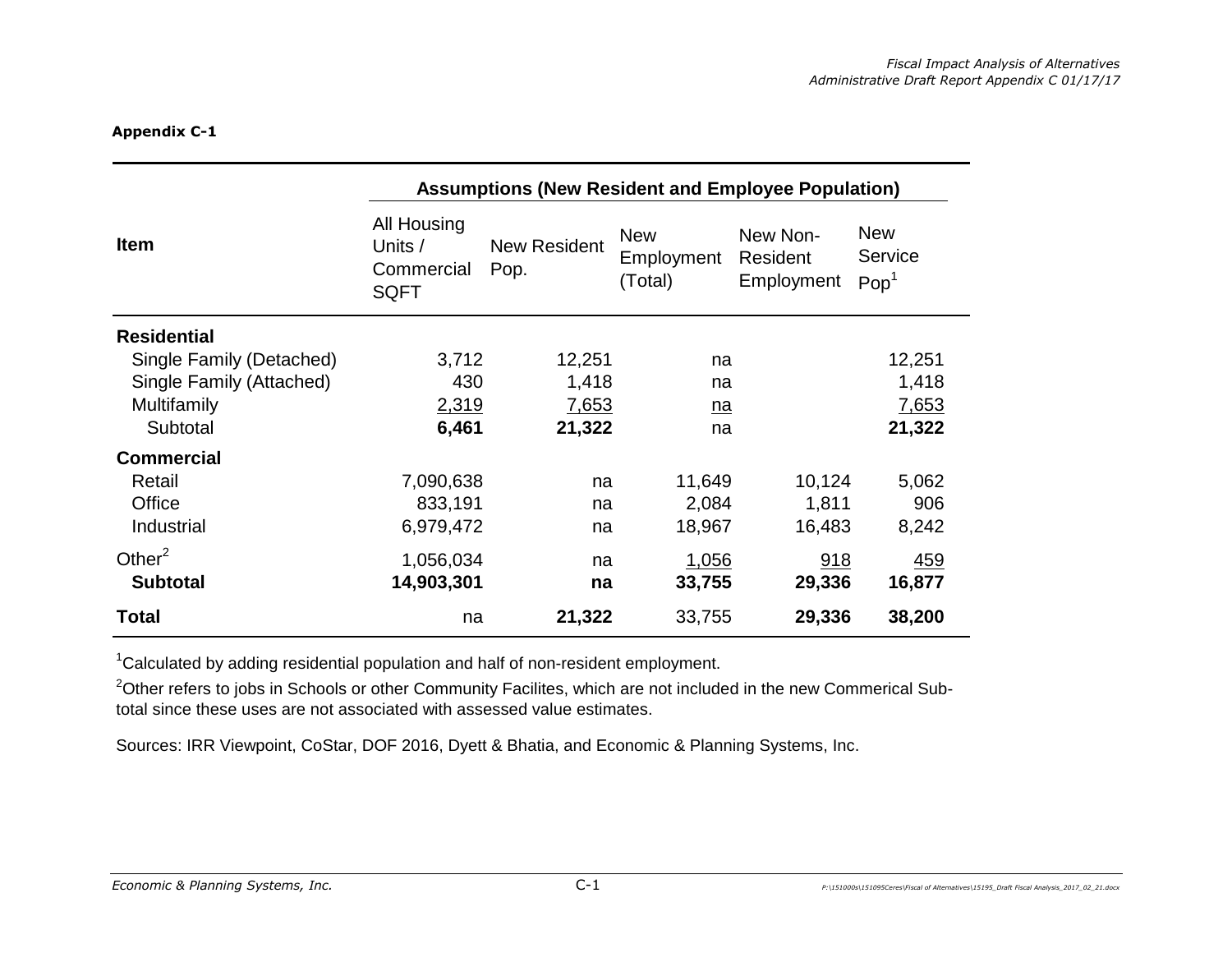|                          | <b>Assessed Value (For-Sale)</b>                                              |                               |                               |                                           |                                                                              |               |  |  |
|--------------------------|-------------------------------------------------------------------------------|-------------------------------|-------------------------------|-------------------------------------------|------------------------------------------------------------------------------|---------------|--|--|
| <b>Item</b>              | <b>Within Current</b><br>SOI (excl<br><b>Whitmore Ranch</b><br>Specific Plan) | Outside<br><b>Current SOI</b> | West Landing<br>Specific Plan | Whitmore<br><b>Ranch Specific</b><br>Plan | <b>Within Current</b><br>City Limits (excl<br>West Landing<br>Specific Plan) | <b>Total</b>  |  |  |
| <b>Residential</b>       |                                                                               |                               |                               |                                           |                                                                              |               |  |  |
| Single Family (Detached) | \$315,368,333                                                                 | \$44,748,975                  | \$238,464,375                 | \$34,367,020                              | \$24,507,374                                                                 | \$657,456,078 |  |  |
| Single Family (Attached) | \$5,337,617                                                                   | \$75,807                      | \$21,833,301                  | \$3,175,045                               | \$4,402,088                                                                  | \$34,823,859  |  |  |
| Multifamily              | \$8,434,322                                                                   | \$16,172                      | \$19,087,422                  | \$939,471                                 | \$1,588,470                                                                  | \$30,065,858  |  |  |
| Subtotal                 | \$329,140,272                                                                 | \$44,840,954                  | \$279,385,099                 | \$38,481,537                              | \$30,497,932                                                                 | \$722,345,794 |  |  |
| <b>Commercial</b>        |                                                                               |                               |                               |                                           |                                                                              |               |  |  |
| Retail                   | na                                                                            | na                            | na                            | na                                        | na                                                                           | na            |  |  |
| Office                   | na                                                                            | na                            | na                            | na                                        | na                                                                           | na            |  |  |
| Industrial               | na                                                                            | na                            | na                            | na                                        | na                                                                           | na            |  |  |
| <b>Subtotal</b>          | na                                                                            | na                            | na                            | na                                        | na                                                                           | na            |  |  |
| <b>Total</b>             | \$329,140,272                                                                 | \$44,840,954                  | \$279,385,099                 | \$38,481,537                              | \$30,497,932                                                                 | \$722,345,794 |  |  |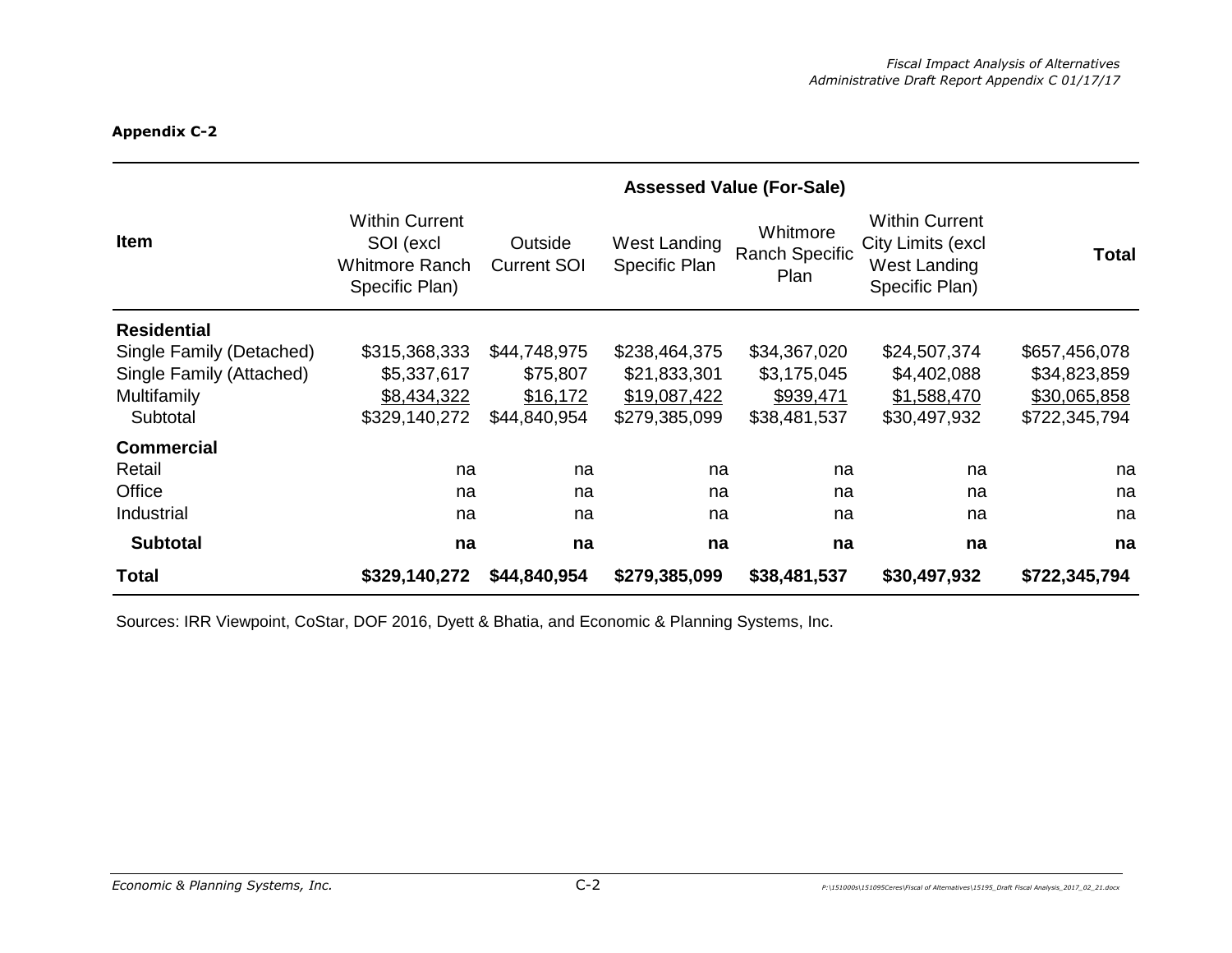|                          | <b>Assessed Value (Rental)</b>                                                |                               |                               |                                    |                                                                              |                 |  |
|--------------------------|-------------------------------------------------------------------------------|-------------------------------|-------------------------------|------------------------------------|------------------------------------------------------------------------------|-----------------|--|
| <b>Item</b>              | <b>Within Current</b><br>SOI (excl<br><b>Whitmore Ranch</b><br>Specific Plan) | <b>Outside Current</b><br>SOI | West Landing<br>Specific Plan | Whitmore<br>Ranch Specific<br>Plan | <b>Within Current</b><br>City Limits (excl<br>West Landing<br>Specific Plan) | Total           |  |
| <b>Residential</b>       |                                                                               |                               |                               |                                    |                                                                              |                 |  |
| Single Family (Detached) | \$94,610,500                                                                  | \$13,424,693                  | \$71,539,313                  | \$10,310,106                       | \$7,352,212                                                                  | \$197,236,823   |  |
| Single Family (Attached) | \$4,803,856                                                                   | \$68,226                      | \$19,649,971                  | \$2,857,541                        | \$3,961,880                                                                  | \$31,341,473    |  |
| Multifamily              | \$68,318,010                                                                  | \$130,994                     | \$154,608,122                 | \$7,609,717                        | \$12,866,604                                                                 | \$243,533,447   |  |
| Subtotal                 | \$167,732,365                                                                 | \$13,623,913                  | \$245,797,405                 | \$20,777,364                       | \$24,180,696                                                                 | \$472,111,743   |  |
| <b>Commercial</b>        |                                                                               |                               |                               |                                    |                                                                              |                 |  |
| Retail                   | \$476,278,229                                                                 | \$51,589,926.06               | \$143,687,845                 | \$0                                | \$675,665,141                                                                | \$1,347,221,141 |  |
| Office                   | \$537,726.12                                                                  | \$0                           | \$40,323,895                  | \$0                                | \$50,789,399                                                                 | \$91,651,020    |  |
| Industrial               | \$32,513,587                                                                  | \$136,931,477                 | \$29,473,248                  | 60                                 | \$219,850,012                                                                | \$418,768,323   |  |
| <b>Subtotal</b>          | \$509,329,542                                                                 | \$188,521,403                 | \$213,484,987                 | \$0                                | \$946,304,552                                                                | \$1,857,640,484 |  |
| <b>Total</b>             | \$677,061,907                                                                 | \$202,145,316                 | \$459,282,392                 | \$20,777,364                       | \$970,485,248                                                                | \$2,329,752,227 |  |